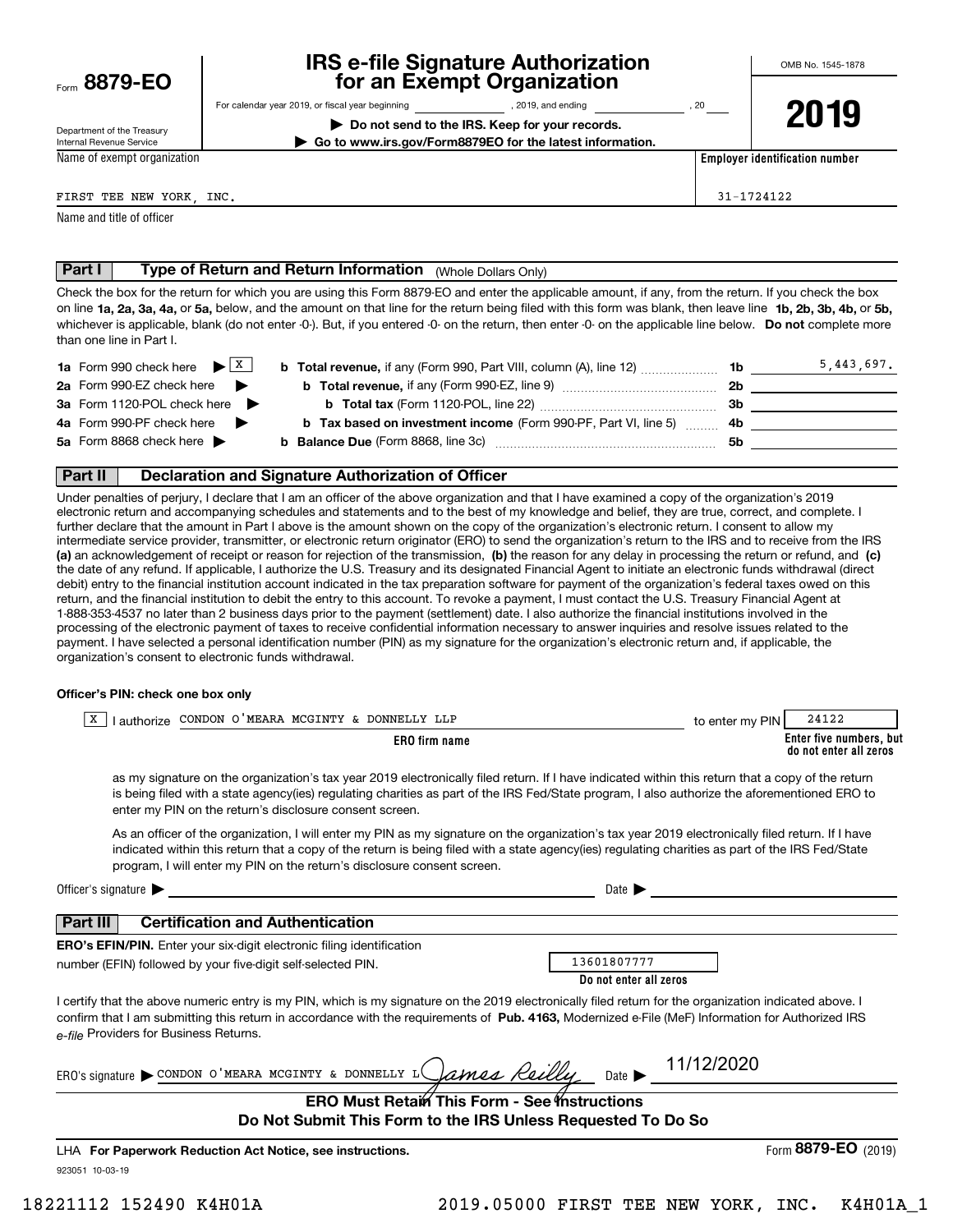# **Return of Organization Exempt From Income Tax**

Under section 501(c), 527, or 4947(a)(1) of the Internal Revenue Code (except private foundations) **2019** 

**| Do not enter social security numbers on this form as it may be made public.**

**| Go to www.irs.gov/Form990 for instructions and the latest information. Inspection**



| D Employer identification number<br><b>C</b> Name of organization<br>в<br>Check if<br>applicable:<br>Address<br>FIRST TEE NEW YORK, INC.<br>change<br>Name<br>FIRST TEE OF METROPOLITAN NEW YORK, INC.<br>31-1724122<br>Doing business as<br>change<br>Initial<br>Room/suite<br>Number and street (or P.O. box if mail is not delivered to street address)<br><b>E</b> Telephone number<br>return<br>Final<br>3545 JEROME AVENUE<br>$(718)$ 655-9164<br>return/<br>termin-<br>5,856,678.<br>G Gross receipts \$<br>City or town, state or province, country, and ZIP or foreign postal code<br>ated<br>Amended<br>BRONX, NY 10467<br>$H(a)$ is this a group return<br>return<br>Applica-<br>F Name and address of principal officer: JESSICA E. BETTS-DREYFUSS<br>Yes $X$ No<br>for subordinates?<br>tion<br>pending<br>SAME AS C ABOVE<br>Yes<br>No<br>H(b) Are all subordinates included?<br>Tax-exempt status: $X \ 501(c)(3)$<br>$\sqrt{\frac{2}{1}}$ (insert no.)<br>527<br>$501(c)$ (<br>$4947(a)(1)$ or<br>If "No," attach a list. (see instructions)<br>J Website: WWW.THEFIRSTTEEMETNY.ORG<br>$H(c)$ Group exemption number $\blacktriangleright$<br>K Form of organization: $X$ Corporation<br>Association<br>Other $\blacktriangleright$<br>L Year of formation: 2000<br>Trust<br>M State of legal domicile: NY<br>Part I<br><b>Summary</b><br>Briefly describe the organization's mission or most significant activities: TO TEACH CHILDREN THE GAME OF<br>1<br>Activities & Governance<br>GOLF AND, AT THE SAME TIME, INSTILL IN THEM THE "LIFE SKILLS" VALUES<br>Check this box $\blacktriangleright$<br>if the organization discontinued its operations or disposed of more than 25% of its net assets.<br>$\mathbf{2}$<br>26<br>3<br>з<br>Number of voting members of the governing body (Part VI, line 1a)<br>$\overline{4}$<br>26<br>4<br>$\overline{5}$<br>51<br>5<br>212<br>6<br>6<br>407,924.<br>7a<br>$-32.819.$<br>7b<br><b>Prior Year</b><br><b>Current Year</b><br>3, 322, 372.<br>3,508,273.<br>8<br>Contributions and grants (Part VIII, line 1h)<br>Revenue<br>710,851.<br>804,862.<br>Program service revenue (Part VIII, line 2g)<br>9<br>37,265.<br>46,124.<br><b>10</b> Investment income (Part VIII, column (A), lines 3, 4, and 7d) <i>multimarroum</i> multimarrow<br>1,051,490.<br>1,093,297.<br>11 Other revenue (Part VIII, column (A), lines 5, 6d, 8c, 9c, 10c, and 11e)<br>5,130,837.<br>5,443,697.<br>12<br>Total revenue - add lines 8 through 11 (must equal Part VIII, column (A), line 12)<br>429,779.<br>517.108.<br>Grants and similar amounts paid (Part IX, column (A), lines 1-3)<br>13<br>0.<br>$\mathbf{0}$ .<br>Benefits paid to or for members (Part IX, column (A), line 4)<br>14<br>1,864,973.<br>2,058,791.<br>Salaries, other compensation, employee benefits (Part IX, column (A), lines 5-10)<br>15<br>Expenses<br>$\mathbf{0}$ .<br>$\mathbf{0}$ .<br>859,839.<br><b>b</b> Total fundraising expenses (Part IX, column (D), line 25)<br>2,433,850.<br>2,190,117. |
|--------------------------------------------------------------------------------------------------------------------------------------------------------------------------------------------------------------------------------------------------------------------------------------------------------------------------------------------------------------------------------------------------------------------------------------------------------------------------------------------------------------------------------------------------------------------------------------------------------------------------------------------------------------------------------------------------------------------------------------------------------------------------------------------------------------------------------------------------------------------------------------------------------------------------------------------------------------------------------------------------------------------------------------------------------------------------------------------------------------------------------------------------------------------------------------------------------------------------------------------------------------------------------------------------------------------------------------------------------------------------------------------------------------------------------------------------------------------------------------------------------------------------------------------------------------------------------------------------------------------------------------------------------------------------------------------------------------------------------------------------------------------------------------------------------------------------------------------------------------------------------------------------------------------------------------------------------------------------------------------------------------------------------------------------------------------------------------------------------------------------------------------------------------------------------------------------------------------------------------------------------------------------------------------------------------------------------------------------------------------------------------------------------------------------------------------------------------------------------------------------------------------------------------------------------------------------------------------------------------------------------------------------------------------------------------------------------------------------------------------------------------------------------------------------------------------------------------------------------------------------------------------------------------------------------------------------------------------------------------------------------------------------------|
|                                                                                                                                                                                                                                                                                                                                                                                                                                                                                                                                                                                                                                                                                                                                                                                                                                                                                                                                                                                                                                                                                                                                                                                                                                                                                                                                                                                                                                                                                                                                                                                                                                                                                                                                                                                                                                                                                                                                                                                                                                                                                                                                                                                                                                                                                                                                                                                                                                                                                                                                                                                                                                                                                                                                                                                                                                                                                                                                                                                                                                |
|                                                                                                                                                                                                                                                                                                                                                                                                                                                                                                                                                                                                                                                                                                                                                                                                                                                                                                                                                                                                                                                                                                                                                                                                                                                                                                                                                                                                                                                                                                                                                                                                                                                                                                                                                                                                                                                                                                                                                                                                                                                                                                                                                                                                                                                                                                                                                                                                                                                                                                                                                                                                                                                                                                                                                                                                                                                                                                                                                                                                                                |
|                                                                                                                                                                                                                                                                                                                                                                                                                                                                                                                                                                                                                                                                                                                                                                                                                                                                                                                                                                                                                                                                                                                                                                                                                                                                                                                                                                                                                                                                                                                                                                                                                                                                                                                                                                                                                                                                                                                                                                                                                                                                                                                                                                                                                                                                                                                                                                                                                                                                                                                                                                                                                                                                                                                                                                                                                                                                                                                                                                                                                                |
|                                                                                                                                                                                                                                                                                                                                                                                                                                                                                                                                                                                                                                                                                                                                                                                                                                                                                                                                                                                                                                                                                                                                                                                                                                                                                                                                                                                                                                                                                                                                                                                                                                                                                                                                                                                                                                                                                                                                                                                                                                                                                                                                                                                                                                                                                                                                                                                                                                                                                                                                                                                                                                                                                                                                                                                                                                                                                                                                                                                                                                |
|                                                                                                                                                                                                                                                                                                                                                                                                                                                                                                                                                                                                                                                                                                                                                                                                                                                                                                                                                                                                                                                                                                                                                                                                                                                                                                                                                                                                                                                                                                                                                                                                                                                                                                                                                                                                                                                                                                                                                                                                                                                                                                                                                                                                                                                                                                                                                                                                                                                                                                                                                                                                                                                                                                                                                                                                                                                                                                                                                                                                                                |
|                                                                                                                                                                                                                                                                                                                                                                                                                                                                                                                                                                                                                                                                                                                                                                                                                                                                                                                                                                                                                                                                                                                                                                                                                                                                                                                                                                                                                                                                                                                                                                                                                                                                                                                                                                                                                                                                                                                                                                                                                                                                                                                                                                                                                                                                                                                                                                                                                                                                                                                                                                                                                                                                                                                                                                                                                                                                                                                                                                                                                                |
|                                                                                                                                                                                                                                                                                                                                                                                                                                                                                                                                                                                                                                                                                                                                                                                                                                                                                                                                                                                                                                                                                                                                                                                                                                                                                                                                                                                                                                                                                                                                                                                                                                                                                                                                                                                                                                                                                                                                                                                                                                                                                                                                                                                                                                                                                                                                                                                                                                                                                                                                                                                                                                                                                                                                                                                                                                                                                                                                                                                                                                |
|                                                                                                                                                                                                                                                                                                                                                                                                                                                                                                                                                                                                                                                                                                                                                                                                                                                                                                                                                                                                                                                                                                                                                                                                                                                                                                                                                                                                                                                                                                                                                                                                                                                                                                                                                                                                                                                                                                                                                                                                                                                                                                                                                                                                                                                                                                                                                                                                                                                                                                                                                                                                                                                                                                                                                                                                                                                                                                                                                                                                                                |
|                                                                                                                                                                                                                                                                                                                                                                                                                                                                                                                                                                                                                                                                                                                                                                                                                                                                                                                                                                                                                                                                                                                                                                                                                                                                                                                                                                                                                                                                                                                                                                                                                                                                                                                                                                                                                                                                                                                                                                                                                                                                                                                                                                                                                                                                                                                                                                                                                                                                                                                                                                                                                                                                                                                                                                                                                                                                                                                                                                                                                                |
|                                                                                                                                                                                                                                                                                                                                                                                                                                                                                                                                                                                                                                                                                                                                                                                                                                                                                                                                                                                                                                                                                                                                                                                                                                                                                                                                                                                                                                                                                                                                                                                                                                                                                                                                                                                                                                                                                                                                                                                                                                                                                                                                                                                                                                                                                                                                                                                                                                                                                                                                                                                                                                                                                                                                                                                                                                                                                                                                                                                                                                |
|                                                                                                                                                                                                                                                                                                                                                                                                                                                                                                                                                                                                                                                                                                                                                                                                                                                                                                                                                                                                                                                                                                                                                                                                                                                                                                                                                                                                                                                                                                                                                                                                                                                                                                                                                                                                                                                                                                                                                                                                                                                                                                                                                                                                                                                                                                                                                                                                                                                                                                                                                                                                                                                                                                                                                                                                                                                                                                                                                                                                                                |
|                                                                                                                                                                                                                                                                                                                                                                                                                                                                                                                                                                                                                                                                                                                                                                                                                                                                                                                                                                                                                                                                                                                                                                                                                                                                                                                                                                                                                                                                                                                                                                                                                                                                                                                                                                                                                                                                                                                                                                                                                                                                                                                                                                                                                                                                                                                                                                                                                                                                                                                                                                                                                                                                                                                                                                                                                                                                                                                                                                                                                                |
|                                                                                                                                                                                                                                                                                                                                                                                                                                                                                                                                                                                                                                                                                                                                                                                                                                                                                                                                                                                                                                                                                                                                                                                                                                                                                                                                                                                                                                                                                                                                                                                                                                                                                                                                                                                                                                                                                                                                                                                                                                                                                                                                                                                                                                                                                                                                                                                                                                                                                                                                                                                                                                                                                                                                                                                                                                                                                                                                                                                                                                |
|                                                                                                                                                                                                                                                                                                                                                                                                                                                                                                                                                                                                                                                                                                                                                                                                                                                                                                                                                                                                                                                                                                                                                                                                                                                                                                                                                                                                                                                                                                                                                                                                                                                                                                                                                                                                                                                                                                                                                                                                                                                                                                                                                                                                                                                                                                                                                                                                                                                                                                                                                                                                                                                                                                                                                                                                                                                                                                                                                                                                                                |
|                                                                                                                                                                                                                                                                                                                                                                                                                                                                                                                                                                                                                                                                                                                                                                                                                                                                                                                                                                                                                                                                                                                                                                                                                                                                                                                                                                                                                                                                                                                                                                                                                                                                                                                                                                                                                                                                                                                                                                                                                                                                                                                                                                                                                                                                                                                                                                                                                                                                                                                                                                                                                                                                                                                                                                                                                                                                                                                                                                                                                                |
|                                                                                                                                                                                                                                                                                                                                                                                                                                                                                                                                                                                                                                                                                                                                                                                                                                                                                                                                                                                                                                                                                                                                                                                                                                                                                                                                                                                                                                                                                                                                                                                                                                                                                                                                                                                                                                                                                                                                                                                                                                                                                                                                                                                                                                                                                                                                                                                                                                                                                                                                                                                                                                                                                                                                                                                                                                                                                                                                                                                                                                |
|                                                                                                                                                                                                                                                                                                                                                                                                                                                                                                                                                                                                                                                                                                                                                                                                                                                                                                                                                                                                                                                                                                                                                                                                                                                                                                                                                                                                                                                                                                                                                                                                                                                                                                                                                                                                                                                                                                                                                                                                                                                                                                                                                                                                                                                                                                                                                                                                                                                                                                                                                                                                                                                                                                                                                                                                                                                                                                                                                                                                                                |
|                                                                                                                                                                                                                                                                                                                                                                                                                                                                                                                                                                                                                                                                                                                                                                                                                                                                                                                                                                                                                                                                                                                                                                                                                                                                                                                                                                                                                                                                                                                                                                                                                                                                                                                                                                                                                                                                                                                                                                                                                                                                                                                                                                                                                                                                                                                                                                                                                                                                                                                                                                                                                                                                                                                                                                                                                                                                                                                                                                                                                                |
|                                                                                                                                                                                                                                                                                                                                                                                                                                                                                                                                                                                                                                                                                                                                                                                                                                                                                                                                                                                                                                                                                                                                                                                                                                                                                                                                                                                                                                                                                                                                                                                                                                                                                                                                                                                                                                                                                                                                                                                                                                                                                                                                                                                                                                                                                                                                                                                                                                                                                                                                                                                                                                                                                                                                                                                                                                                                                                                                                                                                                                |
|                                                                                                                                                                                                                                                                                                                                                                                                                                                                                                                                                                                                                                                                                                                                                                                                                                                                                                                                                                                                                                                                                                                                                                                                                                                                                                                                                                                                                                                                                                                                                                                                                                                                                                                                                                                                                                                                                                                                                                                                                                                                                                                                                                                                                                                                                                                                                                                                                                                                                                                                                                                                                                                                                                                                                                                                                                                                                                                                                                                                                                |
|                                                                                                                                                                                                                                                                                                                                                                                                                                                                                                                                                                                                                                                                                                                                                                                                                                                                                                                                                                                                                                                                                                                                                                                                                                                                                                                                                                                                                                                                                                                                                                                                                                                                                                                                                                                                                                                                                                                                                                                                                                                                                                                                                                                                                                                                                                                                                                                                                                                                                                                                                                                                                                                                                                                                                                                                                                                                                                                                                                                                                                |
|                                                                                                                                                                                                                                                                                                                                                                                                                                                                                                                                                                                                                                                                                                                                                                                                                                                                                                                                                                                                                                                                                                                                                                                                                                                                                                                                                                                                                                                                                                                                                                                                                                                                                                                                                                                                                                                                                                                                                                                                                                                                                                                                                                                                                                                                                                                                                                                                                                                                                                                                                                                                                                                                                                                                                                                                                                                                                                                                                                                                                                |
|                                                                                                                                                                                                                                                                                                                                                                                                                                                                                                                                                                                                                                                                                                                                                                                                                                                                                                                                                                                                                                                                                                                                                                                                                                                                                                                                                                                                                                                                                                                                                                                                                                                                                                                                                                                                                                                                                                                                                                                                                                                                                                                                                                                                                                                                                                                                                                                                                                                                                                                                                                                                                                                                                                                                                                                                                                                                                                                                                                                                                                |
|                                                                                                                                                                                                                                                                                                                                                                                                                                                                                                                                                                                                                                                                                                                                                                                                                                                                                                                                                                                                                                                                                                                                                                                                                                                                                                                                                                                                                                                                                                                                                                                                                                                                                                                                                                                                                                                                                                                                                                                                                                                                                                                                                                                                                                                                                                                                                                                                                                                                                                                                                                                                                                                                                                                                                                                                                                                                                                                                                                                                                                |
|                                                                                                                                                                                                                                                                                                                                                                                                                                                                                                                                                                                                                                                                                                                                                                                                                                                                                                                                                                                                                                                                                                                                                                                                                                                                                                                                                                                                                                                                                                                                                                                                                                                                                                                                                                                                                                                                                                                                                                                                                                                                                                                                                                                                                                                                                                                                                                                                                                                                                                                                                                                                                                                                                                                                                                                                                                                                                                                                                                                                                                |
|                                                                                                                                                                                                                                                                                                                                                                                                                                                                                                                                                                                                                                                                                                                                                                                                                                                                                                                                                                                                                                                                                                                                                                                                                                                                                                                                                                                                                                                                                                                                                                                                                                                                                                                                                                                                                                                                                                                                                                                                                                                                                                                                                                                                                                                                                                                                                                                                                                                                                                                                                                                                                                                                                                                                                                                                                                                                                                                                                                                                                                |
|                                                                                                                                                                                                                                                                                                                                                                                                                                                                                                                                                                                                                                                                                                                                                                                                                                                                                                                                                                                                                                                                                                                                                                                                                                                                                                                                                                                                                                                                                                                                                                                                                                                                                                                                                                                                                                                                                                                                                                                                                                                                                                                                                                                                                                                                                                                                                                                                                                                                                                                                                                                                                                                                                                                                                                                                                                                                                                                                                                                                                                |
|                                                                                                                                                                                                                                                                                                                                                                                                                                                                                                                                                                                                                                                                                                                                                                                                                                                                                                                                                                                                                                                                                                                                                                                                                                                                                                                                                                                                                                                                                                                                                                                                                                                                                                                                                                                                                                                                                                                                                                                                                                                                                                                                                                                                                                                                                                                                                                                                                                                                                                                                                                                                                                                                                                                                                                                                                                                                                                                                                                                                                                |
|                                                                                                                                                                                                                                                                                                                                                                                                                                                                                                                                                                                                                                                                                                                                                                                                                                                                                                                                                                                                                                                                                                                                                                                                                                                                                                                                                                                                                                                                                                                                                                                                                                                                                                                                                                                                                                                                                                                                                                                                                                                                                                                                                                                                                                                                                                                                                                                                                                                                                                                                                                                                                                                                                                                                                                                                                                                                                                                                                                                                                                |
|                                                                                                                                                                                                                                                                                                                                                                                                                                                                                                                                                                                                                                                                                                                                                                                                                                                                                                                                                                                                                                                                                                                                                                                                                                                                                                                                                                                                                                                                                                                                                                                                                                                                                                                                                                                                                                                                                                                                                                                                                                                                                                                                                                                                                                                                                                                                                                                                                                                                                                                                                                                                                                                                                                                                                                                                                                                                                                                                                                                                                                |
|                                                                                                                                                                                                                                                                                                                                                                                                                                                                                                                                                                                                                                                                                                                                                                                                                                                                                                                                                                                                                                                                                                                                                                                                                                                                                                                                                                                                                                                                                                                                                                                                                                                                                                                                                                                                                                                                                                                                                                                                                                                                                                                                                                                                                                                                                                                                                                                                                                                                                                                                                                                                                                                                                                                                                                                                                                                                                                                                                                                                                                |
|                                                                                                                                                                                                                                                                                                                                                                                                                                                                                                                                                                                                                                                                                                                                                                                                                                                                                                                                                                                                                                                                                                                                                                                                                                                                                                                                                                                                                                                                                                                                                                                                                                                                                                                                                                                                                                                                                                                                                                                                                                                                                                                                                                                                                                                                                                                                                                                                                                                                                                                                                                                                                                                                                                                                                                                                                                                                                                                                                                                                                                |
|                                                                                                                                                                                                                                                                                                                                                                                                                                                                                                                                                                                                                                                                                                                                                                                                                                                                                                                                                                                                                                                                                                                                                                                                                                                                                                                                                                                                                                                                                                                                                                                                                                                                                                                                                                                                                                                                                                                                                                                                                                                                                                                                                                                                                                                                                                                                                                                                                                                                                                                                                                                                                                                                                                                                                                                                                                                                                                                                                                                                                                |
|                                                                                                                                                                                                                                                                                                                                                                                                                                                                                                                                                                                                                                                                                                                                                                                                                                                                                                                                                                                                                                                                                                                                                                                                                                                                                                                                                                                                                                                                                                                                                                                                                                                                                                                                                                                                                                                                                                                                                                                                                                                                                                                                                                                                                                                                                                                                                                                                                                                                                                                                                                                                                                                                                                                                                                                                                                                                                                                                                                                                                                |
| 4,728,602.<br>4,766,016.<br>Total expenses. Add lines 13-17 (must equal Part IX, column (A), line 25)<br>18                                                                                                                                                                                                                                                                                                                                                                                                                                                                                                                                                                                                                                                                                                                                                                                                                                                                                                                                                                                                                                                                                                                                                                                                                                                                                                                                                                                                                                                                                                                                                                                                                                                                                                                                                                                                                                                                                                                                                                                                                                                                                                                                                                                                                                                                                                                                                                                                                                                                                                                                                                                                                                                                                                                                                                                                                                                                                                                    |
| 402,235.<br>677,681.<br>19                                                                                                                                                                                                                                                                                                                                                                                                                                                                                                                                                                                                                                                                                                                                                                                                                                                                                                                                                                                                                                                                                                                                                                                                                                                                                                                                                                                                                                                                                                                                                                                                                                                                                                                                                                                                                                                                                                                                                                                                                                                                                                                                                                                                                                                                                                                                                                                                                                                                                                                                                                                                                                                                                                                                                                                                                                                                                                                                                                                                     |
| គង្គ<br><b>Beginning of Current Year</b><br><b>End of Year</b>                                                                                                                                                                                                                                                                                                                                                                                                                                                                                                                                                                                                                                                                                                                                                                                                                                                                                                                                                                                                                                                                                                                                                                                                                                                                                                                                                                                                                                                                                                                                                                                                                                                                                                                                                                                                                                                                                                                                                                                                                                                                                                                                                                                                                                                                                                                                                                                                                                                                                                                                                                                                                                                                                                                                                                                                                                                                                                                                                                 |
| 4,202,055.<br>5,088,035.<br><b>20</b> Total assets (Part X, line 16)                                                                                                                                                                                                                                                                                                                                                                                                                                                                                                                                                                                                                                                                                                                                                                                                                                                                                                                                                                                                                                                                                                                                                                                                                                                                                                                                                                                                                                                                                                                                                                                                                                                                                                                                                                                                                                                                                                                                                                                                                                                                                                                                                                                                                                                                                                                                                                                                                                                                                                                                                                                                                                                                                                                                                                                                                                                                                                                                                           |
|                                                                                                                                                                                                                                                                                                                                                                                                                                                                                                                                                                                                                                                                                                                                                                                                                                                                                                                                                                                                                                                                                                                                                                                                                                                                                                                                                                                                                                                                                                                                                                                                                                                                                                                                                                                                                                                                                                                                                                                                                                                                                                                                                                                                                                                                                                                                                                                                                                                                                                                                                                                                                                                                                                                                                                                                                                                                                                                                                                                                                                |
| Assets<br>d'Balanc<br>955, 317.<br>1,140,289.<br>21 Total liabilities (Part X, line 26)<br>写<br>3,246,738.<br>3,947,746.                                                                                                                                                                                                                                                                                                                                                                                                                                                                                                                                                                                                                                                                                                                                                                                                                                                                                                                                                                                                                                                                                                                                                                                                                                                                                                                                                                                                                                                                                                                                                                                                                                                                                                                                                                                                                                                                                                                                                                                                                                                                                                                                                                                                                                                                                                                                                                                                                                                                                                                                                                                                                                                                                                                                                                                                                                                                                                       |

**Part II Signature Block**

Under penalties of perjury, I declare that I have examined this return, including accompanying schedules and statements, and to the best of my knowledge and belief, it is true, correct, and complete. Declaration of preparer (other than officer) is based on all information of which preparer has any knowledge.

| Sign            | Signature of officer                                                                     |                                      | Date               |                                                    |    |
|-----------------|------------------------------------------------------------------------------------------|--------------------------------------|--------------------|----------------------------------------------------|----|
| Here            | Type or print name and title                                                             |                                      |                    |                                                    |    |
| Paid            | Print/Type preparer's name<br>UAMES J. REILLY                                            | Preparer's signature<br>James Reilly | Date<br>11/12/2020 | <b>PTIN</b><br>Check<br>P00183769<br>self-employed |    |
| Preparer        | CONDON O'MEARA MCGINTY & BONNELLY LLP<br>Firm's name<br>Firm's $EIN \blacktriangleright$ |                                      |                    |                                                    |    |
| Use Only        | ONE BATTERY PARK PLAZA<br>Firm's address $\blacktriangleright$                           |                                      |                    |                                                    |    |
|                 | NEW YORK, NY 10004                                                                       |                                      |                    | Phone no. 212-661-7777                             |    |
|                 | May the IRS discuss this return with the preparer shown above? (see instructions)        |                                      |                    | x<br>Yes                                           | No |
| 932001 01-20-20 | LHA For Paperwork Reduction Act Notice, see the separate instructions.                   |                                      |                    | Form 990 (2019)                                    |    |

Form (2019) SEE SCHEDULE O FOR ORGANIZATION MISSION STATEMENT CONTINUATION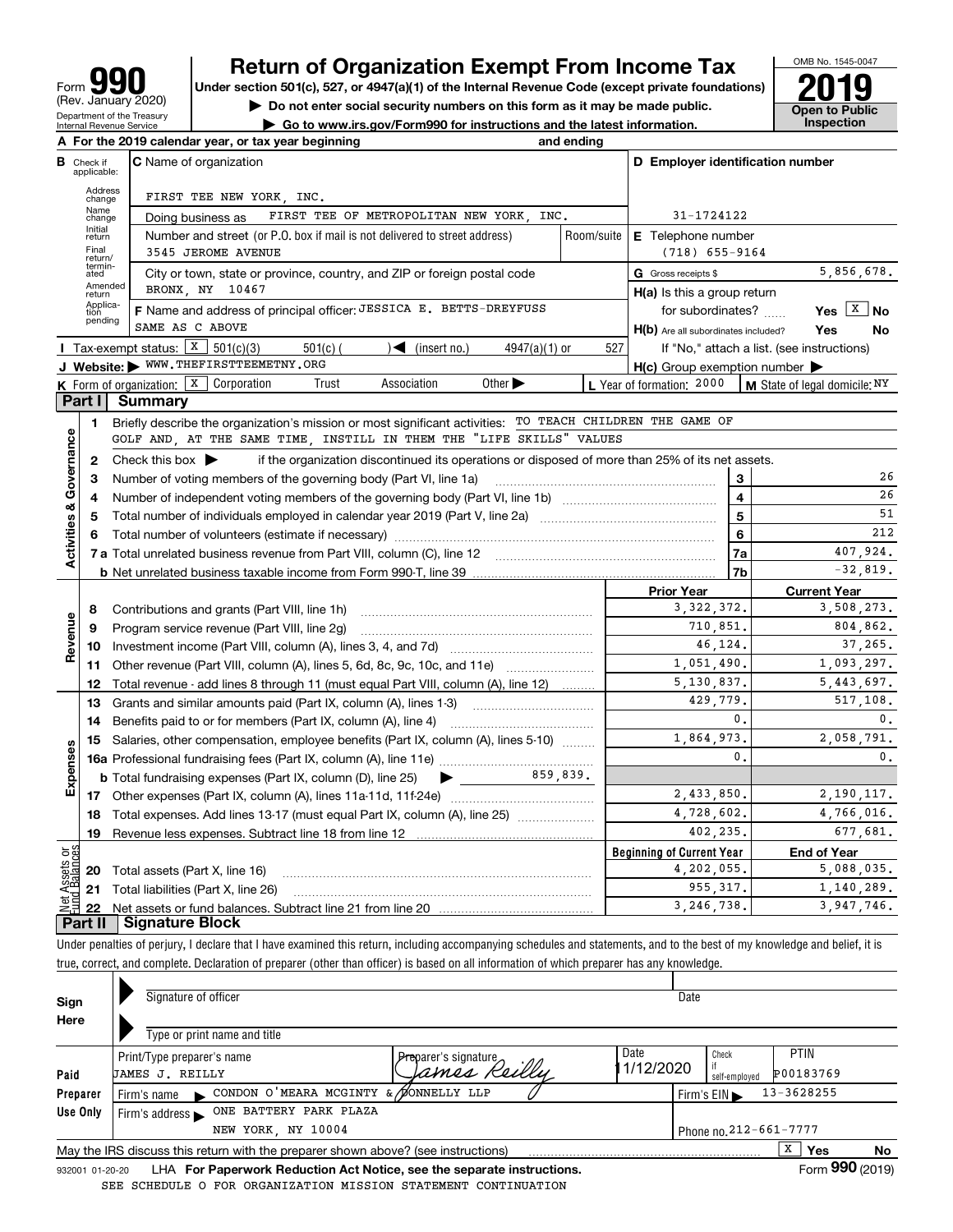|          | Form 990 (2019)<br>Part III   Statement of Program Service Accomplishments                                                                                           |                                        | Page 2 |
|----------|----------------------------------------------------------------------------------------------------------------------------------------------------------------------|----------------------------------------|--------|
|          |                                                                                                                                                                      |                                        | x      |
| 1        | Briefly describe the organization's mission:                                                                                                                         |                                        |        |
|          | SEE SCHEDULE O.                                                                                                                                                      |                                        |        |
|          |                                                                                                                                                                      |                                        |        |
|          |                                                                                                                                                                      |                                        |        |
|          | Did the organization undertake any significant program services during the year which were not listed on the                                                         |                                        |        |
|          |                                                                                                                                                                      | $\sqrt{}$ Yes $\sqrt{}$ X $\sqrt{}$ No |        |
|          | If "Yes," describe these new services on Schedule O.<br>Did the organization cease conducting, or make significant changes in how it conducts, any program services? | $\sqrt{}$ Yes $\sqrt{X}$ No            |        |
|          | If "Yes," describe these changes on Schedule O.                                                                                                                      |                                        |        |
|          | Describe the organization's program service accomplishments for each of its three largest program services, as measured by expenses.                                 |                                        |        |
|          | Section 501(c)(3) and 501(c)(4) organizations are required to report the amount of grants and allocations to others, the total expenses, and                         |                                        |        |
|          | revenue, if any, for each program service reported.                                                                                                                  |                                        |        |
| 4a       | SEE SCHEDULE O.                                                                                                                                                      |                                        |        |
|          |                                                                                                                                                                      |                                        |        |
|          |                                                                                                                                                                      |                                        |        |
|          |                                                                                                                                                                      |                                        |        |
|          |                                                                                                                                                                      |                                        |        |
|          |                                                                                                                                                                      |                                        |        |
|          |                                                                                                                                                                      |                                        |        |
|          |                                                                                                                                                                      |                                        |        |
|          |                                                                                                                                                                      |                                        |        |
|          |                                                                                                                                                                      |                                        |        |
|          |                                                                                                                                                                      |                                        |        |
| 4b       | 452,691. including grants of \$<br>200, 244. ) (Revenue \$<br>$\left(\text{Code:}\ \_\_\_\_\_\_\\right)\ \left(\text{Expenses}\ \$\ \_\_\_\_\_\$                     |                                        |        |
|          | IN 2019 WE HAD 495 CERTIFYING PARTICIPANTS IN THIS PROGRAM WHICH                                                                                                     |                                        |        |
|          | INCLUDE ACCESS TO OTHER PARKS IN NORTHERN NJ.                                                                                                                        |                                        |        |
|          |                                                                                                                                                                      |                                        |        |
|          |                                                                                                                                                                      |                                        |        |
|          |                                                                                                                                                                      |                                        |        |
|          |                                                                                                                                                                      |                                        |        |
|          |                                                                                                                                                                      |                                        |        |
|          |                                                                                                                                                                      |                                        |        |
|          |                                                                                                                                                                      |                                        |        |
|          |                                                                                                                                                                      |                                        |        |
|          | 83,484. ) (Revenue \$<br>318,823. including grants of \$                                                                                                             |                                        |        |
|          | IN 2019 WE HAD 756 REGISTERED PARTICIPANTS IN NASSAU COUNTY WITH<br>CLASSES AT EISENHOWER PARK, CANTIAGUE PARK AMONG OTHERS.                                         |                                        |        |
|          |                                                                                                                                                                      |                                        |        |
|          |                                                                                                                                                                      |                                        |        |
|          |                                                                                                                                                                      |                                        |        |
|          |                                                                                                                                                                      |                                        |        |
|          |                                                                                                                                                                      |                                        |        |
|          |                                                                                                                                                                      |                                        |        |
|          |                                                                                                                                                                      |                                        |        |
|          |                                                                                                                                                                      |                                        |        |
| 4с<br>4d | Other program services (Describe on Schedule O.)                                                                                                                     |                                        |        |
| 4e       | 1,810,239. including grants of \$<br>$31,020.$ ) (Revenue \$<br>(Expenses \$<br>3, 334, 673.<br>Total program service expenses                                       | 957, 160.                              |        |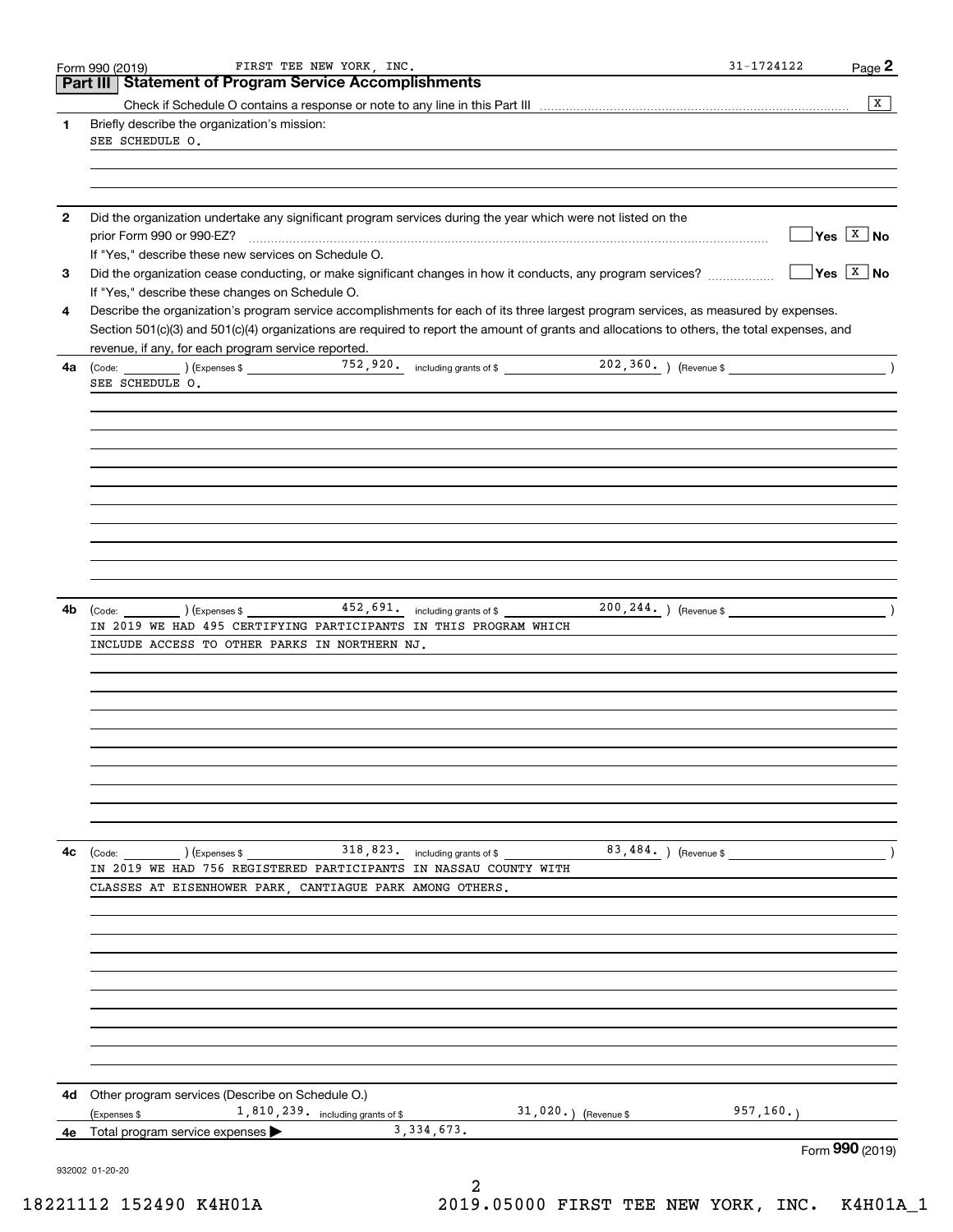FIRST TEE NEW YORK, INC.  $31-1724122$ 

|     | FIRST TEE NEW YORK, INC.<br>31-1724122<br>Form 990 (2019)                                                                             |                         |     | Page 3          |
|-----|---------------------------------------------------------------------------------------------------------------------------------------|-------------------------|-----|-----------------|
|     | <b>Part IV   Checklist of Required Schedules</b>                                                                                      |                         |     |                 |
|     |                                                                                                                                       |                         | Yes | No              |
| 1   | Is the organization described in section $501(c)(3)$ or $4947(a)(1)$ (other than a private foundation)?                               |                         |     |                 |
|     |                                                                                                                                       | 1                       | х   |                 |
| 2   |                                                                                                                                       | $\mathbf{2}$            | х   |                 |
| 3   | Did the organization engage in direct or indirect political campaign activities on behalf of or in opposition to candidates for       |                         |     |                 |
|     |                                                                                                                                       | з                       |     | х               |
| 4   | Section 501(c)(3) organizations. Did the organization engage in lobbying activities, or have a section 501(h) election in effect      |                         |     |                 |
|     |                                                                                                                                       | 4                       |     | х               |
| 5   | Is the organization a section 501(c)(4), 501(c)(5), or 501(c)(6) organization that receives membership dues, assessments, or          |                         |     |                 |
|     |                                                                                                                                       | 5                       |     | х               |
|     |                                                                                                                                       |                         |     |                 |
| 6   | Did the organization maintain any donor advised funds or any similar funds or accounts for which donors have the right to             |                         |     |                 |
|     | provide advice on the distribution or investment of amounts in such funds or accounts? If "Yes," complete Schedule D, Part I          | 6                       | X   |                 |
| 7   | Did the organization receive or hold a conservation easement, including easements to preserve open space,                             |                         |     |                 |
|     |                                                                                                                                       | $\overline{\mathbf{r}}$ |     | х               |
| 8   | Did the organization maintain collections of works of art, historical treasures, or other similar assets? If "Yes," complete          |                         |     |                 |
|     | .                                                                                                                                     | 8                       |     | х               |
| 9   | Did the organization report an amount in Part X, line 21, for escrow or custodial account liability, serve as a custodian for         |                         |     |                 |
|     | amounts not listed in Part X; or provide credit counseling, debt management, credit repair, or debt negotiation services?             |                         |     |                 |
|     |                                                                                                                                       | 9                       |     | х               |
| 10  | Did the organization, directly or through a related organization, hold assets in donor-restricted endowments                          |                         |     |                 |
|     |                                                                                                                                       | 10                      | х   |                 |
| 11  | If the organization's answer to any of the following questions is "Yes," then complete Schedule D, Parts VI, VII, VIII, IX, or X      |                         |     |                 |
|     | as applicable.                                                                                                                        |                         |     |                 |
|     | a Did the organization report an amount for land, buildings, and equipment in Part X, line 10? If "Yes," complete Schedule D,         |                         |     |                 |
|     |                                                                                                                                       |                         | х   |                 |
|     |                                                                                                                                       | 11a                     |     |                 |
|     | <b>b</b> Did the organization report an amount for investments - other securities in Part X, line 12, that is 5% or more of its total |                         |     | х               |
|     |                                                                                                                                       | 11b                     |     |                 |
|     | c Did the organization report an amount for investments - program related in Part X, line 13, that is 5% or more of its total         |                         |     |                 |
|     |                                                                                                                                       | 11c                     |     | х               |
|     | d Did the organization report an amount for other assets in Part X, line 15, that is 5% or more of its total assets reported in       |                         |     |                 |
|     |                                                                                                                                       | 11d                     |     | х               |
|     | e Did the organization report an amount for other liabilities in Part X, line 25? If "Yes," complete Schedule D, Part X               | 11e                     | X   |                 |
|     | f Did the organization's separate or consolidated financial statements for the tax year include a footnote that addresses             |                         |     |                 |
|     | the organization's liability for uncertain tax positions under FIN 48 (ASC 740)? If "Yes," complete Schedule D, Part X                | 11f                     |     | х               |
|     | 12a Did the organization obtain separate, independent audited financial statements for the tax year? If "Yes," complete               |                         |     |                 |
|     |                                                                                                                                       | 12a                     | x   |                 |
| b   | Was the organization included in consolidated, independent audited financial statements for the tax year?                             |                         |     |                 |
|     | If "Yes," and if the organization answered "No" to line 12a, then completing Schedule D, Parts XI and XII is optional                 | 12b                     |     | x               |
| 13  |                                                                                                                                       | 13                      |     | х               |
|     | Did the organization maintain an office, employees, or agents outside of the United States?                                           |                         |     | х               |
| 14a |                                                                                                                                       | 14a                     |     |                 |
| b   | Did the organization have aggregate revenues or expenses of more than \$10,000 from grantmaking, fundraising, business,               |                         |     |                 |
|     | investment, and program service activities outside the United States, or aggregate foreign investments valued at \$100,000            |                         |     |                 |
|     |                                                                                                                                       | 14b                     |     | х               |
| 15  | Did the organization report on Part IX, column (A), line 3, more than \$5,000 of grants or other assistance to or for any             |                         |     |                 |
|     |                                                                                                                                       | 15                      |     | х               |
| 16  | Did the organization report on Part IX, column (A), line 3, more than \$5,000 of aggregate grants or other assistance to              |                         |     |                 |
|     |                                                                                                                                       | 16                      |     | х               |
| 17  | Did the organization report a total of more than \$15,000 of expenses for professional fundraising services on Part IX,               |                         |     |                 |
|     |                                                                                                                                       | 17                      |     | х               |
| 18  | Did the organization report more than \$15,000 total of fundraising event gross income and contributions on Part VIII, lines          |                         |     |                 |
|     |                                                                                                                                       | 18                      | x   |                 |
| 19  | Did the organization report more than \$15,000 of gross income from gaming activities on Part VIII, line 9a? If "Yes."                |                         |     |                 |
|     |                                                                                                                                       | 19                      |     | х               |
|     |                                                                                                                                       | 20a                     |     | х               |
|     |                                                                                                                                       |                         |     |                 |
| b   | If "Yes" to line 20a, did the organization attach a copy of its audited financial statements to this return?                          | 20 <sub>b</sub>         |     |                 |
| 21  | Did the organization report more than \$5,000 of grants or other assistance to any domestic organization or                           |                         |     |                 |
|     |                                                                                                                                       | 21                      | Х   |                 |
|     | 932003 01-20-20                                                                                                                       |                         |     | Form 990 (2019) |

3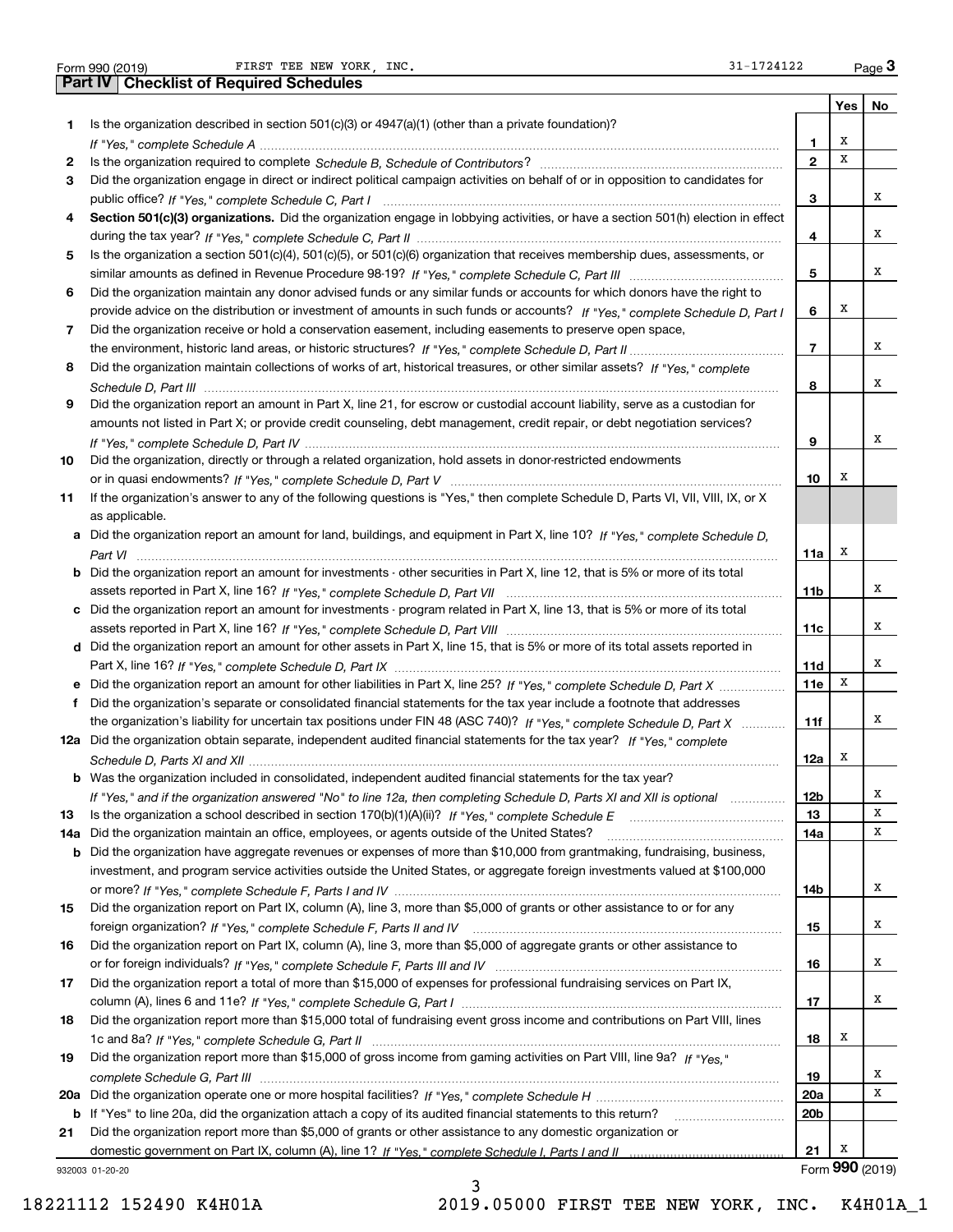| Form 990 (2019) |  |  |
|-----------------|--|--|
|                 |  |  |

|               | 31-1724122<br>FIRST TEE NEW YORK, INC.<br>Form 990 (2019)                                                                    |     |     | Page 4          |
|---------------|------------------------------------------------------------------------------------------------------------------------------|-----|-----|-----------------|
|               | Part IV   Checklist of Required Schedules (continued)                                                                        |     |     |                 |
|               |                                                                                                                              |     | Yes | No              |
| 22            | Did the organization report more than \$5,000 of grants or other assistance to or for domestic individuals on                |     |     |                 |
|               |                                                                                                                              | 22  | х   |                 |
| 23            | Did the organization answer "Yes" to Part VII, Section A, line 3, 4, or 5 about compensation of the organization's current   |     |     |                 |
|               | and former officers, directors, trustees, key employees, and highest compensated employees? If "Yes," complete               |     |     |                 |
|               |                                                                                                                              | 23  | X   |                 |
|               |                                                                                                                              |     |     |                 |
|               | 24a Did the organization have a tax-exempt bond issue with an outstanding principal amount of more than \$100,000 as of the  |     |     |                 |
|               | last day of the year, that was issued after December 31, 2002? If "Yes," answer lines 24b through 24d and complete           |     |     | х               |
|               |                                                                                                                              | 24a |     |                 |
|               |                                                                                                                              | 24b |     |                 |
|               | c Did the organization maintain an escrow account other than a refunding escrow at any time during the year to defease       |     |     |                 |
|               |                                                                                                                              | 24c |     |                 |
|               |                                                                                                                              | 24d |     |                 |
|               | 25a Section 501(c)(3), 501(c)(4), and 501(c)(29) organizations. Did the organization engage in an excess benefit             |     |     |                 |
|               |                                                                                                                              | 25a |     | х               |
|               | b Is the organization aware that it engaged in an excess benefit transaction with a disqualified person in a prior year, and |     |     |                 |
|               | that the transaction has not been reported on any of the organization's prior Forms 990 or 990-EZ? If "Yes," complete        |     |     |                 |
|               | Schedule L, Part I                                                                                                           | 25b |     | Χ               |
| 26            | Did the organization report any amount on Part X, line 5 or 22, for receivables from or payables to any current              |     |     |                 |
|               | or former officer, director, trustee, key employee, creator or founder, substantial contributor, or 35%                      |     |     |                 |
|               |                                                                                                                              | 26  |     | х               |
| 27            | Did the organization provide a grant or other assistance to any current or former officer, director, trustee, key employee,  |     |     |                 |
|               | creator or founder, substantial contributor or employee thereof, a grant selection committee member, or to a 35% controlled  |     |     |                 |
|               | entity (including an employee thereof) or family member of any of these persons? If "Yes," complete Schedule L, Part III     | 27  |     | х               |
| 28            | Was the organization a party to a business transaction with one of the following parties (see Schedule L, Part IV            |     |     |                 |
|               | instructions, for applicable filing thresholds, conditions, and exceptions):                                                 |     |     |                 |
|               | a A current or former officer, director, trustee, key employee, creator or founder, or substantial contributor? If           |     |     |                 |
|               |                                                                                                                              | 28a |     | х               |
|               |                                                                                                                              | 28b |     | x               |
|               | c A 35% controlled entity of one or more individuals and/or organizations described in lines 28a or 28b? If                  |     |     |                 |
|               |                                                                                                                              | 28c |     | х               |
| 29            |                                                                                                                              | 29  |     | х               |
| 30            | Did the organization receive contributions of art, historical treasures, or other similar assets, or qualified conservation  |     |     |                 |
|               |                                                                                                                              | 30  |     | х               |
| 31            | Did the organization liquidate, terminate, or dissolve and cease operations? If "Yes," complete Schedule N, Part I           | 31  |     | х               |
| 32            | Did the organization sell, exchange, dispose of, or transfer more than 25% of its net assets? If "Yes," complete             |     |     |                 |
|               |                                                                                                                              | 32  |     | х               |
| 33            | Did the organization own 100% of an entity disregarded as separate from the organization under Regulations                   |     |     |                 |
|               |                                                                                                                              | 33  |     | х               |
|               |                                                                                                                              |     |     |                 |
| 34            | Was the organization related to any tax-exempt or taxable entity? If "Yes," complete Schedule R, Part II, III, or IV, and    |     |     | х               |
|               | 35a Did the organization have a controlled entity within the meaning of section 512(b)(13)?                                  | 34  |     | X               |
|               |                                                                                                                              | 35a |     |                 |
|               | b If "Yes" to line 35a, did the organization receive any payment from or engage in any transaction with a controlled entity  |     |     |                 |
|               |                                                                                                                              | 35b |     |                 |
| 36            | Section 501(c)(3) organizations. Did the organization make any transfers to an exempt non-charitable related organization?   |     |     |                 |
|               |                                                                                                                              | 36  |     | x               |
| 37            | Did the organization conduct more than 5% of its activities through an entity that is not a related organization             |     |     |                 |
|               |                                                                                                                              | 37  |     | х               |
| 38            | Did the organization complete Schedule O and provide explanations in Schedule O for Part VI, lines 11b and 19?               |     |     |                 |
|               | Note: All Form 990 filers are required to complete Schedule O                                                                | 38  | X   |                 |
| <b>Part V</b> | Statements Regarding Other IRS Filings and Tax Compliance                                                                    |     |     |                 |
|               | Check if Schedule O contains a response or note to any line in this Part V                                                   |     |     |                 |
|               |                                                                                                                              |     | Yes | No              |
|               | 31<br>1a                                                                                                                     |     |     |                 |
| b             | Enter the number of Forms W-2G included in line 1a. Enter -0- if not applicable<br>1b                                        | 0   |     |                 |
|               | Did the organization comply with backup withholding rules for reportable payments to vendors and reportable gaming           |     |     |                 |
|               | (gambling) winnings to prize winners?                                                                                        | 1c  | х   |                 |
|               | 932004 01-20-20                                                                                                              |     |     | Form 990 (2019) |
|               | 4                                                                                                                            |     |     |                 |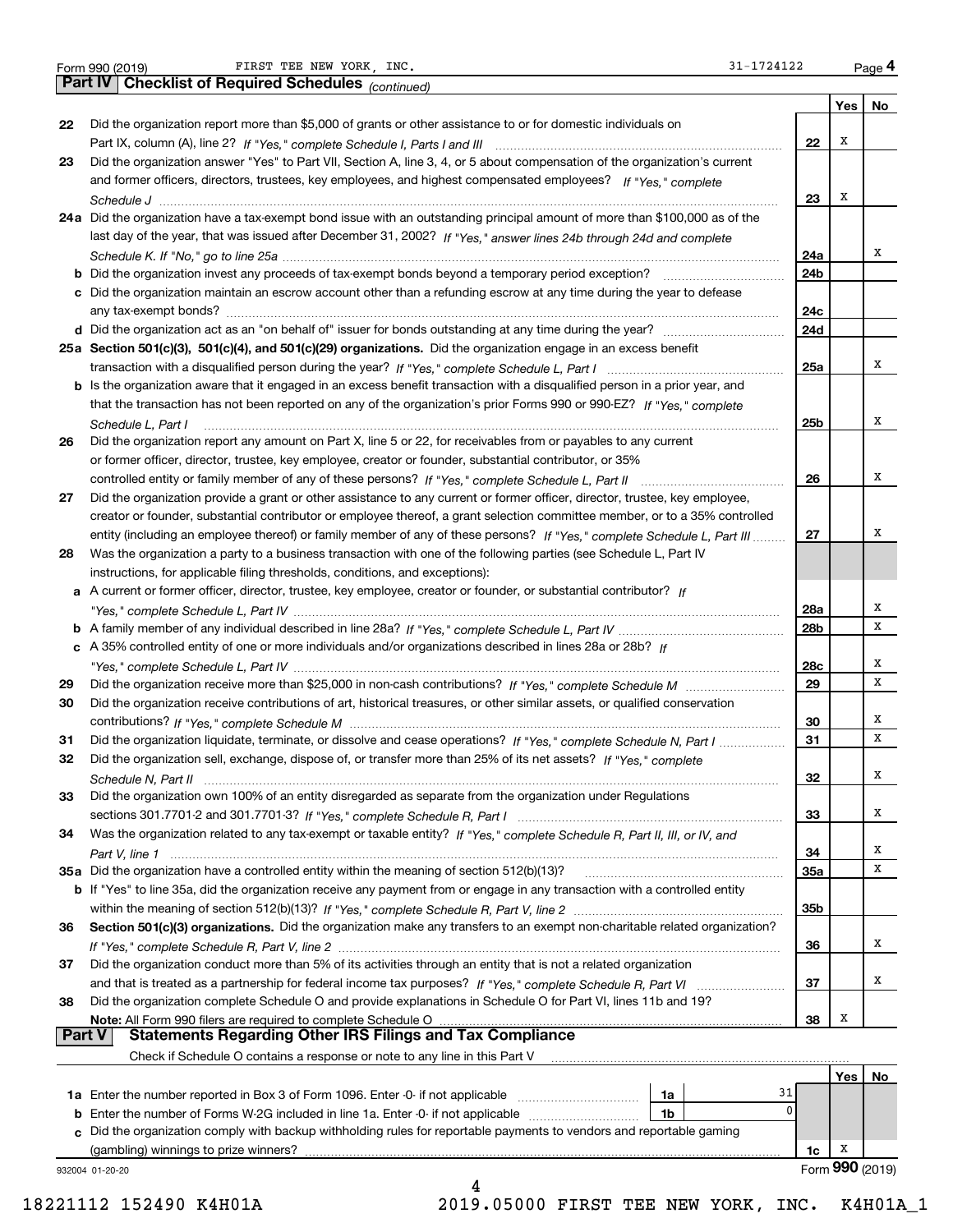|        | $31 - 1724122$<br>FIRST TEE NEW YORK, INC.<br>Form 990 (2019)                                                                                                                                                                         |                |     | <u>Page</u> 5 |
|--------|---------------------------------------------------------------------------------------------------------------------------------------------------------------------------------------------------------------------------------------|----------------|-----|---------------|
| Part V | Statements Regarding Other IRS Filings and Tax Compliance (continued)                                                                                                                                                                 |                |     |               |
|        |                                                                                                                                                                                                                                       |                | Yes | No            |
|        | 2a Enter the number of employees reported on Form W-3, Transmittal of Wage and Tax Statements,                                                                                                                                        |                |     |               |
|        | 51<br>filed for the calendar year ending with or within the year covered by this return<br>2a                                                                                                                                         |                |     |               |
|        | <b>b</b> If at least one is reported on line 2a, did the organization file all required federal employment tax returns?                                                                                                               | 2 <sub>b</sub> | Х   |               |
|        | Note: If the sum of lines 1a and 2a is greater than 250, you may be required to $e$ -file (see instructions) $\ldots$                                                                                                                 |                |     |               |
|        | 3a Did the organization have unrelated business gross income of \$1,000 or more during the year?                                                                                                                                      | 3a             | х   |               |
|        | b If "Yes," has it filed a Form 990-T for this year? If "No" to line 3b, provide an explanation on Schedule O                                                                                                                         | 3 <sub>b</sub> | х   |               |
|        | 4a At any time during the calendar year, did the organization have an interest in, or a signature or other authority over, a                                                                                                          |                |     |               |
|        | financial account in a foreign country (such as a bank account, securities account, or other financial account)?                                                                                                                      | 4a             |     | х             |
|        | <b>b</b> If "Yes," enter the name of the foreign country $\triangleright$                                                                                                                                                             |                |     |               |
|        | See instructions for filing requirements for FinCEN Form 114, Report of Foreign Bank and Financial Accounts (FBAR).                                                                                                                   |                |     |               |
|        | 5a Was the organization a party to a prohibited tax shelter transaction at any time during the tax year?                                                                                                                              | 5a             |     | х             |
|        |                                                                                                                                                                                                                                       | 5 <sub>b</sub> |     | х             |
|        |                                                                                                                                                                                                                                       | 5c             |     |               |
|        | 6a Does the organization have annual gross receipts that are normally greater than \$100,000, and did the organization solicit                                                                                                        |                |     |               |
|        | any contributions that were not tax deductible as charitable contributions?                                                                                                                                                           | 6a             |     | х             |
|        | <b>b</b> If "Yes," did the organization include with every solicitation an express statement that such contributions or gifts                                                                                                         |                |     |               |
|        | were not tax deductible?                                                                                                                                                                                                              | 6b             |     |               |
| 7      | Organizations that may receive deductible contributions under section 170(c).                                                                                                                                                         |                |     |               |
| а      | Did the organization receive a payment in excess of \$75 made partly as a contribution and partly for goods and services provided to the payor?                                                                                       | 7a             | х   |               |
|        | <b>b</b> If "Yes," did the organization notify the donor of the value of the goods or services provided?                                                                                                                              | 7b             | х   |               |
|        | c Did the organization sell, exchange, or otherwise dispose of tangible personal property for which it was required                                                                                                                   |                |     |               |
|        | to file Form 8282?                                                                                                                                                                                                                    | 7c             |     | х             |
|        | 7d<br><b>d</b> If "Yes," indicate the number of Forms 8282 filed during the year                                                                                                                                                      |                |     |               |
| е      | Did the organization receive any funds, directly or indirectly, to pay premiums on a personal benefit contract?                                                                                                                       | 7e             |     | Х             |
| Ť.     | Did the organization, during the year, pay premiums, directly or indirectly, on a personal benefit contract?                                                                                                                          | 7f             |     | х             |
| g      | If the organization received a contribution of qualified intellectual property, did the organization file Form 8899 as required?                                                                                                      | 7g             |     |               |
| h.     | If the organization received a contribution of cars, boats, airplanes, or other vehicles, did the organization file a Form 1098-C?                                                                                                    |                |     |               |
| 8      | Sponsoring organizations maintaining donor advised funds. Did a donor advised fund maintained by the                                                                                                                                  |                |     |               |
|        | sponsoring organization have excess business holdings at any time during the year?                                                                                                                                                    | 8              |     |               |
| 9      | Sponsoring organizations maintaining donor advised funds.                                                                                                                                                                             |                |     |               |
| а      | Did the sponsoring organization make any taxable distributions under section 4966?                                                                                                                                                    | 9а             |     |               |
| b      | Did the sponsoring organization make a distribution to a donor, donor advisor, or related person?                                                                                                                                     | 9b             |     |               |
| 10     | Section 501(c)(7) organizations. Enter:                                                                                                                                                                                               |                |     |               |
|        | 10a                                                                                                                                                                                                                                   |                |     |               |
| b      | Gross receipts, included on Form 990, Part VIII, line 12, for public use of club facilities<br>10b                                                                                                                                    |                |     |               |
| 11     | Section 501(c)(12) organizations. Enter:                                                                                                                                                                                              |                |     |               |
| а      | 11a<br>Gross income from members or shareholders [11] matter content in the state of the state of the state of the state of the state of the state of the state of the state of the state of the state of the state of the state of t |                |     |               |
| b      | Gross income from other sources (Do not net amounts due or paid to other sources against                                                                                                                                              |                |     |               |
|        | amounts due or received from them.)<br>11b                                                                                                                                                                                            |                |     |               |
|        | 12a Section 4947(a)(1) non-exempt charitable trusts. Is the organization filing Form 990 in lieu of Form 1041?                                                                                                                        | 12a            |     |               |
| b      | If "Yes," enter the amount of tax-exempt interest received or accrued during the year<br>12b                                                                                                                                          |                |     |               |
| 13     | Section 501(c)(29) qualified nonprofit health insurance issuers.                                                                                                                                                                      |                |     |               |
|        |                                                                                                                                                                                                                                       | 13а            |     |               |
|        | Note: See the instructions for additional information the organization must report on Schedule O.                                                                                                                                     |                |     |               |
|        | <b>b</b> Enter the amount of reserves the organization is required to maintain by the states in which the                                                                                                                             |                |     |               |
|        | 13 <sub>b</sub>                                                                                                                                                                                                                       |                |     |               |
|        | 13с                                                                                                                                                                                                                                   |                |     |               |
| 14a    | Did the organization receive any payments for indoor tanning services during the tax year?                                                                                                                                            | 14a            |     | х             |
| b      |                                                                                                                                                                                                                                       | 14b            |     |               |
| 15     | Is the organization subject to the section 4960 tax on payment(s) of more than \$1,000,000 in remuneration or                                                                                                                         |                |     |               |
|        |                                                                                                                                                                                                                                       | 15             |     | Х             |
|        | If "Yes," see instructions and file Form 4720, Schedule N.                                                                                                                                                                            |                |     |               |
| 16     | Is the organization an educational institution subject to the section 4968 excise tax on net investment income?<br>.                                                                                                                  | 16             |     | х             |
|        | If "Yes," complete Form 4720, Schedule O.                                                                                                                                                                                             |                |     |               |

5

Form (2019) **990**

932005 01-20-20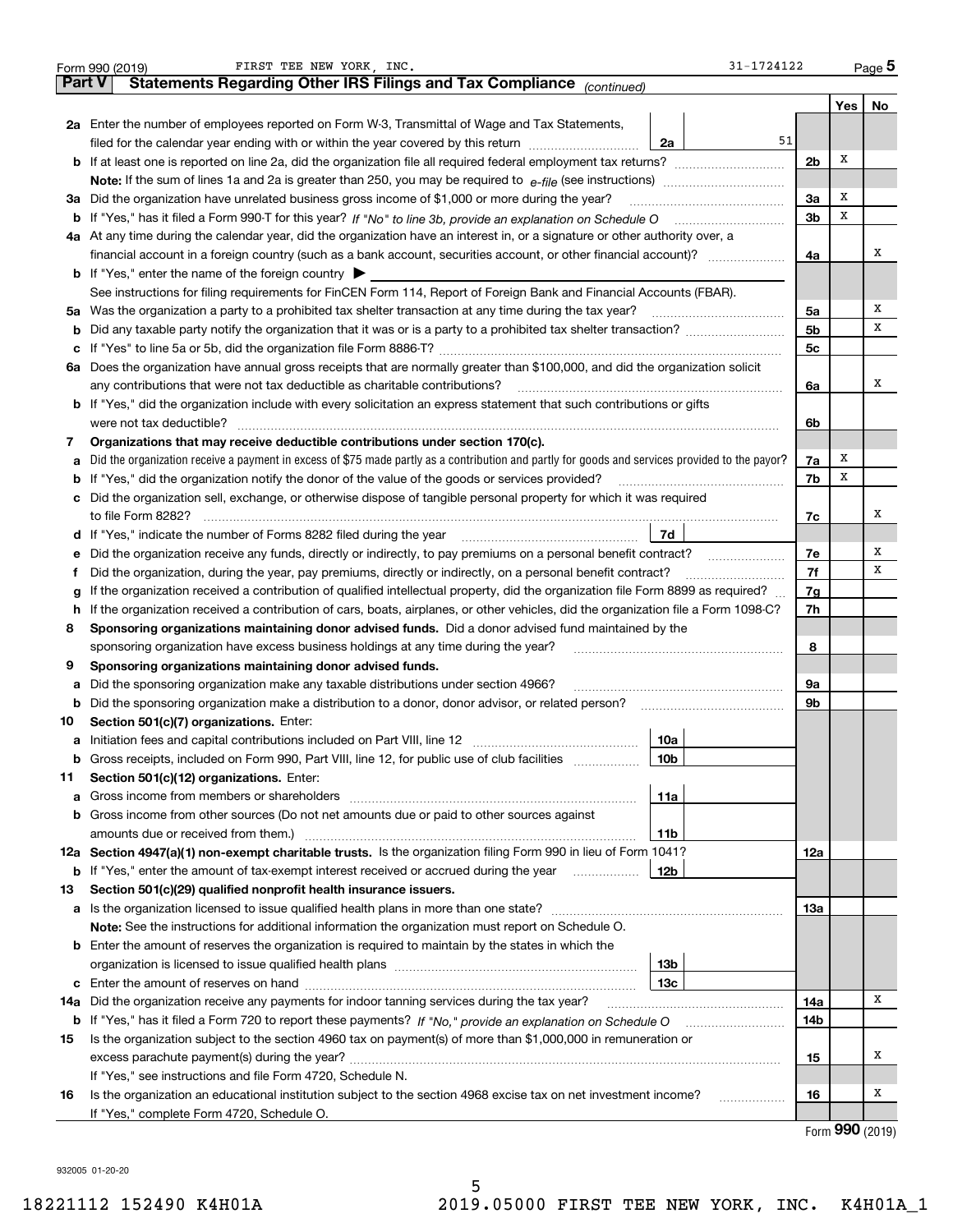|    | to line 8a, 8b, or 10b below, describe the circumstances, processes, or changes on Schedule O. See instructions.                                                            |    |    |                 |                 |        |
|----|-----------------------------------------------------------------------------------------------------------------------------------------------------------------------------|----|----|-----------------|-----------------|--------|
|    |                                                                                                                                                                             |    |    |                 |                 | X      |
|    | <b>Section A. Governing Body and Management</b>                                                                                                                             |    |    |                 |                 |        |
|    |                                                                                                                                                                             |    |    |                 | Yes             | No     |
|    | 1a Enter the number of voting members of the governing body at the end of the tax year                                                                                      | 1a | 26 |                 |                 |        |
|    | If there are material differences in voting rights among members of the governing body, or if the governing                                                                 |    |    |                 |                 |        |
|    | body delegated broad authority to an executive committee or similar committee, explain on Schedule O.                                                                       |    |    |                 |                 |        |
|    |                                                                                                                                                                             | 1b | 26 |                 |                 |        |
| 2  | Did any officer, director, trustee, or key employee have a family relationship or a business relationship with any other                                                    |    |    |                 |                 |        |
|    | officer, director, trustee, or key employee?                                                                                                                                |    |    | $\mathbf{2}$    | х               |        |
| з  | Did the organization delegate control over management duties customarily performed by or under the direct supervision                                                       |    |    |                 |                 |        |
|    | of officers, directors, trustees, or key employees to a management company or other person?                                                                                 |    |    | 3               |                 | х<br>х |
| 4  | Did the organization make any significant changes to its governing documents since the prior Form 990 was filed?                                                            |    |    | 4               |                 | х      |
| 5  | Did the organization become aware during the year of a significant diversion of the organization's assets?                                                                  |    |    | 5               | x               |        |
| 6  | Did the organization have members or stockholders?                                                                                                                          |    |    | 6               |                 |        |
|    | 7a Did the organization have members, stockholders, or other persons who had the power to elect or appoint one or                                                           |    |    |                 |                 |        |
|    | more members of the governing body?                                                                                                                                         |    |    | 7a              | х               |        |
|    | <b>b</b> Are any governance decisions of the organization reserved to (or subject to approval by) members, stockholders, or                                                 |    |    |                 |                 | х      |
|    | persons other than the governing body?<br>Did the organization contemporaneously document the meetings held or written actions undertaken during the year by the following: |    |    | 7b              |                 |        |
| 8  |                                                                                                                                                                             |    |    |                 | х               |        |
|    |                                                                                                                                                                             |    |    | 8a<br>8b        | х               |        |
| b  |                                                                                                                                                                             |    |    |                 |                 |        |
| 9  | Is there any officer, director, trustee, or key employee listed in Part VII, Section A, who cannot be reached at the                                                        |    |    | 9               |                 | x      |
|    | Section B. Policies <i>(This Section B requests information about policies not required by the Internal Revenue Code.)</i>                                                  |    |    |                 |                 |        |
|    |                                                                                                                                                                             |    |    |                 | Yes             | No     |
|    |                                                                                                                                                                             |    |    | 10a             | x               |        |
|    | <b>b</b> If "Yes," did the organization have written policies and procedures governing the activities of such chapters, affiliates,                                         |    |    |                 |                 |        |
|    | and branches to ensure their operations are consistent with the organization's exempt purposes?                                                                             |    |    | 10b             | х               |        |
|    | 11a Has the organization provided a complete copy of this Form 990 to all members of its governing body before filing the form?                                             |    |    | 11a             |                 | х      |
|    | <b>b</b> Describe in Schedule O the process, if any, used by the organization to review this Form 990.                                                                      |    |    |                 |                 |        |
|    |                                                                                                                                                                             |    |    | 12a             | х               |        |
|    |                                                                                                                                                                             |    |    | 12 <sub>b</sub> | х               |        |
|    | c Did the organization regularly and consistently monitor and enforce compliance with the policy? If "Yes," describe                                                        |    |    |                 |                 |        |
|    | in Schedule O how this was done manufactured and continuum control of the state of the state of the state of t                                                              |    |    | 12c             | х               |        |
| 13 | Did the organization have a written whistleblower policy?                                                                                                                   |    |    | 13              | х               |        |
| 14 | Did the organization have a written document retention and destruction policy?                                                                                              |    |    | 14              | х               |        |
| 15 | Did the process for determining compensation of the following persons include a review and approval by independent                                                          |    |    |                 |                 |        |
|    | persons, comparability data, and contemporaneous substantiation of the deliberation and decision?                                                                           |    |    |                 |                 |        |
|    |                                                                                                                                                                             |    |    | 15a             | х               |        |
|    |                                                                                                                                                                             |    |    | 15b             | х               |        |
|    | If "Yes" to line 15a or 15b, describe the process in Schedule O (see instructions).                                                                                         |    |    |                 |                 |        |
|    | 16a Did the organization invest in, contribute assets to, or participate in a joint venture or similar arrangement with a                                                   |    |    |                 |                 |        |
|    | taxable entity during the year?                                                                                                                                             |    |    | 16a             |                 | х      |
|    | <b>b</b> If "Yes," did the organization follow a written policy or procedure requiring the organization to evaluate its participation                                       |    |    |                 |                 |        |
|    | in joint venture arrangements under applicable federal tax law, and take steps to safequard the organization's                                                              |    |    |                 |                 |        |
|    |                                                                                                                                                                             |    |    | 16b             |                 |        |
|    | <b>Section C. Disclosure</b>                                                                                                                                                |    |    |                 |                 |        |
| 17 | List the states with which a copy of this Form 990 is required to be filed $\blacktriangleright$ NJ, NY                                                                     |    |    |                 |                 |        |
| 18 | Section 6104 requires an organization to make its Forms 1023 (1024 or 1024-A, if applicable), 990, and 990-T (Section 501(c)(3)s only) available                            |    |    |                 |                 |        |
|    | for public inspection. Indicate how you made these available. Check all that apply.                                                                                         |    |    |                 |                 |        |
|    | $X$ Upon request<br>Own website<br>Another's website<br>Other (explain on Schedule O)                                                                                       |    |    |                 |                 |        |
| 19 | Describe on Schedule O whether (and if so, how) the organization made its governing documents, conflict of interest policy, and financial                                   |    |    |                 |                 |        |
|    | statements available to the public during the tax year.                                                                                                                     |    |    |                 |                 |        |
| 20 | State the name, address, and telephone number of the person who possesses the organization's books and records                                                              |    |    |                 |                 |        |
|    | CARMEN MUNOZ, CONTROLLER - 718-655-9164                                                                                                                                     |    |    |                 |                 |        |
|    |                                                                                                                                                                             |    |    |                 |                 |        |
|    | 2043 RADCLIFF AVE, BRONX, NY 10467<br>932006 01-20-20                                                                                                                       |    |    |                 | Form 990 (2019) |        |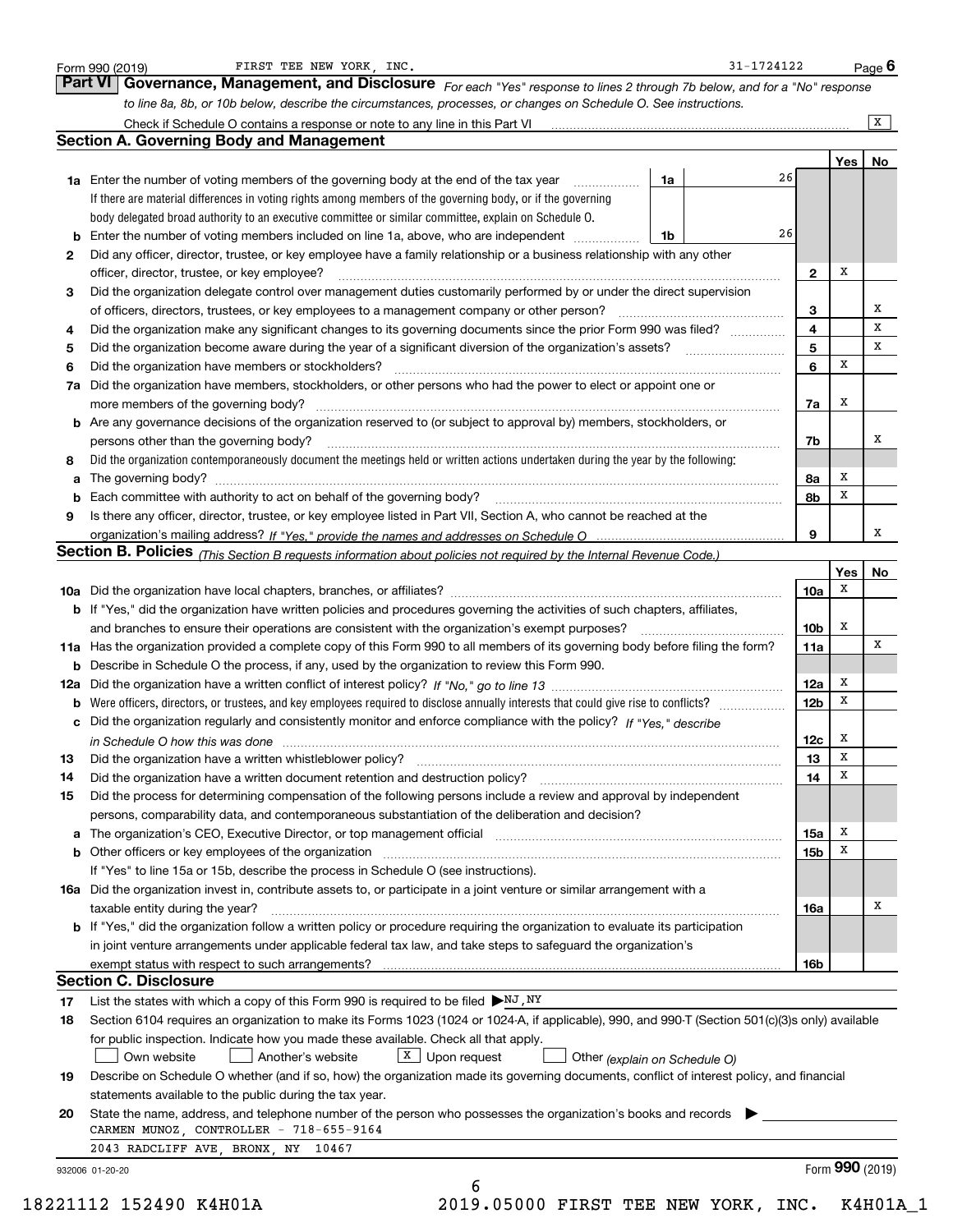| Form 990 (2019) | FIRST TEE NEW YORK INC.                                                                                                                                    | $31 - 1724122$ | Page i |
|-----------------|------------------------------------------------------------------------------------------------------------------------------------------------------------|----------------|--------|
|                 | Part VII Compensation of Officers, Directors, Trustees, Key Employees, Highest Compensated                                                                 |                |        |
|                 | <b>Employees, and Independent Contractors</b>                                                                                                              |                |        |
|                 | Check if Schedule O contains a response or note to any line in this Part VII                                                                               |                |        |
| Section A.      | Officers, Directors, Trustees, Key Employees, and Highest Compensated Employees                                                                            |                |        |
|                 | 1a Complete this table for all persons required to be listed. Report compensation for the calendar year ending with or within the organization's tax year. |                |        |

**•** List all of the organization's current officers, directors, trustees (whether individuals or organizations), regardless of amount of compensation. Enter -0- in columns (D), (E), and (F) if no compensation was paid.

 $\bullet$  List all of the organization's  $\,$ current key employees, if any. See instructions for definition of "key employee."

**•** List the organization's five current highest compensated employees (other than an officer, director, trustee, or key employee) who received reportable compensation (Box 5 of Form W-2 and/or Box 7 of Form 1099-MISC) of more than \$100,000 from the organization and any related organizations.

**•** List all of the organization's former officers, key employees, and highest compensated employees who received more than \$100,000 of reportable compensation from the organization and any related organizations.

**former directors or trustees**  ¥ List all of the organization's that received, in the capacity as a former director or trustee of the organization, more than \$10,000 of reportable compensation from the organization and any related organizations.

See instructions for the order in which to list the persons above.

Check this box if neither the organization nor any related organization compensated any current officer, director, or trustee.  $\mathcal{L}^{\text{max}}$ 

| (A)                              | (B)               |                                |                                                                  |             | (C)          |                                 |        | (D)             | (E)                           | (F)                   |
|----------------------------------|-------------------|--------------------------------|------------------------------------------------------------------|-------------|--------------|---------------------------------|--------|-----------------|-------------------------------|-----------------------|
| Name and title                   | Average           |                                | (do not check more than one                                      |             | Position     |                                 |        | Reportable      | Reportable                    | Estimated             |
|                                  | hours per         |                                | box, unless person is both an<br>officer and a director/trustee) |             |              |                                 |        | compensation    | compensation                  | amount of             |
|                                  | week<br>(list any |                                |                                                                  |             |              |                                 |        | from<br>the     | from related<br>organizations | other<br>compensation |
|                                  | hours for         |                                |                                                                  |             |              |                                 |        | organization    | (W-2/1099-MISC)               | from the              |
|                                  | related           |                                |                                                                  |             |              |                                 |        | (W-2/1099-MISC) |                               | organization          |
|                                  | organizations     |                                |                                                                  |             |              |                                 |        |                 |                               | and related           |
|                                  | below             | Individual trustee or director | Institutional trustee                                            |             | Key employee | Highest compensated<br>employee |        |                 |                               | organizations         |
|                                  | line)             |                                |                                                                  | Officer     |              |                                 | Former |                 |                               |                       |
| KENNETH WHITNEY<br>(1)           | 3.00              |                                |                                                                  |             |              |                                 |        |                 |                               |                       |
| CHAIRMAN OF THE BOARD            |                   | X                              |                                                                  | $\mathbf x$ |              |                                 |        | 0.              | $\mathbf{0}$                  | $\mathbf 0$ .         |
| JESSICA E. BETTS-DREYFUSS<br>(2) | 3.00              |                                |                                                                  |             |              |                                 |        |                 |                               |                       |
| TREASURER                        |                   | X                              |                                                                  | $\mathbf x$ |              |                                 |        | $\mathbf{0}$    | $\mathbf{0}$                  | $\mathbf 0$ .         |
| MATTHEW CASNER<br>(3)            | 3,00              |                                |                                                                  |             |              |                                 |        |                 |                               |                       |
| <b>SECRETARY</b>                 |                   | X                              |                                                                  | $\mathbf x$ |              |                                 |        | $\mathbf{0}$ .  | $\mathbf 0$                   | $\mathbf 0$ .         |
| MICHAEL RUDIN<br>(4)             | 3,00              |                                |                                                                  |             |              |                                 |        |                 |                               |                       |
| VICE CHAIRMAN                    |                   | X                              |                                                                  |             |              |                                 |        | $\mathbf{0}$ .  | $\mathsf 0$                   | $\mathbf{0}$ .        |
| DAVID AMSTERDAM<br>(5)           | 3,00              |                                |                                                                  |             |              |                                 |        |                 |                               |                       |
| <b>DIRECTOR</b>                  |                   | x                              |                                                                  |             |              |                                 |        | $\mathbf{0}$ .  | $\mathbf{0}$                  | $\mathbf 0$ .         |
| (6)<br><b>GRETCHEN CLAYTON</b>   | 3.00              |                                |                                                                  |             |              |                                 |        |                 |                               |                       |
| <b>DIRECTOR</b>                  |                   | X                              |                                                                  |             |              |                                 |        | $\mathbf{0}$    | $\mathbf 0$                   | $\mathbf 0$ .         |
| NICOLE COATES<br>(7)             | 3.00              |                                |                                                                  |             |              |                                 |        |                 |                               |                       |
| <b>DIRECTOR</b>                  |                   | X                              |                                                                  |             |              |                                 |        | $\mathbf{0}$ .  | $\mathbf 0$                   | $\mathfrak o$ .       |
| SETH DRUCKER<br>(8)              | 3.00              |                                |                                                                  |             |              |                                 |        |                 |                               |                       |
| <b>DIRECTOR</b>                  |                   | X                              |                                                                  |             |              |                                 |        | $\mathbf{0}$ .  | $\mathbf 0$                   | $\mathsf{0}\,.$       |
| WILL FOGG<br>(9)                 | 3,00              |                                |                                                                  |             |              |                                 |        |                 |                               |                       |
| <b>DIRECTOR</b>                  |                   | X                              |                                                                  |             |              |                                 |        | $\mathbf 0$ .   | $\mathbf 0$                   | $\mathsf{0}\,.$       |
| (10) VALERIE WONG FOUNTAIN       | 3.00              |                                |                                                                  |             |              |                                 |        |                 |                               |                       |
| <b>DIRECTOR</b>                  |                   | X                              |                                                                  |             |              |                                 |        | $\mathbf{0}$    | $\mathbf 0$                   | $\mathfrak o$ .       |
| (11) JEFFREY HOLZSCHUH           | 3.00              |                                |                                                                  |             |              |                                 |        |                 |                               |                       |
| <b>DIRECTOR</b>                  |                   | X                              |                                                                  |             |              |                                 |        | $\mathbf{0}$ .  | $\mathbf 0$                   | $\mathbf{0}$ .        |
| (12) CYNTHIA HOWARD              | 3.00              |                                |                                                                  |             |              |                                 |        |                 |                               |                       |
| <b>DIRECTOR</b>                  |                   | X                              |                                                                  |             |              |                                 |        | $\mathbf{0}$ .  | $\mathbf 0$                   | $\mathbf{0}$ .        |
| (13) ANTHONY MALLOY              | 3.00              |                                |                                                                  |             |              |                                 |        |                 |                               |                       |
| <b>DIRECTOR</b>                  |                   | X                              |                                                                  |             |              |                                 |        | $\mathbf{0}$ .  | $\mathbf{0}$                  | $\mathsf{0}\,.$       |
| (14) MARK MANOFF                 | 3.00              |                                |                                                                  |             |              |                                 |        |                 |                               |                       |
| <b>DIRECTOR</b>                  |                   | X                              |                                                                  |             |              |                                 |        | $\mathbf{0}$ .  | 0                             | $\mathfrak o$ .       |
| (15) TOD PIKE                    | 3.00              |                                |                                                                  |             |              |                                 |        |                 |                               |                       |
| <b>DIRECTOR</b>                  |                   | X                              |                                                                  |             |              |                                 |        | $\mathbf{0}$ .  | $\mathbf 0$                   | $\mathbf{0}$ .        |
| (16) MICHAEL ROBICHAUD           | 3,00              |                                |                                                                  |             |              |                                 |        |                 |                               |                       |
| <b>DIRECTOR</b>                  |                   | X                              |                                                                  |             |              |                                 |        | $\mathbf{0}$ .  | 0                             | $\mathbf 0$ .         |
| (17) GENE BERNSTEIN              | 3,00              |                                |                                                                  |             |              |                                 |        |                 |                               |                       |
| <b>DIRECTOR</b>                  |                   | X                              |                                                                  |             |              |                                 |        | 0.              | $\mathbf{0}$                  | $\mathsf{0}\,.$       |
|                                  |                   |                                |                                                                  |             |              |                                 |        |                 |                               |                       |

7

932007 01-20-20

Form (2019) **990**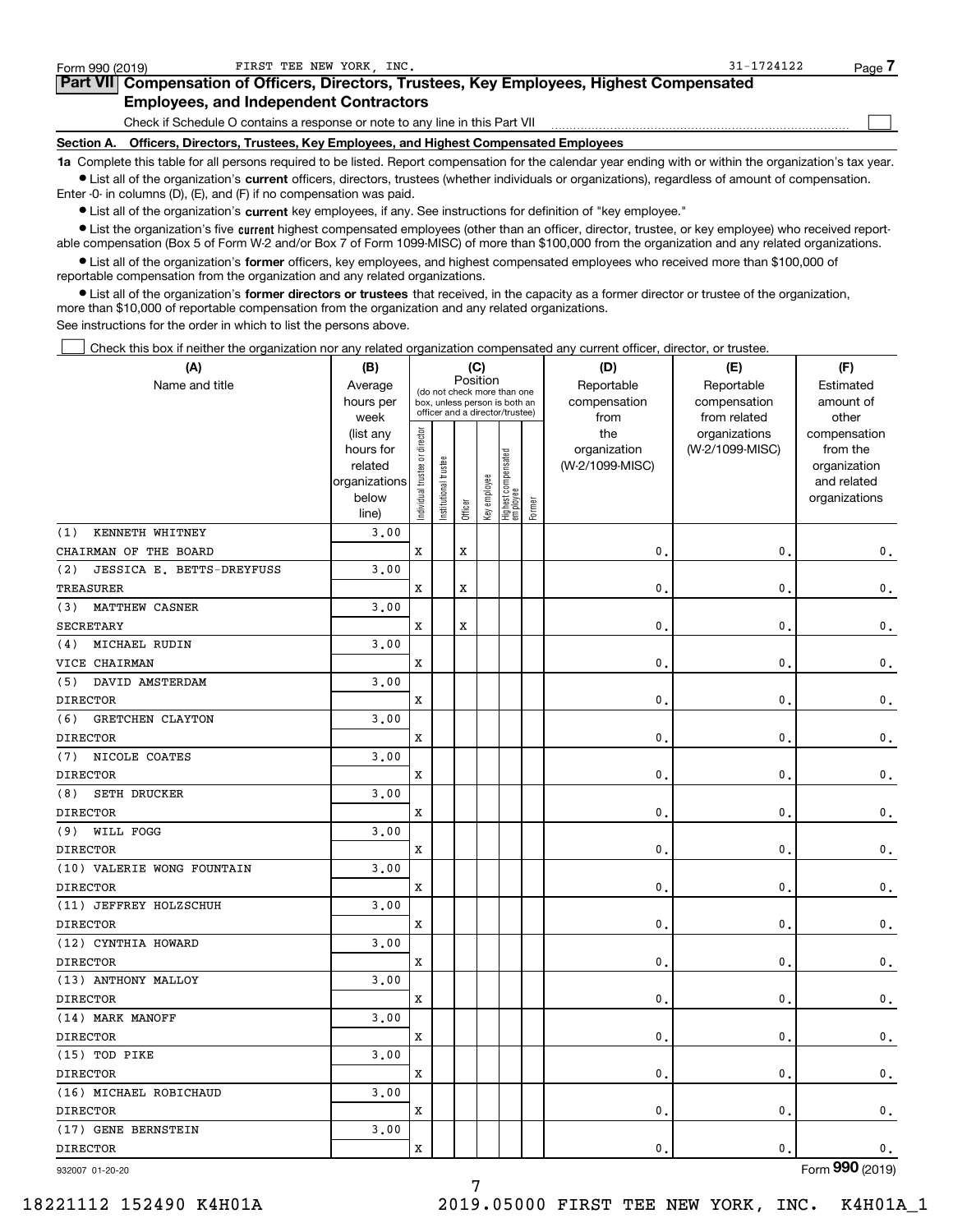| FIRST TEE NEW YORK, INC.<br>Form 990 (2019)                                                                                                                               |               |                       |                       |                                                              |              |                                   |        |                         | 31-1724122      |    |              |               | Page 8        |
|---------------------------------------------------------------------------------------------------------------------------------------------------------------------------|---------------|-----------------------|-----------------------|--------------------------------------------------------------|--------------|-----------------------------------|--------|-------------------------|-----------------|----|--------------|---------------|---------------|
| Part VII <br>Section A. Officers, Directors, Trustees, Key Employees, and Highest Compensated Employees (continued)                                                       |               |                       |                       |                                                              |              |                                   |        |                         |                 |    |              |               |               |
| (A)                                                                                                                                                                       | (B)           |                       |                       |                                                              | (C)          |                                   |        | (D)                     | (E)             |    |              | (F)           |               |
| Name and title                                                                                                                                                            | Average       |                       |                       | Position                                                     |              |                                   |        | Reportable              | Reportable      |    |              | Estimated     |               |
|                                                                                                                                                                           | hours per     |                       |                       | (do not check more than one<br>box, unless person is both an |              |                                   |        | compensation            | compensation    |    |              | amount of     |               |
|                                                                                                                                                                           | week          |                       |                       | officer and a director/trustee)                              |              |                                   |        | from                    | from related    |    |              | other         |               |
|                                                                                                                                                                           | (list any     |                       |                       |                                                              |              |                                   |        | the                     | organizations   |    |              | compensation  |               |
|                                                                                                                                                                           | hours for     | director              |                       |                                                              |              |                                   |        | organization            | (W-2/1099-MISC) |    |              | from the      |               |
|                                                                                                                                                                           | related       |                       |                       |                                                              |              |                                   |        | (W-2/1099-MISC)         |                 |    |              | organization  |               |
|                                                                                                                                                                           | organizations |                       |                       |                                                              |              |                                   |        |                         |                 |    |              | and related   |               |
|                                                                                                                                                                           | below         | Individual trustee or | Institutional trustee |                                                              | Key employee |                                   |        |                         |                 |    |              | organizations |               |
|                                                                                                                                                                           | line)         |                       |                       | Officer                                                      |              | Highest compensated<br>  employee | Former |                         |                 |    |              |               |               |
| (18) KEVIN RYAN                                                                                                                                                           | 3.00          |                       |                       |                                                              |              |                                   |        |                         |                 |    |              |               |               |
| <b>DIRECTOR</b>                                                                                                                                                           |               | X                     |                       |                                                              |              |                                   |        | 0.                      |                 | 0. |              |               | 0.            |
| (19) JEFF VOORHEIS                                                                                                                                                        | 3.00          |                       |                       |                                                              |              |                                   |        |                         |                 |    |              |               |               |
| <b>DIRECTOR</b>                                                                                                                                                           |               | X                     |                       |                                                              |              |                                   |        | 0.                      |                 | 0. |              |               | 0.            |
| (20) LEN WILF                                                                                                                                                             | 3.00          |                       |                       |                                                              |              |                                   |        |                         |                 |    |              |               |               |
| <b>DIRECTOR</b>                                                                                                                                                           |               | X                     |                       |                                                              |              |                                   |        | 0.                      |                 | 0. |              |               | $\mathbf 0$ . |
| (21) PAUL ZOIDIS                                                                                                                                                          | 3.00          |                       |                       |                                                              |              |                                   |        |                         |                 |    |              |               |               |
| <b>DIRECTOR</b>                                                                                                                                                           |               | X                     |                       |                                                              |              |                                   |        | $\mathbf{0}$ .          |                 | 0. |              |               | $\mathbf 0$ . |
| (22) CARL ALEXANDER                                                                                                                                                       | 3.00          |                       |                       |                                                              |              |                                   |        |                         |                 |    |              |               |               |
| <b>DIRECTOR</b>                                                                                                                                                           |               | X                     |                       |                                                              |              |                                   |        | $\mathbf{0}$ .          |                 | 0. |              |               | $\mathbf 0$ . |
| (23) BARRY HYDE                                                                                                                                                           | 3.00          |                       |                       |                                                              |              |                                   |        |                         |                 |    |              |               |               |
| <b>DIRECTOR</b>                                                                                                                                                           |               | X                     |                       |                                                              |              |                                   |        | $\mathbf{0}$ .          |                 | 0. |              |               | $\mathbf 0$ . |
| (24) BRIAN MAHONEY                                                                                                                                                        | 3.00          |                       |                       |                                                              |              |                                   |        |                         |                 |    |              |               |               |
| <b>DIRECTOR</b>                                                                                                                                                           |               | X                     |                       |                                                              |              |                                   |        | 0.                      |                 | 0. |              |               | $\mathbf 0$ . |
| (25) JAY MOTTOLA                                                                                                                                                          | 3.00          |                       |                       |                                                              |              |                                   |        |                         |                 |    |              |               |               |
| <b>DIRECTOR</b>                                                                                                                                                           |               | X                     |                       |                                                              |              |                                   |        | 0.                      |                 | 0. |              |               | $\mathbf 0$ . |
| (26) MARK WILF                                                                                                                                                            | 3.00          |                       |                       |                                                              |              |                                   |        |                         |                 |    |              |               |               |
| <b>DIRECTOR</b>                                                                                                                                                           |               | X                     |                       |                                                              |              |                                   |        | 0.                      |                 | 0. |              |               | $\mathbf 0$ . |
|                                                                                                                                                                           |               |                       |                       |                                                              |              |                                   |        | 0.                      |                 | 0. |              |               | 0.            |
|                                                                                                                                                                           |               |                       |                       |                                                              |              |                                   |        |                         |                 |    |              |               |               |
| c Total from continuation sheets to Part VII, Section A manufactured in the Total from continuum                                                                          |               |                       |                       |                                                              |              |                                   |        | 286,429.                |                 | 0. |              |               | 13,200.       |
|                                                                                                                                                                           |               |                       |                       |                                                              |              |                                   |        | 286,429.                |                 | 0. |              |               | 13,200.       |
| Total number of individuals (including but not limited to those listed above) who received more than \$100,000 of reportable<br>$\mathbf{2}$                              |               |                       |                       |                                                              |              |                                   |        |                         |                 |    |              |               |               |
| compensation from the organization $\blacktriangleright$                                                                                                                  |               |                       |                       |                                                              |              |                                   |        |                         |                 |    |              |               | 2             |
|                                                                                                                                                                           |               |                       |                       |                                                              |              |                                   |        |                         |                 |    |              | Yes           | No            |
| 3<br>Did the organization list any former officer, director, trustee, key employee, or highest compensated employee on                                                    |               |                       |                       |                                                              |              |                                   |        |                         |                 |    |              |               |               |
| line 1a? If "Yes," complete Schedule J for such individual manufactured contained and the 1a? If "Yes," complete Schedule J for such individual                           |               |                       |                       |                                                              |              |                                   |        |                         |                 |    | 3            |               | x             |
| For any individual listed on line 1a, is the sum of reportable compensation and other compensation from the organization                                                  |               |                       |                       |                                                              |              |                                   |        |                         |                 |    |              |               |               |
|                                                                                                                                                                           |               |                       |                       |                                                              |              |                                   |        |                         |                 |    | 4            | х             |               |
| Did any person listed on line 1a receive or accrue compensation from any unrelated organization or individual for services<br>5                                           |               |                       |                       |                                                              |              |                                   |        |                         |                 |    |              |               |               |
|                                                                                                                                                                           |               |                       |                       |                                                              |              |                                   |        |                         |                 |    | 5            |               | x             |
| <b>Section B. Independent Contractors</b>                                                                                                                                 |               |                       |                       |                                                              |              |                                   |        |                         |                 |    |              |               |               |
| Complete this table for your five highest compensated independent contractors that received more than \$100,000 of compensation from<br>1.                                |               |                       |                       |                                                              |              |                                   |        |                         |                 |    |              |               |               |
| the organization. Report compensation for the calendar year ending with or within the organization's tax year.                                                            |               |                       |                       |                                                              |              |                                   |        |                         |                 |    |              |               |               |
| (A)                                                                                                                                                                       |               |                       |                       |                                                              |              |                                   |        | (B)                     |                 |    | (C)          |               |               |
| Name and business address                                                                                                                                                 |               | <b>NONE</b>           |                       |                                                              |              |                                   |        | Description of services |                 |    | Compensation |               |               |
|                                                                                                                                                                           |               |                       |                       |                                                              |              |                                   |        |                         |                 |    |              |               |               |
|                                                                                                                                                                           |               |                       |                       |                                                              |              |                                   |        |                         |                 |    |              |               |               |
|                                                                                                                                                                           |               |                       |                       |                                                              |              |                                   |        |                         |                 |    |              |               |               |
|                                                                                                                                                                           |               |                       |                       |                                                              |              |                                   |        |                         |                 |    |              |               |               |
|                                                                                                                                                                           |               |                       |                       |                                                              |              |                                   |        |                         |                 |    |              |               |               |
|                                                                                                                                                                           |               |                       |                       |                                                              |              |                                   |        |                         |                 |    |              |               |               |
|                                                                                                                                                                           |               |                       |                       |                                                              |              |                                   |        |                         |                 |    |              |               |               |
|                                                                                                                                                                           |               |                       |                       |                                                              |              |                                   |        |                         |                 |    |              |               |               |
|                                                                                                                                                                           |               |                       |                       |                                                              |              |                                   |        |                         |                 |    |              |               |               |
| Total number of independent contractors (including but not limited to those listed above) who received more than<br>2<br>$$100,000$ of compensation from the organization |               |                       |                       |                                                              |              | 0                                 |        |                         |                 |    |              |               |               |

8

\$100,000 of compensation from the organization <sup>|</sup> SEE PART VII, SECTION A CONTINUATION SHEETS

Form (2019) **990**

932008 01-20-20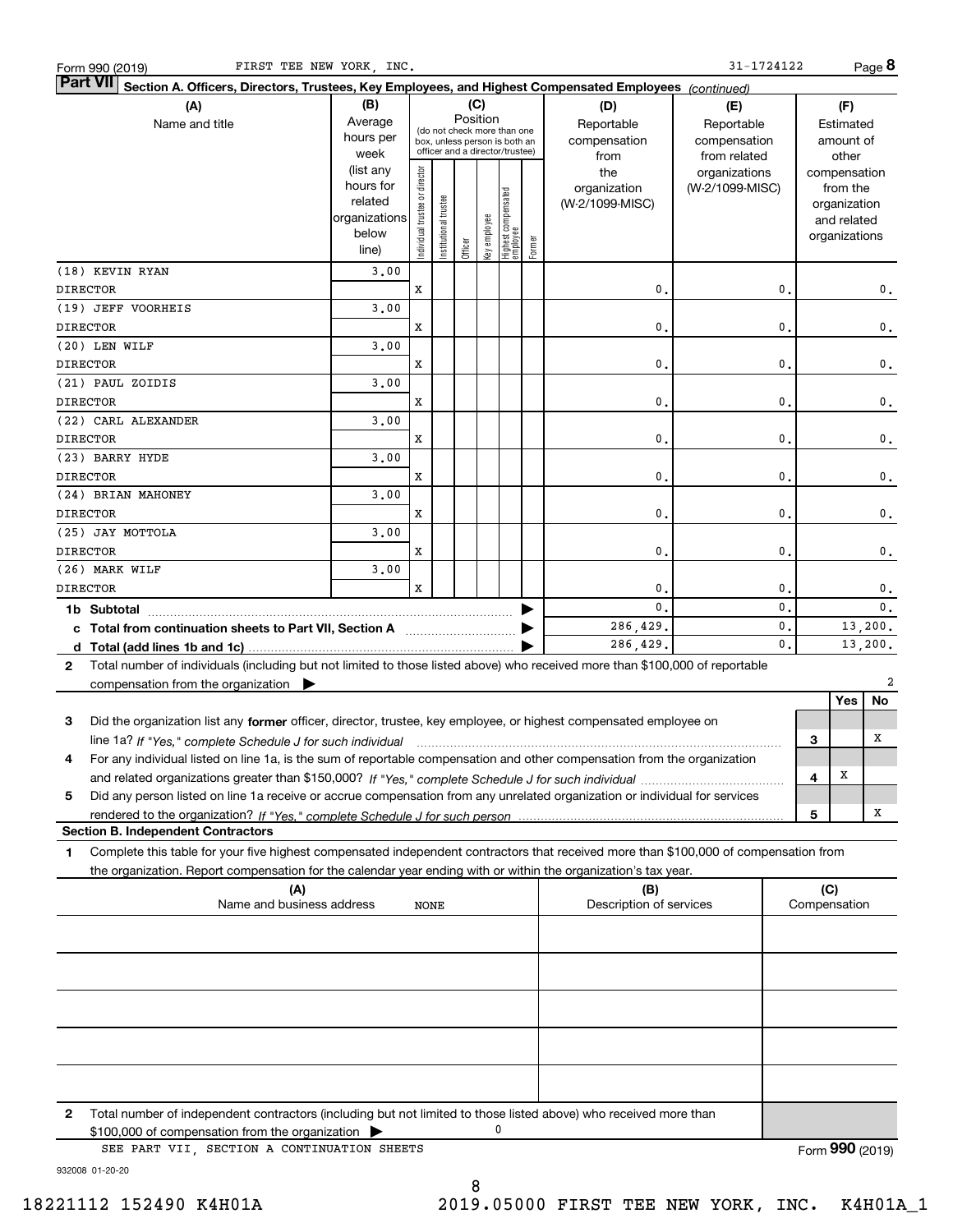| FIRST TEE NEW YORK, INC.<br>Form 990  |                                                                                                                                  |                                |                       |         |                        |                              |        |                   | 31-1724122      |                             |
|---------------------------------------|----------------------------------------------------------------------------------------------------------------------------------|--------------------------------|-----------------------|---------|------------------------|------------------------------|--------|-------------------|-----------------|-----------------------------|
| <b>Part VII</b>                       |                                                                                                                                  |                                |                       |         |                        |                              |        |                   |                 |                             |
| (A)                                   | Section A. Officers, Directors, Trustees, Key Employees, and Highest Compensated Employees (continued)<br>(C)<br>(B)<br>Position |                                |                       |         |                        |                              |        |                   | (E)             | (F)                         |
| Name and title                        | Average                                                                                                                          |                                |                       |         |                        |                              |        | (D)<br>Reportable | Reportable      | Estimated                   |
|                                       | hours                                                                                                                            |                                |                       |         | (check all that apply) |                              |        | compensation      | compensation    | amount of                   |
|                                       | per                                                                                                                              |                                |                       |         |                        |                              |        | from              | from related    | other                       |
|                                       | week                                                                                                                             |                                |                       |         |                        |                              |        | the               | organizations   | compensation                |
|                                       | (list any                                                                                                                        |                                |                       |         |                        |                              |        | organization      | (W-2/1099-MISC) | from the                    |
|                                       | hours for<br>related                                                                                                             |                                |                       |         |                        |                              |        | (W-2/1099-MISC)   |                 | organization<br>and related |
|                                       | organizations                                                                                                                    | Individual trustee or director | Institutional trustee |         |                        | Highest compensated employee |        |                   |                 | organizations               |
|                                       | below                                                                                                                            |                                |                       |         | Key employee           |                              |        |                   |                 |                             |
|                                       | line)                                                                                                                            |                                |                       | Officer |                        |                              | Former |                   |                 |                             |
| (27) CHARLES E. BOCKNER               | 50.00                                                                                                                            |                                |                       |         |                        |                              |        |                   |                 |                             |
| EXECUTIVE DIRECTOR                    |                                                                                                                                  |                                |                       | X       |                        |                              |        | 175,000.          | $\mathbf{0}$ .  | 0.                          |
| (28) BARRY K. MCLAUGHLIN              | 50.00                                                                                                                            |                                |                       |         |                        |                              |        |                   |                 |                             |
| GOLF COURSE GENERAL MANAGER           |                                                                                                                                  |                                |                       |         |                        | $\mathbf x$                  |        | 111,429.          | $\mathbf 0$ .   | 13,200.                     |
|                                       |                                                                                                                                  |                                |                       |         |                        |                              |        |                   |                 |                             |
|                                       |                                                                                                                                  |                                |                       |         |                        |                              |        |                   |                 |                             |
|                                       |                                                                                                                                  |                                |                       |         |                        |                              |        |                   |                 |                             |
|                                       |                                                                                                                                  |                                |                       |         |                        |                              |        |                   |                 |                             |
|                                       |                                                                                                                                  |                                |                       |         |                        |                              |        |                   |                 |                             |
|                                       |                                                                                                                                  |                                |                       |         |                        |                              |        |                   |                 |                             |
|                                       |                                                                                                                                  |                                |                       |         |                        |                              |        |                   |                 |                             |
|                                       |                                                                                                                                  |                                |                       |         |                        |                              |        |                   |                 |                             |
|                                       |                                                                                                                                  |                                |                       |         |                        |                              |        |                   |                 |                             |
|                                       |                                                                                                                                  |                                |                       |         |                        |                              |        |                   |                 |                             |
|                                       |                                                                                                                                  |                                |                       |         |                        |                              |        |                   |                 |                             |
|                                       |                                                                                                                                  |                                |                       |         |                        |                              |        |                   |                 |                             |
|                                       |                                                                                                                                  |                                |                       |         |                        |                              |        |                   |                 |                             |
|                                       |                                                                                                                                  |                                |                       |         |                        |                              |        |                   |                 |                             |
|                                       |                                                                                                                                  |                                |                       |         |                        |                              |        |                   |                 |                             |
|                                       |                                                                                                                                  |                                |                       |         |                        |                              |        |                   |                 |                             |
|                                       |                                                                                                                                  |                                |                       |         |                        |                              |        |                   |                 |                             |
|                                       |                                                                                                                                  |                                |                       |         |                        |                              |        |                   |                 |                             |
|                                       |                                                                                                                                  |                                |                       |         |                        |                              |        |                   |                 |                             |
|                                       |                                                                                                                                  |                                |                       |         |                        |                              |        |                   |                 |                             |
|                                       |                                                                                                                                  |                                |                       |         |                        |                              |        |                   |                 |                             |
|                                       |                                                                                                                                  |                                |                       |         |                        |                              |        |                   |                 |                             |
|                                       |                                                                                                                                  |                                |                       |         |                        |                              |        |                   |                 |                             |
|                                       |                                                                                                                                  |                                |                       |         |                        |                              |        |                   |                 |                             |
|                                       |                                                                                                                                  |                                |                       |         |                        |                              |        |                   |                 |                             |
|                                       |                                                                                                                                  |                                |                       |         |                        |                              |        |                   |                 |                             |
|                                       |                                                                                                                                  |                                |                       |         |                        |                              |        |                   |                 |                             |
|                                       |                                                                                                                                  |                                |                       |         |                        |                              |        |                   |                 |                             |
|                                       |                                                                                                                                  |                                |                       |         |                        |                              |        |                   |                 |                             |
|                                       |                                                                                                                                  |                                |                       |         |                        |                              |        |                   |                 |                             |
|                                       |                                                                                                                                  |                                |                       |         |                        |                              |        |                   |                 |                             |
|                                       |                                                                                                                                  |                                |                       |         |                        |                              |        |                   |                 |                             |
|                                       |                                                                                                                                  |                                |                       |         |                        |                              |        |                   |                 |                             |
|                                       |                                                                                                                                  |                                |                       |         |                        |                              |        |                   |                 |                             |
|                                       |                                                                                                                                  |                                |                       |         |                        |                              |        |                   |                 |                             |
|                                       |                                                                                                                                  |                                |                       |         |                        |                              |        |                   |                 |                             |
|                                       |                                                                                                                                  |                                |                       |         |                        |                              |        |                   |                 |                             |
|                                       |                                                                                                                                  |                                |                       |         |                        |                              |        | 286, 429.         |                 | 13,200.                     |
| Total to Part VII, Section A, line 1c |                                                                                                                                  |                                |                       |         |                        |                              |        |                   |                 |                             |

932201 04-01-19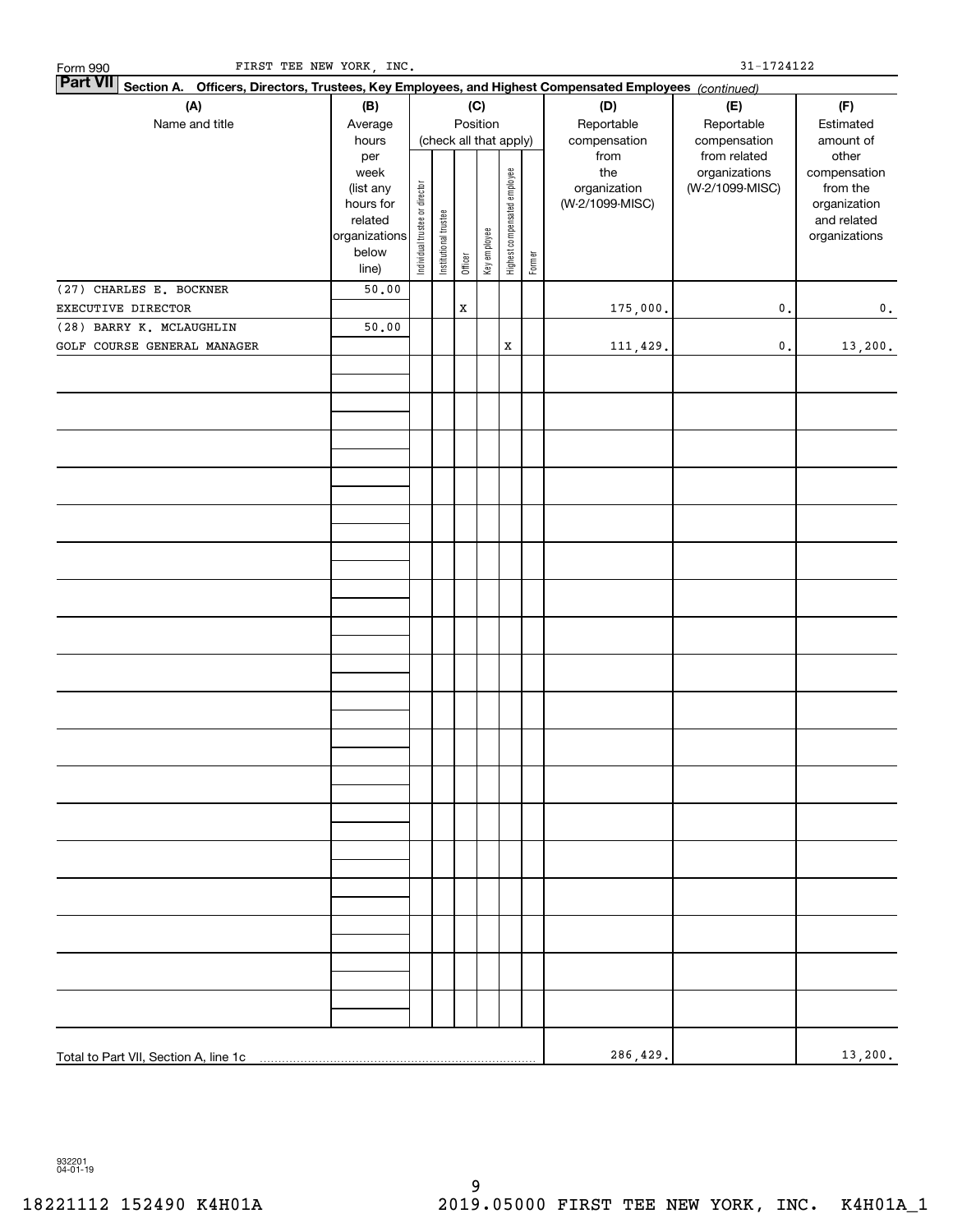|                                                           | <b>Part VIII</b> |                                                         | <b>Statement of Revenue</b>                                                                  |                |                |                        |                      |                      |                                              |                                                 |                                                                 |
|-----------------------------------------------------------|------------------|---------------------------------------------------------|----------------------------------------------------------------------------------------------|----------------|----------------|------------------------|----------------------|----------------------|----------------------------------------------|-------------------------------------------------|-----------------------------------------------------------------|
|                                                           |                  |                                                         | Check if Schedule O contains a response or note to any line in this Part VIII                |                |                |                        |                      |                      |                                              |                                                 |                                                                 |
|                                                           |                  |                                                         |                                                                                              |                |                |                        |                      | (A)<br>Total revenue | (B)<br>Related or exempt<br>function revenue | $\overline{C}$<br>Unrelated<br>business revenue | (D)<br>Revenue excluded<br>from tax under<br>sections 512 - 514 |
|                                                           |                  |                                                         | 1 a Federated campaigns                                                                      |                | 1a             |                        |                      |                      |                                              |                                                 |                                                                 |
|                                                           |                  | b                                                       | Membership dues                                                                              |                | 1 <sub>b</sub> |                        |                      |                      |                                              |                                                 |                                                                 |
|                                                           |                  | с                                                       | Fundraising events                                                                           |                | 1 <sub>c</sub> |                        | 59,400.              |                      |                                              |                                                 |                                                                 |
| Contributions, Gifts, Grants<br>and Other Similar Amounts |                  |                                                         | d Related organizations                                                                      | .              | 1 <sub>d</sub> |                        |                      |                      |                                              |                                                 |                                                                 |
|                                                           |                  |                                                         | Government grants (contributions)                                                            |                | 1e             |                        |                      |                      |                                              |                                                 |                                                                 |
|                                                           |                  |                                                         | All other contributions, gifts, grants, and                                                  |                |                |                        |                      |                      |                                              |                                                 |                                                                 |
|                                                           |                  |                                                         | similar amounts not included above                                                           |                | 1f             |                        | 3,448,873.           |                      |                                              |                                                 |                                                                 |
|                                                           |                  |                                                         | Noncash contributions included in lines 1a-1f                                                |                | $1g$ \$        |                        |                      |                      |                                              |                                                 |                                                                 |
|                                                           |                  |                                                         | <b>h</b> Total. Add lines 1a-1f                                                              |                |                |                        |                      | 3,508,273.           |                                              |                                                 |                                                                 |
|                                                           |                  |                                                         |                                                                                              |                |                |                        | <b>Business Code</b> |                      |                                              |                                                 |                                                                 |
|                                                           |                  | 2 a                                                     | PROGRAM AFFILIATE FEES                                                                       |                |                |                        | 900099               | 396,938.             |                                              |                                                 | 396,938.                                                        |
|                                                           |                  | b                                                       | GREENS FEES<br>GOLF CART RENTALS                                                             |                |                |                        | 713910<br>713910     | 239,629.             |                                              | 239,629.                                        |                                                                 |
|                                                           |                  |                                                         | PRO SHOP                                                                                     |                |                |                        | 713910               | 52,046.<br>40,466.   |                                              | 52,046.<br>40,466.                              |                                                                 |
| Program Service<br>Revenue                                |                  | d                                                       | DRIVING RANGE                                                                                |                |                |                        | 713910               | 21,919.              |                                              | 21,919.                                         |                                                                 |
|                                                           |                  |                                                         |                                                                                              |                |                |                        | 713910               | 53,864.              |                                              | 53,864.                                         |                                                                 |
|                                                           |                  | f                                                       | All other program service revenue                                                            |                |                |                        |                      | 804,862.             |                                              |                                                 |                                                                 |
|                                                           | 3                |                                                         | Investment income (including dividends, interest, and                                        |                |                |                        |                      |                      |                                              |                                                 |                                                                 |
|                                                           |                  |                                                         |                                                                                              |                |                |                        |                      | 22,332.              |                                              |                                                 | 22,332.                                                         |
|                                                           |                  | Income from investment of tax-exempt bond proceeds<br>4 |                                                                                              |                |                |                        |                      |                      |                                              |                                                 |                                                                 |
|                                                           | 5                |                                                         |                                                                                              |                |                |                        |                      |                      |                                              |                                                 |                                                                 |
| Revenue                                                   |                  |                                                         |                                                                                              |                | (i) Real       |                        | (ii) Personal        |                      |                                              |                                                 |                                                                 |
|                                                           |                  | 6а                                                      | Gross rents<br>.                                                                             | 6a             |                |                        |                      |                      |                                              |                                                 |                                                                 |
|                                                           |                  | b                                                       | Less: rental expenses                                                                        | 6b             |                |                        |                      |                      |                                              |                                                 |                                                                 |
|                                                           |                  | c                                                       | Rental income or (loss)                                                                      | 6с             |                |                        |                      |                      |                                              |                                                 |                                                                 |
|                                                           |                  | d                                                       | Net rental income or (loss)                                                                  |                |                |                        |                      |                      |                                              |                                                 |                                                                 |
|                                                           |                  |                                                         | 7 a Gross amount from sales of                                                               |                | (i) Securities |                        | (ii) Other           |                      |                                              |                                                 |                                                                 |
|                                                           |                  |                                                         | assets other than inventory                                                                  | 7a             | 312,771.       |                        |                      |                      |                                              |                                                 |                                                                 |
|                                                           |                  |                                                         | <b>b</b> Less: cost or other basis                                                           |                |                |                        |                      |                      |                                              |                                                 |                                                                 |
|                                                           |                  |                                                         | and sales expenses                                                                           | 7 <sub>b</sub> | 297,838.       |                        |                      |                      |                                              |                                                 |                                                                 |
|                                                           |                  |                                                         | c Gain or (loss)                                                                             | 7c             | 14,933.        |                        |                      |                      |                                              |                                                 |                                                                 |
|                                                           |                  |                                                         |                                                                                              |                |                |                        |                      | 14,933.              |                                              |                                                 | 14,933.                                                         |
| <b>Other</b>                                              |                  |                                                         | 8 a Gross income from fundraising events (not                                                |                |                |                        |                      |                      |                                              |                                                 |                                                                 |
|                                                           |                  |                                                         | including $$$<br><u>and the state</u>                                                        |                | 59,400. of     |                        |                      |                      |                                              |                                                 |                                                                 |
|                                                           |                  |                                                         | contributions reported on line 1c). See                                                      |                |                |                        |                      |                      |                                              |                                                 |                                                                 |
|                                                           |                  |                                                         |                                                                                              |                |                | 8a                     | 251,280.             |                      |                                              |                                                 |                                                                 |
|                                                           |                  |                                                         |                                                                                              |                |                | 8b                     | 115, 143.            |                      |                                              |                                                 |                                                                 |
|                                                           |                  |                                                         | c Net income or (loss) from fundraising events                                               |                |                |                        |                      | 136, 137.            |                                              |                                                 | 136, 137.                                                       |
|                                                           |                  |                                                         | 9 a Gross income from gaming activities. See                                                 |                |                |                        |                      |                      |                                              |                                                 |                                                                 |
|                                                           |                  |                                                         |                                                                                              |                |                | 9a                     |                      |                      |                                              |                                                 |                                                                 |
|                                                           |                  |                                                         | <b>b</b> Less: direct expenses                                                               |                |                | 9 <sub>b</sub>         |                      |                      |                                              |                                                 |                                                                 |
|                                                           |                  |                                                         | c Net income or (loss) from gaming activities<br>10 a Gross sales of inventory, less returns |                |                |                        |                      |                      |                                              |                                                 |                                                                 |
|                                                           |                  |                                                         |                                                                                              |                |                |                        |                      |                      |                                              |                                                 |                                                                 |
|                                                           |                  |                                                         | <b>b</b> Less: cost of goods sold                                                            |                |                | 10a<br>10 <sub>b</sub> |                      |                      |                                              |                                                 |                                                                 |
|                                                           |                  |                                                         | c Net income or (loss) from sales of inventory                                               |                |                |                        |                      |                      |                                              |                                                 |                                                                 |
|                                                           |                  |                                                         |                                                                                              |                |                |                        | <b>Business Code</b> |                      |                                              |                                                 |                                                                 |
|                                                           |                  |                                                         | 11 a LOST REVENUE REIMBURSEMENT                                                              |                |                |                        | 900099               | 948, 927.            | 948, 927.                                    |                                                 |                                                                 |
|                                                           |                  | b                                                       | OTHER                                                                                        |                |                |                        | 900099               | 8,233.               | 8,233.                                       |                                                 |                                                                 |
| Revenue                                                   |                  | c                                                       |                                                                                              |                |                |                        |                      |                      |                                              |                                                 |                                                                 |
| Miscellaneous                                             |                  |                                                         |                                                                                              |                |                |                        |                      |                      |                                              |                                                 |                                                                 |
|                                                           |                  |                                                         |                                                                                              |                |                |                        |                      | 957,160.             |                                              |                                                 |                                                                 |
|                                                           | 12               |                                                         |                                                                                              |                |                |                        |                      | 5,443,697.           | 957,160.                                     | 407,924.                                        | 570,340.                                                        |
| 932009 01-20-20                                           |                  |                                                         |                                                                                              |                |                |                        |                      |                      |                                              |                                                 | Form 990 (2019)                                                 |

 $\epsilon$  Form 990 (2019) FIRST TEE NEW YORK, INC. Form that the control of the control of the Page Page

FIRST TEE NEW YORK, INC.

**9**

31-1724122

932009 01-20-20

10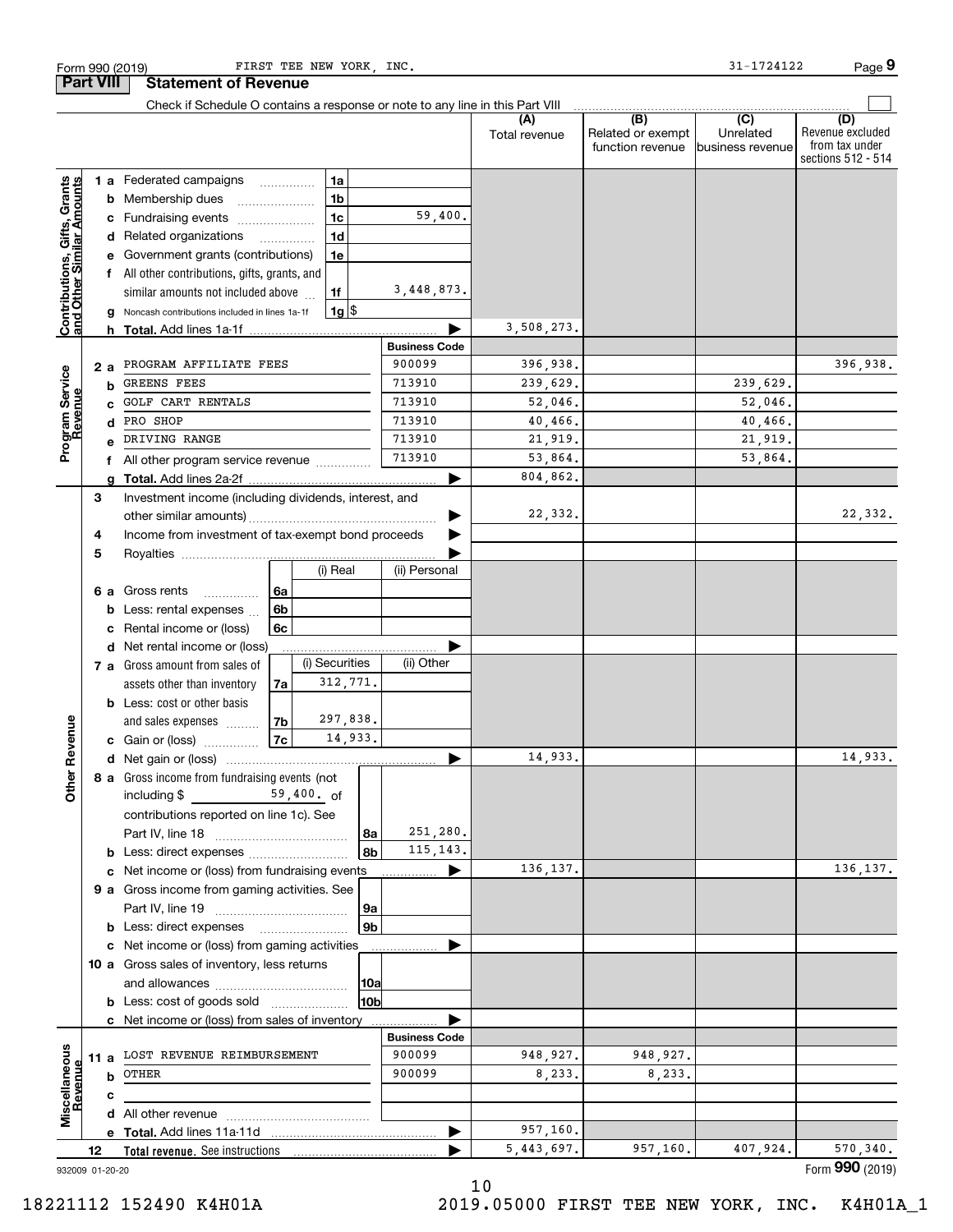Form 990 (2019) FIRST TEE NEW YORK, INC. 31-1724122 Page

**10**

**Total functional expenses.**  Add lines 1 through 24e **Joint costs.** Complete this line only if the organization **(A)**<br>Total expenses **(B) (C) (D) 1234567891011abcdefg12131415161718192021222324abcde2526***Section 501(c)(3) and 501(c)(4) organizations must complete all columns. All other organizations must complete column (A).* Grants and other assistance to domestic organizations and domestic governments. See Part IV, line 21 Compensation not included above to disqualified persons (as defined under section 4958(f)(1)) and persons described in section 4958(c)(3)(B) Pension plan accruals and contributions (include section 401(k) and 403(b) employer contributions) Professional fundraising services. See Part IV, line 17 Other. (If line 11g amount exceeds 10% of line 25, column (A) amount, list line 11g expenses on Sch O.) Other expenses. Itemize expenses not covered above (List miscellaneous expenses on line 24e. If line 24e amount exceeds 10% of line 25, column (A) amount, list line 24e expenses on Schedule O.) reported in column (B) joint costs from a combined Check if Schedule O contains a response or note to any line in this Part IX Program service expensesManagement and general expenses Fundraising expensesGrants and other assistance to domestic individuals. See Part IV, line 22 ..................... Grants and other assistance to foreign organizations, foreign governments, and foreign individuals. See Part IV, lines 15 and 16  $\ldots$ Benefits paid to or for members .................... Compensation of current officers, directors, trustees, and key employees  $\ldots$   $\ldots$   $\ldots$   $\ldots$   $\ldots$ Other salaries and wages ~~~~~~~~~~ Other employee benefits ~~~~~~~~~~ Payroll taxes ~~~~~~~~~~~~~~~~ Fees for services (nonemployees): Management ~~~~~~~~~~~~~~~~ Legal ~~~~~~~~~~~~~~~~~~~~Accounting ~~~~~~~~~~~~~~~~~ Lobbying ~~~~~~~~~~~~~~~~~~ lnvestment management fees ....................... Advertising and promotion www.communication Office expenses ~~~~~~~~~~~~~~~ Information technology ~~~~~~~~~~~ Royalties ~~~~~~~~~~~~~~~~~~ Occupancy ~~~~~~~~~~~~~~~~~ Travel ……………………………………………… Payments of travel or entertainment expenses for any federal, state, or local public officials ... Conferences, conventions, and meetings InterestPayments to affiliates ~~~~~~~~~~~~ ~~~~~~~~~~~~~~~~~~Depreciation, depletion, and amortization  $\,\,\ldots\,\,$ Insurance~~~~~~~~~~~~~~~~~All other expenses *Do not include amounts reported on lines 6b, 7b, 8b, 9b, and 10b of Part VIII.* 125,000. 392,108. 175,000. 1,491,073. 392,718. 29,000. 231,644. 18,699. 87,627. 252,169. 97,469. 67,398. 4,963. 80,705. 75,133. 403,087. 383,422. 170,586. 119,671. 168,544. 4,766,016. 125,000. 392,108. 125,854. 25,229. 23,917. 1,072,330**.** 214,959**.** 203,784**.** 269,778. 70,040. 52,900. 29,000. 125,657. 16,436. 89,551. 1,519. 17,180. 47,460. 19,686. 20,481. 166,042. 48,327. 37,800. 75,203. 9,294. 12,972. 34,198. 7,316. 25,884. 145. 4,818. 65,889. 14,816. 44,067. 27,678. 3,388. 403,087. 23,541. 359,881. 126,765. 31,720. 12,101. 119,671. 116,359. 52,185. 3,334,673**.** 571,504**.** 859,839**.** INSTRUCTORSFUNDRAISINGMISCELLANEOUSACCESS FEES AND LEASED

11

932010 01-20-20

Check here  $\blacktriangleright$ 

Form (2019) **990**

if following SOP 98-2 (ASC 958-720)

educational campaign and fundraising solicitation.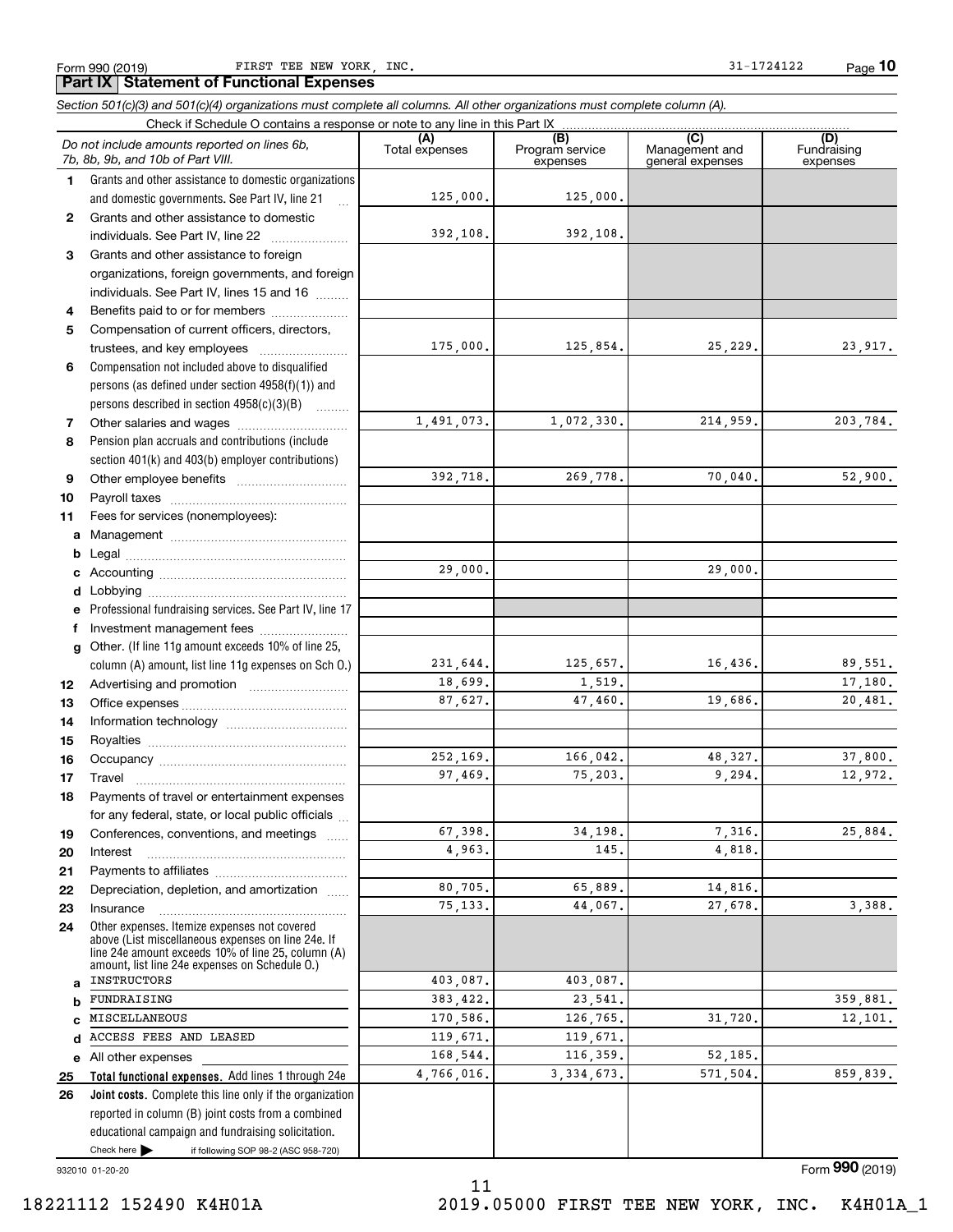÷.

932011 01-20-20

12 18221112 152490 K4H01A 2019.05000 FIRST TEE NEW YORK, INC. K4H01A\_1

|                             |    |                                                                                             |                 |            | (A)<br>Beginning of year |                 | (B)<br>End of year |
|-----------------------------|----|---------------------------------------------------------------------------------------------|-----------------|------------|--------------------------|-----------------|--------------------|
|                             | 1  |                                                                                             |                 |            | 31,308.                  | $\mathbf{1}$    | 2,795.             |
|                             | 2  |                                                                                             |                 |            | 1,418,615.               | $\overline{2}$  | 1,605,929.         |
|                             | з  |                                                                                             |                 |            | 1,661,318.               | 3               | 1,893,713.         |
|                             | 4  |                                                                                             |                 |            | 432,371.                 | $\overline{4}$  | 948,927.           |
|                             | 5  | Loans and other receivables from any current or former officer, director,                   |                 |            |                          |                 |                    |
|                             |    | trustee, key employee, creator or founder, substantial contributor, or 35%                  |                 |            |                          |                 |                    |
|                             |    | controlled entity or family member of any of these persons                                  |                 |            |                          | 5               |                    |
|                             | 6  | Loans and other receivables from other disqualified persons (as defined                     |                 |            |                          |                 |                    |
|                             |    | under section 4958(f)(1)), and persons described in section 4958(c)(3)(B)                   |                 | 1.1.1.1.1  |                          | 6               |                    |
|                             | 7  |                                                                                             |                 |            |                          | $\overline{7}$  |                    |
| Assets                      | 8  |                                                                                             |                 |            | 7,405.                   | 8               | 32,324.            |
|                             | 9  | Prepaid expenses and deferred charges                                                       |                 |            | 21,401.                  | 9               | 29,600.            |
|                             |    | <b>10a</b> Land, buildings, and equipment: cost or other                                    |                 |            |                          |                 |                    |
|                             |    | basis. Complete Part VI of Schedule D  10a                                                  |                 | 1,708,911. |                          |                 |                    |
|                             |    | <b>b</b> Less: accumulated depreciation                                                     | 10 <sub>b</sub> | 1,178,626. | 581,127.                 | 10 <sub>c</sub> | 530,285.           |
|                             | 11 |                                                                                             |                 |            |                          | 11              |                    |
|                             | 12 |                                                                                             |                 |            |                          | 12              |                    |
|                             | 13 |                                                                                             |                 |            | 13                       |                 |                    |
|                             | 14 |                                                                                             |                 |            | 14                       |                 |                    |
|                             | 15 |                                                                                             |                 |            | 48,510.                  | 15              | 44,462.            |
|                             | 16 |                                                                                             |                 |            | 4,202,055.               | 16              | 5,088,035.         |
|                             | 17 |                                                                                             |                 |            | 380,334.                 | 17              | 593,611.           |
|                             | 18 |                                                                                             |                 |            | 245,000.                 | 18              | 201,000.           |
|                             | 19 |                                                                                             |                 |            |                          | 19              |                    |
|                             | 20 |                                                                                             |                 |            |                          | 20              |                    |
|                             | 21 | Escrow or custodial account liability. Complete Part IV of Schedule D                       |                 | 21         |                          |                 |                    |
|                             | 22 | Loans and other payables to any current or former officer, director,                        |                 |            |                          |                 |                    |
|                             |    | trustee, key employee, creator or founder, substantial contributor, or 35%                  |                 |            |                          |                 |                    |
| Liabilities                 |    | controlled entity or family member of any of these persons                                  |                 |            |                          | 22              |                    |
|                             | 23 | Secured mortgages and notes payable to unrelated third parties                              |                 |            | 275,825.                 | 23              | 225,825.           |
|                             | 24 | Unsecured notes and loans payable to unrelated third parties                                |                 |            |                          | 24              |                    |
|                             | 25 | Other liabilities (including federal income tax, payables to related third                  |                 |            |                          |                 |                    |
|                             |    | parties, and other liabilities not included on lines 17-24). Complete Part X                |                 |            |                          |                 |                    |
|                             |    | of Schedule D                                                                               |                 |            | 54,158.                  | 25              | 119,853.           |
|                             | 26 |                                                                                             |                 |            | 955, 317.                | 26              | 1,140,289.         |
|                             |    | Organizations that follow FASB ASC 958, check here $\blacktriangleright$ $\boxed{\text{X}}$ |                 |            |                          |                 |                    |
|                             |    | and complete lines 27, 28, 32, and 33.                                                      |                 |            |                          |                 |                    |
|                             | 27 | Net assets without donor restrictions                                                       |                 |            | 816,766.                 | 27              | 1,076,649.         |
|                             | 28 |                                                                                             |                 |            | 2,429,972.               | 28              | 2,871,097.         |
|                             |    | Organizations that do not follow FASB ASC 958, check here $\blacktriangleright$             |                 |            |                          |                 |                    |
|                             |    | and complete lines 29 through 33.                                                           |                 |            |                          |                 |                    |
|                             | 29 |                                                                                             |                 |            | 29                       |                 |                    |
|                             | 30 | Paid-in or capital surplus, or land, building, or equipment fund                            |                 |            | 30                       |                 |                    |
|                             | 31 | Retained earnings, endowment, accumulated income, or other funds                            |                 |            |                          | 31              |                    |
| Net Assets or Fund Balances | 32 | Total net assets or fund balances                                                           |                 | .          | 3,246,738.               | 32              | 3,947,746.         |
|                             | 33 | Total liabilities and net assets/fund balances                                              |                 |            | 4,202,055.               | 33              | 5,088,035.         |
|                             |    |                                                                                             |                 |            |                          |                 | Form 990 (2019)    |

Check if Schedule O contains a response or note to any line in this Part X

Form 990 (2019) FIRST TEE NEW YORK, INC. 31-1724122 Page **11**

 $\mathcal{L}^{\text{max}}$ 

**Part X Balance Sheet**

 $\overline{\phantom{0}}$ 

 $\overline{\phantom{0}}$ 

 $\overline{\phantom{0}}$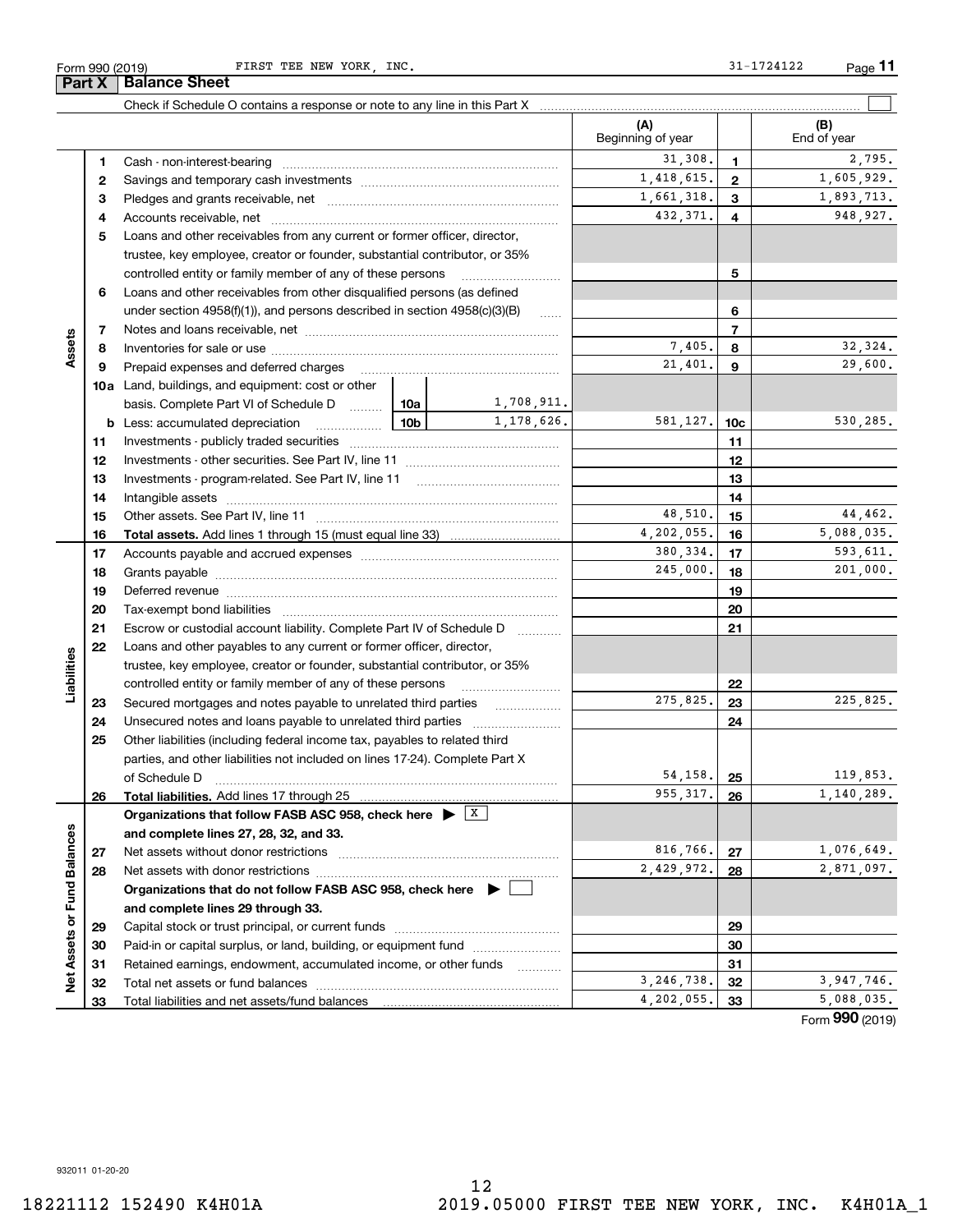|    | FIRST TEE NEW YORK, INC.<br>Form 990 (2019)                                                                                                                                                                                   | 31-1724122              |                |              | Page $12$      |
|----|-------------------------------------------------------------------------------------------------------------------------------------------------------------------------------------------------------------------------------|-------------------------|----------------|--------------|----------------|
|    | Part XI<br><b>Reconciliation of Net Assets</b>                                                                                                                                                                                |                         |                |              |                |
|    |                                                                                                                                                                                                                               |                         |                |              |                |
|    |                                                                                                                                                                                                                               |                         |                |              |                |
| 1  |                                                                                                                                                                                                                               | 1.                      |                | 5,443,697.   |                |
| 2  | Total expenses (must equal Part IX, column (A), line 25) [11] manufactured expenses (must equal Part IX, column (A), line 25)                                                                                                 | $\mathbf{2}$            |                | 4,766,016.   |                |
| 3  | Revenue less expenses. Subtract line 2 from line 1                                                                                                                                                                            | 3                       |                |              | 677,681.       |
| 4  |                                                                                                                                                                                                                               | $\overline{\mathbf{4}}$ |                | 3, 246, 738. |                |
| 5  | Net unrealized gains (losses) on investments [11] matter continuum matter is a set of the set of the set of the                                                                                                               | 5                       |                |              | 23,327.        |
| 6  |                                                                                                                                                                                                                               | 6                       |                |              |                |
| 7  | Investment expenses www.communication.com/www.communication.com/www.communication.com/www.com                                                                                                                                 | $\overline{7}$          |                |              |                |
| 8  | Prior period adjustments www.communication.communication.communication.com/                                                                                                                                                   | 8                       |                |              |                |
| 9  | Other changes in net assets or fund balances (explain on Schedule O)                                                                                                                                                          | 9                       |                |              | $\mathbf{0}$ . |
| 10 | Net assets or fund balances at end of year. Combine lines 3 through 9 (must equal Part X, line 32,                                                                                                                            |                         |                |              |                |
|    |                                                                                                                                                                                                                               | 10                      |                | 3,947,746.   |                |
|    | Part XII Financial Statements and Reporting                                                                                                                                                                                   |                         |                |              |                |
|    |                                                                                                                                                                                                                               |                         |                |              |                |
|    |                                                                                                                                                                                                                               |                         |                | Yes          | <b>No</b>      |
| 1  | $X \vert$ Accrual<br>Accounting method used to prepare the Form 990: <u>II</u> Cash<br>Other                                                                                                                                  |                         |                |              |                |
|    | If the organization changed its method of accounting from a prior year or checked "Other," explain in Schedule O.                                                                                                             |                         |                |              |                |
|    | 2a Were the organization's financial statements compiled or reviewed by an independent accountant?                                                                                                                            |                         | 2a             |              | х              |
|    | If "Yes," check a box below to indicate whether the financial statements for the year were compiled or reviewed on a                                                                                                          |                         |                |              |                |
|    | separate basis, consolidated basis, or both:                                                                                                                                                                                  |                         |                |              |                |
|    | Separate basis<br><b>Consolidated basis</b><br>Both consolidated and separate basis                                                                                                                                           |                         |                |              |                |
|    | <b>b</b> Were the organization's financial statements audited by an independent accountant?                                                                                                                                   |                         | 2 <sub>b</sub> | х            |                |
|    | If "Yes," check a box below to indicate whether the financial statements for the year were audited on a separate basis,                                                                                                       |                         |                |              |                |
|    | consolidated basis, or both:                                                                                                                                                                                                  |                         |                |              |                |
|    | $X$ Separate basis<br><b>Consolidated basis</b><br>Both consolidated and separate basis                                                                                                                                       |                         |                |              |                |
|    | c If "Yes" to line 2a or 2b, does the organization have a committee that assumes responsibility for oversight of the audit,                                                                                                   |                         |                |              |                |
|    |                                                                                                                                                                                                                               |                         | 2c             | х            |                |
|    | If the organization changed either its oversight process or selection process during the tax year, explain on Schedule O.                                                                                                     |                         |                |              |                |
|    | 3a As a result of a federal award, was the organization required to undergo an audit or audits as set forth in the Single Audit                                                                                               |                         |                |              |                |
|    |                                                                                                                                                                                                                               |                         | За             |              | х              |
|    | b If "Yes," did the organization undergo the required audit or audits? If the organization did not undergo the required audit                                                                                                 |                         |                |              |                |
|    | or audits, explain why on Schedule O and describe any steps taken to undergo such audits [11] outcommunically contained and the analytic or audits [11] or audits [11] or audits [11] or audits [11] or audits [11] or audits |                         | 3b             | nnn          |                |

Form (2019) **990**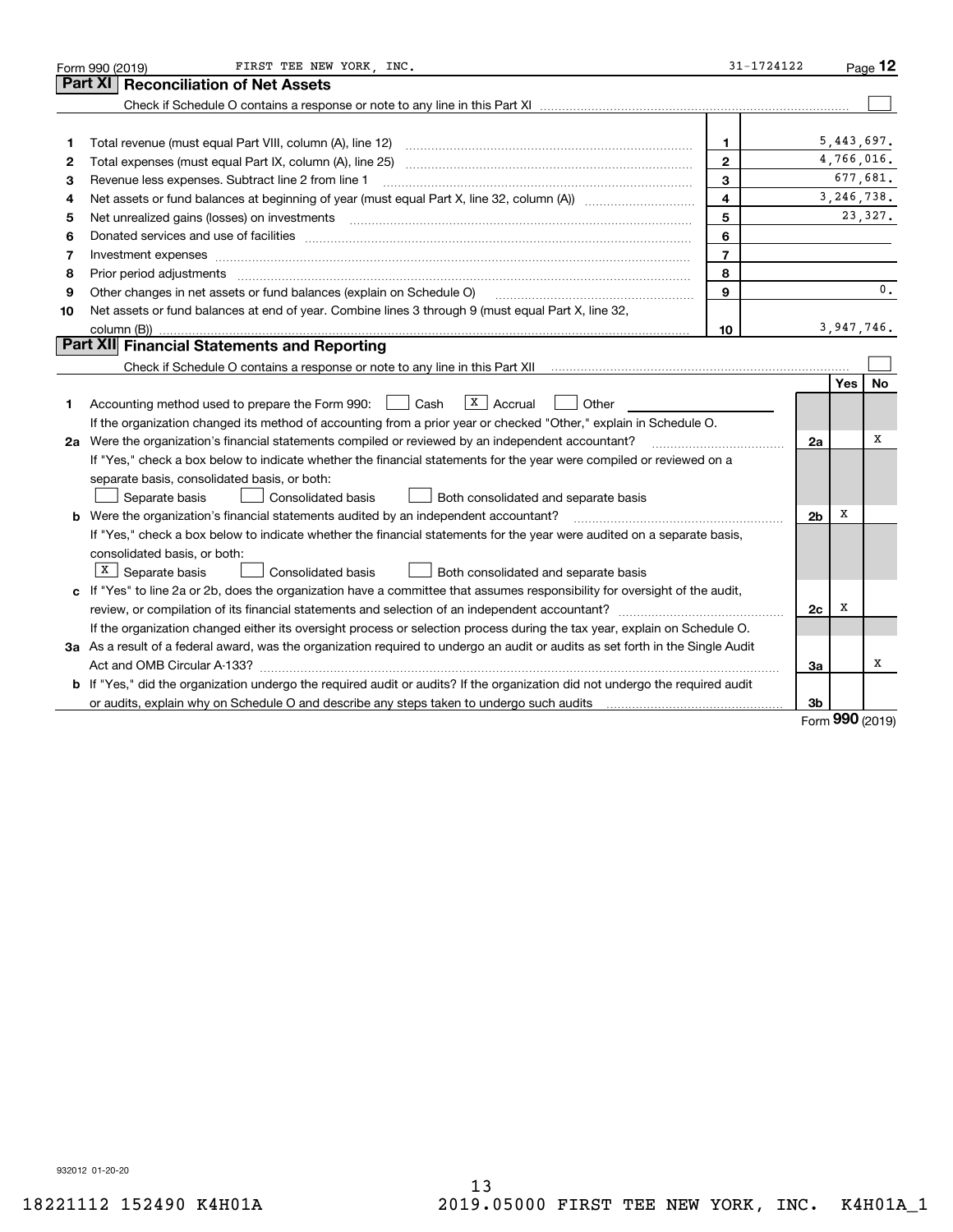| <b>SCHEDULE A</b> |  |
|-------------------|--|
|-------------------|--|

**(Form 990 or 990-EZ)**

# **Public Charity Status and Public Support**

**Complete if the organization is a section 501(c)(3) organization or a section 4947(a)(1) nonexempt charitable trust. | Attach to Form 990 or Form 990-EZ.** 

**| Go to www.irs.gov/Form990 for instructions and the latest information.**

| 2019                                       |  |
|--------------------------------------------|--|
| <b>Open to Public</b><br><b>Inspection</b> |  |

OMB No. 1545-0047

## Department of the Treasury Internal Revenue Service

|        | Name of the organization                                                                                                                                  |                                                                                                                                           |                                                       |     |                                   |                            |  | <b>Employer identification number</b> |  |  |  |  |  |
|--------|-----------------------------------------------------------------------------------------------------------------------------------------------------------|-------------------------------------------------------------------------------------------------------------------------------------------|-------------------------------------------------------|-----|-----------------------------------|----------------------------|--|---------------------------------------|--|--|--|--|--|
|        |                                                                                                                                                           | FIRST TEE NEW YORK, INC.                                                                                                                  |                                                       |     |                                   |                            |  | 31-1724122                            |  |  |  |  |  |
| Part I | Reason for Public Charity Status (All organizations must complete this part.) See instructions.                                                           |                                                                                                                                           |                                                       |     |                                   |                            |  |                                       |  |  |  |  |  |
|        | The organization is not a private foundation because it is: (For lines 1 through 12, check only one box.)                                                 |                                                                                                                                           |                                                       |     |                                   |                            |  |                                       |  |  |  |  |  |
| 1      | A church, convention of churches, or association of churches described in section $170(b)(1)(A)(i)$ .                                                     |                                                                                                                                           |                                                       |     |                                   |                            |  |                                       |  |  |  |  |  |
| 2      | A school described in section 170(b)(1)(A)(ii). (Attach Schedule E (Form 990 or 990-EZ).)                                                                 |                                                                                                                                           |                                                       |     |                                   |                            |  |                                       |  |  |  |  |  |
| 3      | A hospital or a cooperative hospital service organization described in section 170(b)(1)(A)(iii).                                                         |                                                                                                                                           |                                                       |     |                                   |                            |  |                                       |  |  |  |  |  |
| 4      | A medical research organization operated in conjunction with a hospital described in section 170(b)(1)(A)(iii). Enter the hospital's name,                |                                                                                                                                           |                                                       |     |                                   |                            |  |                                       |  |  |  |  |  |
|        | city, and state:                                                                                                                                          |                                                                                                                                           |                                                       |     |                                   |                            |  |                                       |  |  |  |  |  |
| 5      | An organization operated for the benefit of a college or university owned or operated by a governmental unit described in                                 |                                                                                                                                           |                                                       |     |                                   |                            |  |                                       |  |  |  |  |  |
|        | section 170(b)(1)(A)(iv). (Complete Part II.)                                                                                                             |                                                                                                                                           |                                                       |     |                                   |                            |  |                                       |  |  |  |  |  |
| 6      | A federal, state, or local government or governmental unit described in section 170(b)(1)(A)(v).                                                          |                                                                                                                                           |                                                       |     |                                   |                            |  |                                       |  |  |  |  |  |
| 7      | $\mathbf{x}$<br>An organization that normally receives a substantial part of its support from a governmental unit or from the general public described in |                                                                                                                                           |                                                       |     |                                   |                            |  |                                       |  |  |  |  |  |
|        | section 170(b)(1)(A)(vi). (Complete Part II.)                                                                                                             |                                                                                                                                           |                                                       |     |                                   |                            |  |                                       |  |  |  |  |  |
| 8      | A community trust described in section 170(b)(1)(A)(vi). (Complete Part II.)                                                                              |                                                                                                                                           |                                                       |     |                                   |                            |  |                                       |  |  |  |  |  |
| 9      | An agricultural research organization described in section 170(b)(1)(A)(ix) operated in conjunction with a land-grant college                             |                                                                                                                                           |                                                       |     |                                   |                            |  |                                       |  |  |  |  |  |
|        | or university or a non-land-grant college of agriculture (see instructions). Enter the name, city, and state of the college or                            |                                                                                                                                           |                                                       |     |                                   |                            |  |                                       |  |  |  |  |  |
|        | university:                                                                                                                                               |                                                                                                                                           |                                                       |     |                                   |                            |  |                                       |  |  |  |  |  |
| 10     |                                                                                                                                                           | An organization that normally receives: (1) more than 33 1/3% of its support from contributions, membership fees, and gross receipts from |                                                       |     |                                   |                            |  |                                       |  |  |  |  |  |
|        | activities related to its exempt functions - subject to certain exceptions, and (2) no more than 33 1/3% of its support from gross investment             |                                                                                                                                           |                                                       |     |                                   |                            |  |                                       |  |  |  |  |  |
|        | income and unrelated business taxable income (less section 511 tax) from businesses acquired by the organization after June 30, 1975.                     |                                                                                                                                           |                                                       |     |                                   |                            |  |                                       |  |  |  |  |  |
|        | See section 509(a)(2). (Complete Part III.)                                                                                                               |                                                                                                                                           |                                                       |     |                                   |                            |  |                                       |  |  |  |  |  |
| 11     | An organization organized and operated exclusively to test for public safety. See section 509(a)(4).                                                      |                                                                                                                                           |                                                       |     |                                   |                            |  |                                       |  |  |  |  |  |
| 12     | An organization organized and operated exclusively for the benefit of, to perform the functions of, or to carry out the purposes of one or                |                                                                                                                                           |                                                       |     |                                   |                            |  |                                       |  |  |  |  |  |
|        | more publicly supported organizations described in section 509(a)(1) or section 509(a)(2). See section 509(a)(3). Check the box in                        |                                                                                                                                           |                                                       |     |                                   |                            |  |                                       |  |  |  |  |  |
|        | lines 12a through 12d that describes the type of supporting organization and complete lines 12e, 12f, and 12g.                                            |                                                                                                                                           |                                                       |     |                                   |                            |  |                                       |  |  |  |  |  |
| а      | Type I. A supporting organization operated, supervised, or controlled by its supported organization(s), typically by giving                               |                                                                                                                                           |                                                       |     |                                   |                            |  |                                       |  |  |  |  |  |
|        | the supported organization(s) the power to regularly appoint or elect a majority of the directors or trustees of the supporting                           |                                                                                                                                           |                                                       |     |                                   |                            |  |                                       |  |  |  |  |  |
|        | organization. You must complete Part IV, Sections A and B.                                                                                                |                                                                                                                                           |                                                       |     |                                   |                            |  |                                       |  |  |  |  |  |
| b      | Type II. A supporting organization supervised or controlled in connection with its supported organization(s), by having                                   |                                                                                                                                           |                                                       |     |                                   |                            |  |                                       |  |  |  |  |  |
|        | control or management of the supporting organization vested in the same persons that control or manage the supported                                      |                                                                                                                                           |                                                       |     |                                   |                            |  |                                       |  |  |  |  |  |
|        | organization(s). You must complete Part IV, Sections A and C.                                                                                             |                                                                                                                                           |                                                       |     |                                   |                            |  |                                       |  |  |  |  |  |
| с      | Type III functionally integrated. A supporting organization operated in connection with, and functionally integrated with,                                |                                                                                                                                           |                                                       |     |                                   |                            |  |                                       |  |  |  |  |  |
|        | its supported organization(s) (see instructions). You must complete Part IV, Sections A, D, and E.                                                        |                                                                                                                                           |                                                       |     |                                   |                            |  |                                       |  |  |  |  |  |
| d      | Type III non-functionally integrated. A supporting organization operated in connection with its supported organization(s)                                 |                                                                                                                                           |                                                       |     |                                   |                            |  |                                       |  |  |  |  |  |
|        | that is not functionally integrated. The organization generally must satisfy a distribution requirement and an attentiveness                              |                                                                                                                                           |                                                       |     |                                   |                            |  |                                       |  |  |  |  |  |
|        | requirement (see instructions). You must complete Part IV, Sections A and D, and Part V.                                                                  |                                                                                                                                           |                                                       |     |                                   |                            |  |                                       |  |  |  |  |  |
| е      | Check this box if the organization received a written determination from the IRS that it is a Type I, Type II, Type III                                   |                                                                                                                                           |                                                       |     |                                   |                            |  |                                       |  |  |  |  |  |
|        | functionally integrated, or Type III non-functionally integrated supporting organization.                                                                 |                                                                                                                                           |                                                       |     |                                   |                            |  |                                       |  |  |  |  |  |
|        | f Enter the number of supported organizations<br>Provide the following information about the supported organization(s).                                   |                                                                                                                                           |                                                       |     |                                   |                            |  |                                       |  |  |  |  |  |
|        | (i) Name of supported                                                                                                                                     | (ii) EIN                                                                                                                                  | (iii) Type of organization                            |     | (iv) Is the organization listed   | (v) Amount of monetary     |  | (vi) Amount of other                  |  |  |  |  |  |
|        | organization                                                                                                                                              |                                                                                                                                           | (described on lines 1-10<br>above (see instructions)) | Yes | in your governing document?<br>No | support (see instructions) |  | support (see instructions)            |  |  |  |  |  |
|        |                                                                                                                                                           |                                                                                                                                           |                                                       |     |                                   |                            |  |                                       |  |  |  |  |  |
|        |                                                                                                                                                           |                                                                                                                                           |                                                       |     |                                   |                            |  |                                       |  |  |  |  |  |
|        |                                                                                                                                                           |                                                                                                                                           |                                                       |     |                                   |                            |  |                                       |  |  |  |  |  |
|        |                                                                                                                                                           |                                                                                                                                           |                                                       |     |                                   |                            |  |                                       |  |  |  |  |  |
|        |                                                                                                                                                           |                                                                                                                                           |                                                       |     |                                   |                            |  |                                       |  |  |  |  |  |
|        |                                                                                                                                                           |                                                                                                                                           |                                                       |     |                                   |                            |  |                                       |  |  |  |  |  |
|        |                                                                                                                                                           |                                                                                                                                           |                                                       |     |                                   |                            |  |                                       |  |  |  |  |  |
|        |                                                                                                                                                           |                                                                                                                                           |                                                       |     |                                   |                            |  |                                       |  |  |  |  |  |
|        |                                                                                                                                                           |                                                                                                                                           |                                                       |     |                                   |                            |  |                                       |  |  |  |  |  |
|        |                                                                                                                                                           |                                                                                                                                           |                                                       |     |                                   |                            |  |                                       |  |  |  |  |  |
|        |                                                                                                                                                           |                                                                                                                                           |                                                       |     |                                   |                            |  |                                       |  |  |  |  |  |

**Total**

LHA For Paperwork Reduction Act Notice, see the Instructions for Form 990 or 990-EZ. 932021 09-25-19 Schedule A (Form 990 or 990-EZ) 2019 14

 <sup>18221112 152490</sup> K4H01A 2019.05000 FIRST TEE NEW YORK, INC. K4H01A\_1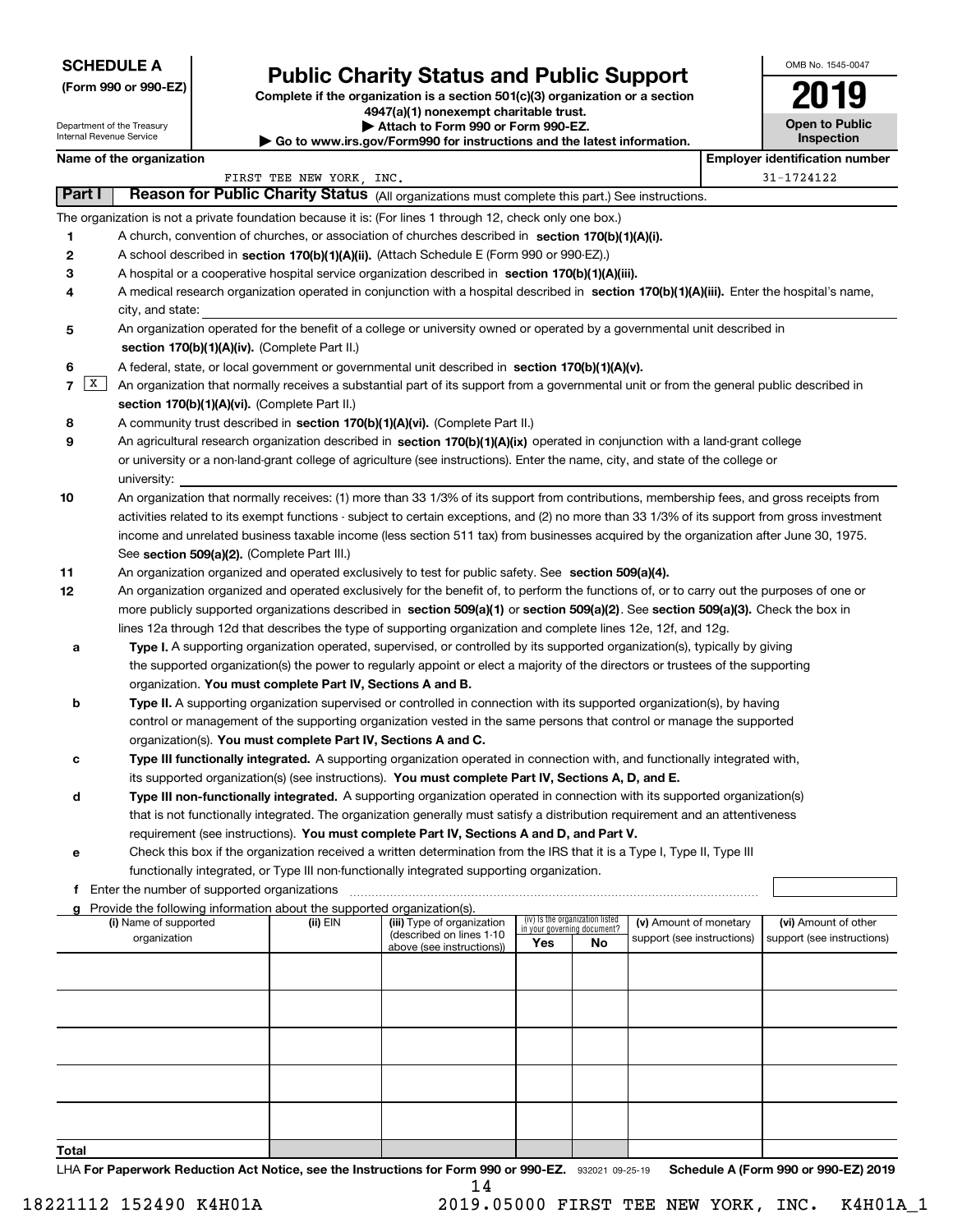### Schedule A (Form 990 or 990-EZ) 2019 FIRST TEE NEW YORK, INC. 31-1724122 Page

**2**

(Complete only if you checked the box on line 5, 7, or 8 of Part I or if the organization failed to qualify under Part III. If the organization fails to qualify under the tests listed below, please complete Part III.) **Part II Support Schedule for Organizations Described in Sections 170(b)(1)(A)(iv) and 170(b)(1)(A)(vi)**

|    | <b>Section A. Public Support</b>                                                                                                               |            |            |            |              |                                      |               |
|----|------------------------------------------------------------------------------------------------------------------------------------------------|------------|------------|------------|--------------|--------------------------------------|---------------|
|    | Calendar year (or fiscal year beginning in)                                                                                                    | (a) 2015   | (b) 2016   | $(c)$ 2017 | $(d)$ 2018   | (e) 2019                             | (f) Total     |
|    | 1 Gifts, grants, contributions, and                                                                                                            |            |            |            |              |                                      |               |
|    | membership fees received. (Do not                                                                                                              |            |            |            |              |                                      |               |
|    | include any "unusual grants.")                                                                                                                 | 2,584,418. | 2,480,011. | 3,290,471. | 3, 322, 372. | 3,508,273.                           | 15, 185, 545. |
|    | 2 Tax revenues levied for the organ-                                                                                                           |            |            |            |              |                                      |               |
|    | ization's benefit and either paid to                                                                                                           |            |            |            |              |                                      |               |
|    | or expended on its behalf                                                                                                                      |            |            |            |              |                                      |               |
|    | 3 The value of services or facilities                                                                                                          |            |            |            |              |                                      |               |
|    | furnished by a governmental unit to                                                                                                            |            |            |            |              |                                      |               |
|    | the organization without charge                                                                                                                |            |            |            |              |                                      |               |
|    | 4 Total. Add lines 1 through 3                                                                                                                 | 2,584,418. | 2,480,011. | 3,290,471. | 3, 322, 372. | 3,508,273.                           | 15, 185, 545. |
|    | 5 The portion of total contributions                                                                                                           |            |            |            |              |                                      |               |
|    | by each person (other than a                                                                                                                   |            |            |            |              |                                      |               |
|    | governmental unit or publicly                                                                                                                  |            |            |            |              |                                      |               |
|    | supported organization) included                                                                                                               |            |            |            |              |                                      |               |
|    | on line 1 that exceeds 2% of the                                                                                                               |            |            |            |              |                                      |               |
|    | amount shown on line 11,                                                                                                                       |            |            |            |              |                                      |               |
|    | column (f)                                                                                                                                     |            |            |            |              |                                      | 1,363,669.    |
|    | 6 Public support. Subtract line 5 from line 4.                                                                                                 |            |            |            |              |                                      | 13,821,876.   |
|    | <b>Section B. Total Support</b>                                                                                                                |            |            |            |              |                                      |               |
|    | Calendar year (or fiscal year beginning in) $\blacktriangleright$                                                                              | (a) 2015   | (b) 2016   | $(c)$ 2017 | $(d)$ 2018   | (e) 2019                             | (f) Total     |
|    | 7 Amounts from line 4                                                                                                                          | 2,584,418. | 2,480,011. | 3,290,471  | 3, 322, 372. | 3,508,273.                           | 15, 185, 545. |
|    | 8 Gross income from interest,                                                                                                                  |            |            |            |              |                                      |               |
|    | dividends, payments received on                                                                                                                |            |            |            |              |                                      |               |
|    | securities loans, rents, royalties,                                                                                                            |            |            |            |              |                                      |               |
|    | and income from similar sources                                                                                                                | 17,790.    | 18,810.    | 34,152.    | 46,124.      | 22,332.                              | 139,208.      |
|    | <b>9</b> Net income from unrelated business                                                                                                    |            |            |            |              |                                      |               |
|    |                                                                                                                                                |            |            |            |              |                                      |               |
|    | activities, whether or not the                                                                                                                 |            |            |            |              |                                      |               |
|    | business is regularly carried on                                                                                                               |            |            |            |              |                                      |               |
|    | 10 Other income. Do not include gain                                                                                                           |            |            |            |              |                                      |               |
|    | or loss from the sale of capital                                                                                                               |            |            | 831.936.   |              |                                      |               |
|    | assets (Explain in Part VI.)                                                                                                                   | 676,933.   | 776,178.   |            | 921,876.     | 957,160.                             | 4, 164, 083.  |
|    | 11 Total support. Add lines 7 through 10                                                                                                       |            |            |            |              |                                      | 19,488,836.   |
|    | 12 Gross receipts from related activities, etc. (see instructions)                                                                             |            |            |            |              | 12                                   | 4, 164, 083.  |
|    | 13 First five years. If the Form 990 is for the organization's first, second, third, fourth, or fifth tax year as a section 501(c)(3)          |            |            |            |              |                                      |               |
|    | organization, check this box and stop here<br>Section C. Computation of Public Support Percentage                                              |            |            |            |              |                                      |               |
|    |                                                                                                                                                |            |            |            |              |                                      |               |
|    |                                                                                                                                                |            |            |            |              | 14                                   | 70.92<br>%    |
|    | 15 Public support percentage from 2018 Schedule A, Part II, line 14                                                                            |            |            |            |              | 15                                   | 71.93<br>%    |
|    | 16a 33 1/3% support test - 2019. If the organization did not check the box on line 13, and line 14 is 33 1/3% or more, check this box and      |            |            |            |              |                                      |               |
|    | stop here. The organization qualifies as a publicly supported organization                                                                     |            |            |            |              |                                      | X             |
|    | b 33 1/3% support test - 2018. If the organization did not check a box on line 13 or 16a, and line 15 is 33 1/3% or more, check this box       |            |            |            |              |                                      |               |
|    | and stop here. The organization qualifies as a publicly supported organization                                                                 |            |            |            |              |                                      |               |
|    | 17a 10% -facts-and-circumstances test - 2019. If the organization did not check a box on line 13, 16a, or 16b, and line 14 is 10% or more,     |            |            |            |              |                                      |               |
|    | and if the organization meets the "facts-and-circumstances" test, check this box and stop here. Explain in Part VI how the organization        |            |            |            |              |                                      |               |
|    | meets the "facts-and-circumstances" test. The organization qualifies as a publicly supported organization                                      |            |            |            |              |                                      |               |
|    | <b>b 10% -facts-and-circumstances test - 2018.</b> If the organization did not check a box on line 13, 16a, 16b, or 17a, and line 15 is 10% or |            |            |            |              |                                      |               |
|    | more, and if the organization meets the "facts-and-circumstances" test, check this box and stop here. Explain in Part VI how the               |            |            |            |              |                                      |               |
|    | organization meets the "facts-and-circumstances" test. The organization qualifies as a publicly supported organization                         |            |            |            |              |                                      |               |
| 18 | Private foundation. If the organization did not check a box on line 13, 16a, 16b, 17a, or 17b, check this box and see instructions             |            |            |            |              |                                      |               |
|    |                                                                                                                                                |            |            |            |              | Schedule A (Form 990 or 990-F7) 2019 |               |

**Schedule A (Form 990 or 990-EZ) 2019**

932022 09-25-19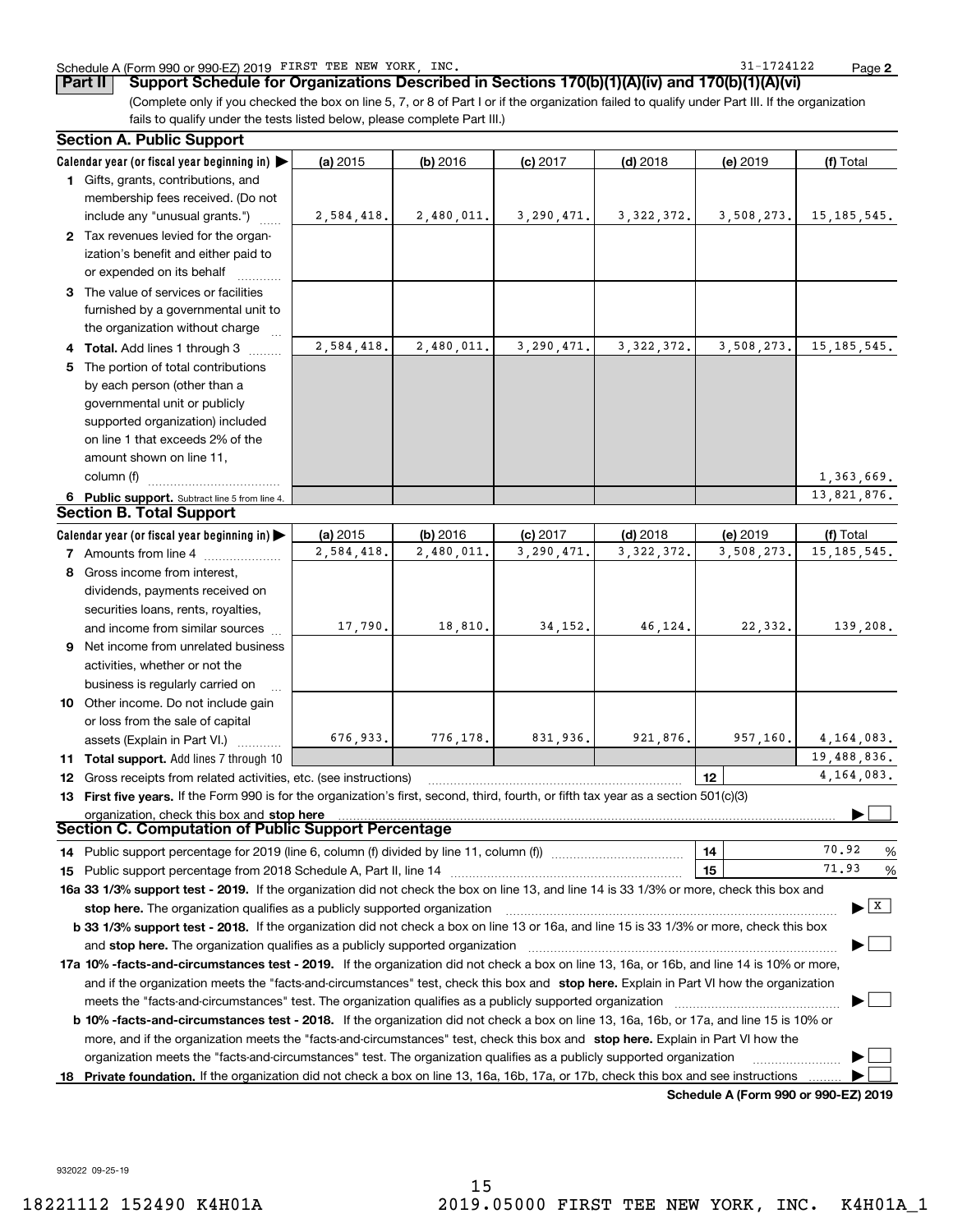### **Part III Support Schedule for Organizations Described in Section 509(a)(2)**

**3**

(Complete only if you checked the box on line 10 of Part I or if the organization failed to qualify under Part II. If the organization fails to qualify under the tests listed below, please complete Part II.)

|     | <b>Section A. Public Support</b>                                                                                                                                                                                               |          |          |            |            |          |                                      |
|-----|--------------------------------------------------------------------------------------------------------------------------------------------------------------------------------------------------------------------------------|----------|----------|------------|------------|----------|--------------------------------------|
|     | Calendar year (or fiscal year beginning in) $\blacktriangleright$                                                                                                                                                              | (a) 2015 | (b) 2016 | $(c)$ 2017 | $(d)$ 2018 | (e) 2019 | (f) Total                            |
|     | 1 Gifts, grants, contributions, and                                                                                                                                                                                            |          |          |            |            |          |                                      |
|     | membership fees received. (Do not                                                                                                                                                                                              |          |          |            |            |          |                                      |
|     | include any "unusual grants.")                                                                                                                                                                                                 |          |          |            |            |          |                                      |
|     | <b>2</b> Gross receipts from admissions,<br>merchandise sold or services per-<br>formed, or facilities furnished in<br>any activity that is related to the<br>organization's tax-exempt purpose                                |          |          |            |            |          |                                      |
|     | 3 Gross receipts from activities that<br>are not an unrelated trade or bus-                                                                                                                                                    |          |          |            |            |          |                                      |
|     | iness under section 513                                                                                                                                                                                                        |          |          |            |            |          |                                      |
|     | 4 Tax revenues levied for the organ-<br>ization's benefit and either paid to<br>or expended on its behalf<br>.                                                                                                                 |          |          |            |            |          |                                      |
|     | 5 The value of services or facilities<br>furnished by a governmental unit to                                                                                                                                                   |          |          |            |            |          |                                      |
|     | the organization without charge                                                                                                                                                                                                |          |          |            |            |          |                                      |
|     | <b>6 Total.</b> Add lines 1 through 5                                                                                                                                                                                          |          |          |            |            |          |                                      |
|     | 7a Amounts included on lines 1, 2, and<br>3 received from disqualified persons                                                                                                                                                 |          |          |            |            |          |                                      |
|     | <b>b</b> Amounts included on lines 2 and 3 received<br>from other than disqualified persons that<br>exceed the greater of \$5,000 or 1% of the<br>amount on line 13 for the year                                               |          |          |            |            |          |                                      |
|     | c Add lines 7a and 7b                                                                                                                                                                                                          |          |          |            |            |          |                                      |
|     | 8 Public support. (Subtract line 7c from line 6.)                                                                                                                                                                              |          |          |            |            |          |                                      |
|     | <b>Section B. Total Support</b>                                                                                                                                                                                                |          |          |            |            |          |                                      |
|     | Calendar year (or fiscal year beginning in)                                                                                                                                                                                    | (a) 2015 | (b) 2016 | $(c)$ 2017 | $(d)$ 2018 | (e) 2019 | (f) Total                            |
|     | 9 Amounts from line 6                                                                                                                                                                                                          |          |          |            |            |          |                                      |
|     | 10a Gross income from interest,<br>dividends, payments received on<br>securities loans, rents, royalties,<br>and income from similar sources                                                                                   |          |          |            |            |          |                                      |
|     | <b>b</b> Unrelated business taxable income<br>(less section 511 taxes) from businesses<br>acquired after June 30, 1975                                                                                                         |          |          |            |            |          |                                      |
|     |                                                                                                                                                                                                                                |          |          |            |            |          |                                      |
|     | c Add lines 10a and 10b<br>11 Net income from unrelated business<br>activities not included in line 10b,<br>whether or not the business is<br>regularly carried on                                                             |          |          |            |            |          |                                      |
|     | <b>12</b> Other income. Do not include gain<br>or loss from the sale of capital<br>assets (Explain in Part VI.)                                                                                                                |          |          |            |            |          |                                      |
|     | 13 Total support. (Add lines 9, 10c, 11, and 12.)                                                                                                                                                                              |          |          |            |            |          |                                      |
|     | 14 First five years. If the Form 990 is for the organization's first, second, third, fourth, or fifth tax year as a section 501(c)(3) organization,                                                                            |          |          |            |            |          |                                      |
|     | check this box and stop here measurements are all the state of the state of the state of the state of the state of the state of the state of the state of the state of the state of the state of the state of the state of the |          |          |            |            |          |                                      |
|     | <b>Section C. Computation of Public Support Percentage</b>                                                                                                                                                                     |          |          |            |            |          |                                      |
|     | 15 Public support percentage for 2019 (line 8, column (f), divided by line 13, column (f))                                                                                                                                     |          |          |            |            | 15       | %                                    |
| 16. | Public support percentage from 2018 Schedule A, Part III, line 15                                                                                                                                                              |          |          |            |            | 16       | %                                    |
|     | <b>Section D. Computation of Investment Income Percentage</b>                                                                                                                                                                  |          |          |            |            |          |                                      |
|     | 17 Investment income percentage for 2019 (line 10c, column (f), divided by line 13, column (f))                                                                                                                                |          |          |            |            | 17       | %                                    |
|     | 18 Investment income percentage from 2018 Schedule A, Part III, line 17                                                                                                                                                        |          |          |            |            | 18       | %                                    |
|     | 19a 33 1/3% support tests - 2019. If the organization did not check the box on line 14, and line 15 is more than 33 1/3%, and line 17 is not                                                                                   |          |          |            |            |          |                                      |
|     | more than 33 1/3%, check this box and stop here. The organization qualifies as a publicly supported organization                                                                                                               |          |          |            |            |          |                                      |
|     | b 33 1/3% support tests - 2018. If the organization did not check a box on line 14 or line 19a, and line 16 is more than 33 1/3%, and                                                                                          |          |          |            |            |          |                                      |
|     | line 18 is not more than 33 1/3%, check this box and stop here. The organization qualifies as a publicly supported organization                                                                                                |          |          |            |            |          |                                      |
| 20  | Private foundation. If the organization did not check a box on line 14, 19a, or 19b, check this box and see instructions                                                                                                       |          |          |            |            |          | .                                    |
|     | 932023 09-25-19                                                                                                                                                                                                                |          | 16       |            |            |          | Schedule A (Form 990 or 990-EZ) 2019 |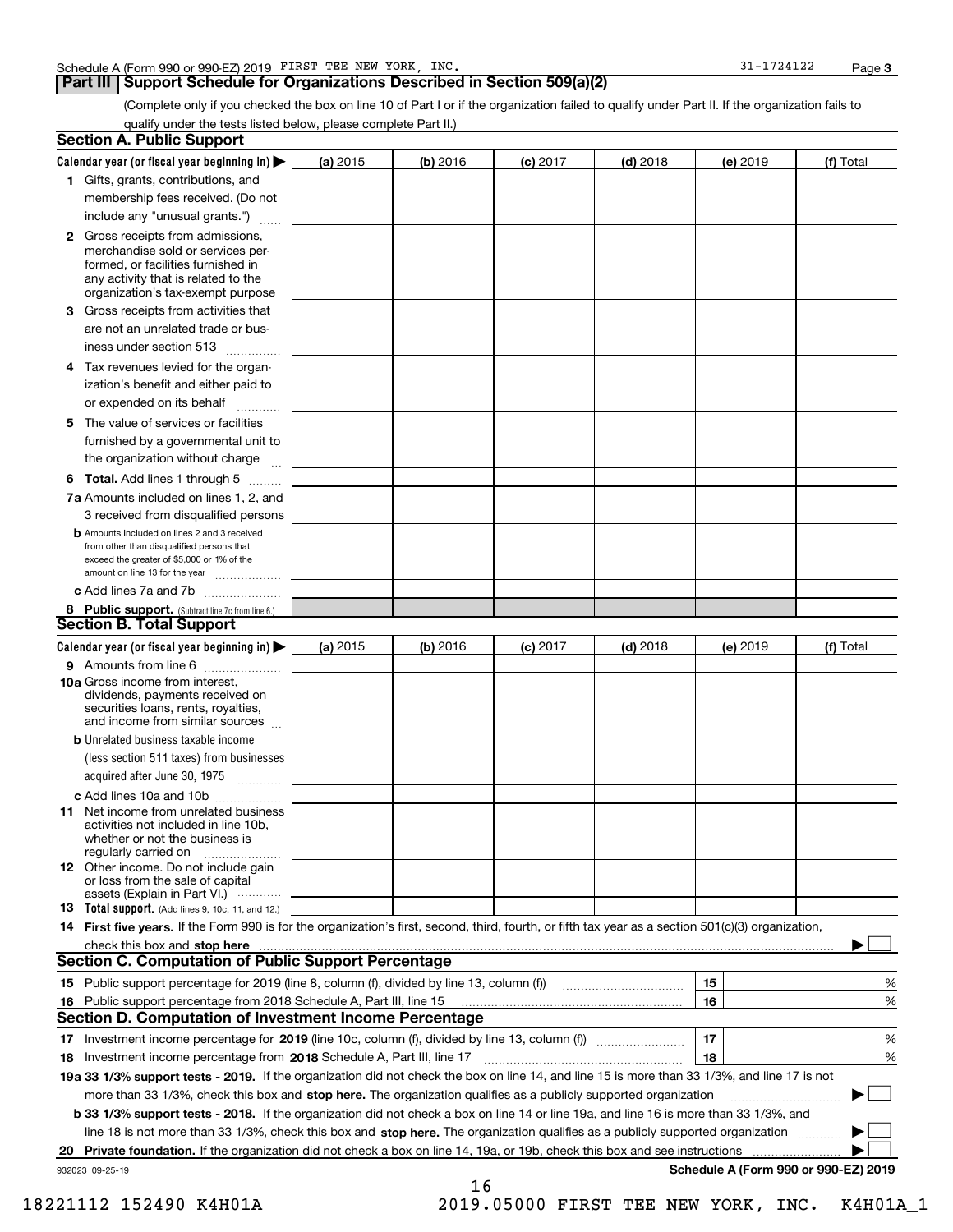**1**

**2**

**3a**

**3b**

**3c**

**4a**

**4b**

**4c**

**5a**

**5b5c**

**6**

**7**

**8**

**9a**

**9b**

**9c**

**10a**

**10b**

**YesNo**

## **Part IV Supporting Organizations**

(Complete only if you checked a box in line 12 on Part I. If you checked 12a of Part I, complete Sections A and B. If you checked 12b of Part I, complete Sections A and C. If you checked 12c of Part I, complete Sections A, D, and E. If you checked 12d of Part I, complete Sections A and D, and complete Part V.)

#### **Section A. All Supporting Organizations**

- **1** Are all of the organization's supported organizations listed by name in the organization's governing documents? If "No," describe in **Part VI** how the supported organizations are designated. If designated by *class or purpose, describe the designation. If historic and continuing relationship, explain.*
- **2** Did the organization have any supported organization that does not have an IRS determination of status under section 509(a)(1) or (2)? If "Yes," explain in Part VI how the organization determined that the supported *organization was described in section 509(a)(1) or (2).*
- **3a** Did the organization have a supported organization described in section 501(c)(4), (5), or (6)? If "Yes," answer *(b) and (c) below.*
- **b** Did the organization confirm that each supported organization qualified under section 501(c)(4), (5), or (6) and satisfied the public support tests under section 509(a)(2)? If "Yes," describe in **Part VI** when and how the *organization made the determination.*
- **c**Did the organization ensure that all support to such organizations was used exclusively for section 170(c)(2)(B) purposes? If "Yes," explain in **Part VI** what controls the organization put in place to ensure such use.
- **4a***If* Was any supported organization not organized in the United States ("foreign supported organization")? *"Yes," and if you checked 12a or 12b in Part I, answer (b) and (c) below.*
- **b** Did the organization have ultimate control and discretion in deciding whether to make grants to the foreign supported organization? If "Yes," describe in **Part VI** how the organization had such control and discretion *despite being controlled or supervised by or in connection with its supported organizations.*
- **c** Did the organization support any foreign supported organization that does not have an IRS determination under sections 501(c)(3) and 509(a)(1) or (2)? If "Yes," explain in **Part VI** what controls the organization used *to ensure that all support to the foreign supported organization was used exclusively for section 170(c)(2)(B) purposes.*
- **5a** Did the organization add, substitute, or remove any supported organizations during the tax year? If "Yes," answer (b) and (c) below (if applicable). Also, provide detail in **Part VI,** including (i) the names and EIN *numbers of the supported organizations added, substituted, or removed; (ii) the reasons for each such action; (iii) the authority under the organization's organizing document authorizing such action; and (iv) how the action was accomplished (such as by amendment to the organizing document).*
- **b** Type I or Type II only. Was any added or substituted supported organization part of a class already designated in the organization's organizing document?
- **cSubstitutions only.**  Was the substitution the result of an event beyond the organization's control?
- **6** Did the organization provide support (whether in the form of grants or the provision of services or facilities) to **Part VI.** *If "Yes," provide detail in* support or benefit one or more of the filing organization's supported organizations? anyone other than (i) its supported organizations, (ii) individuals that are part of the charitable class benefited by one or more of its supported organizations, or (iii) other supporting organizations that also
- **7**Did the organization provide a grant, loan, compensation, or other similar payment to a substantial contributor *If "Yes," complete Part I of Schedule L (Form 990 or 990-EZ).* regard to a substantial contributor? (as defined in section 4958(c)(3)(C)), a family member of a substantial contributor, or a 35% controlled entity with
- **8** Did the organization make a loan to a disqualified person (as defined in section 4958) not described in line 7? *If "Yes," complete Part I of Schedule L (Form 990 or 990-EZ).*
- **9a** Was the organization controlled directly or indirectly at any time during the tax year by one or more in section 509(a)(1) or (2))? If "Yes," *provide detail in* <code>Part VI.</code> disqualified persons as defined in section 4946 (other than foundation managers and organizations described
- **b** Did one or more disqualified persons (as defined in line 9a) hold a controlling interest in any entity in which the supporting organization had an interest? If "Yes," provide detail in P**art VI**.
- **c**Did a disqualified person (as defined in line 9a) have an ownership interest in, or derive any personal benefit from, assets in which the supporting organization also had an interest? If "Yes," provide detail in P**art VI.**
- **10a** Was the organization subject to the excess business holdings rules of section 4943 because of section supporting organizations)? If "Yes," answer 10b below. 4943(f) (regarding certain Type II supporting organizations, and all Type III non-functionally integrated
- **b** Did the organization have any excess business holdings in the tax year? (Use Schedule C, Form 4720, to *determine whether the organization had excess business holdings.)*

17

932024 09-25-19

**Schedule A (Form 990 or 990-EZ) 2019**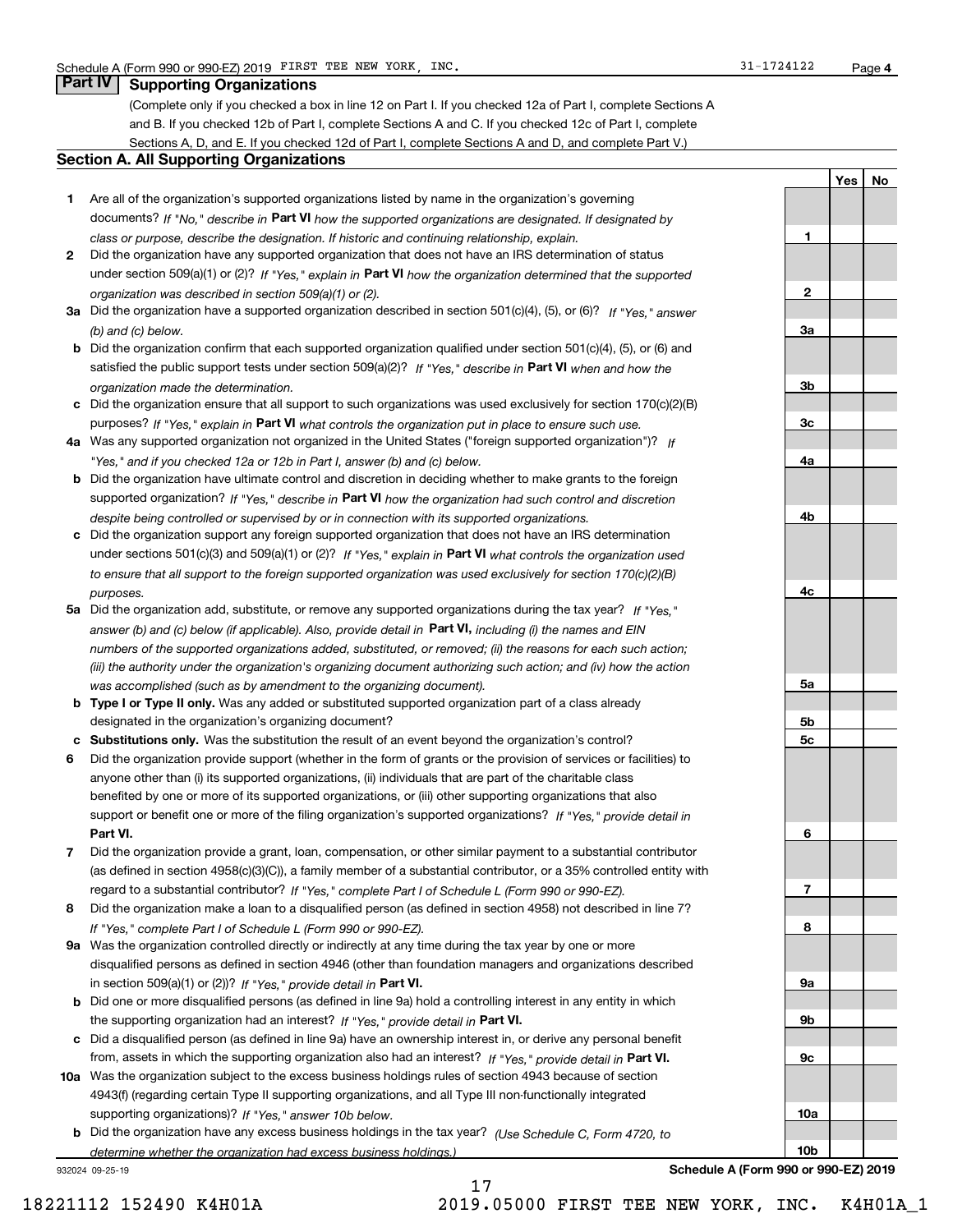**5**

|    | Part IV<br><b>Supporting Organizations (continued)</b>                                                                                                                       |                 |     |    |
|----|------------------------------------------------------------------------------------------------------------------------------------------------------------------------------|-----------------|-----|----|
|    |                                                                                                                                                                              |                 | Yes | No |
| 11 | Has the organization accepted a gift or contribution from any of the following persons?                                                                                      |                 |     |    |
|    | a A person who directly or indirectly controls, either alone or together with persons described in (b) and (c)                                                               |                 |     |    |
|    | below, the governing body of a supported organization?                                                                                                                       | 11a             |     |    |
|    | <b>b</b> A family member of a person described in (a) above?                                                                                                                 | 11 <sub>b</sub> |     |    |
|    |                                                                                                                                                                              | 11c             |     |    |
|    | c A 35% controlled entity of a person described in (a) or (b) above? If "Yes" to a, b, or c, provide detail in Part VI.<br><b>Section B. Type I Supporting Organizations</b> |                 |     |    |
|    |                                                                                                                                                                              |                 |     |    |
|    |                                                                                                                                                                              |                 | Yes | No |
| 1. | Did the directors, trustees, or membership of one or more supported organizations have the power to                                                                          |                 |     |    |
|    | regularly appoint or elect at least a majority of the organization's directors or trustees at all times during the                                                           |                 |     |    |
|    | tax year? If "No," describe in Part VI how the supported organization(s) effectively operated, supervised, or                                                                |                 |     |    |
|    | controlled the organization's activities. If the organization had more than one supported organization,                                                                      |                 |     |    |
|    | describe how the powers to appoint and/or remove directors or trustees were allocated among the supported                                                                    |                 |     |    |
|    | organizations and what conditions or restrictions, if any, applied to such powers during the tax year.                                                                       | 1               |     |    |
| 2  | Did the organization operate for the benefit of any supported organization other than the supported                                                                          |                 |     |    |
|    | organization(s) that operated, supervised, or controlled the supporting organization? If "Yes," explain in                                                                   |                 |     |    |
|    | Part VI how providing such benefit carried out the purposes of the supported organization(s) that operated,                                                                  |                 |     |    |
|    | supervised, or controlled the supporting organization.                                                                                                                       | $\mathbf{2}$    |     |    |
|    | <b>Section C. Type II Supporting Organizations</b>                                                                                                                           |                 |     |    |
|    |                                                                                                                                                                              |                 | Yes | No |
| 1. | Were a majority of the organization's directors or trustees during the tax year also a majority of the directors                                                             |                 |     |    |
|    | or trustees of each of the organization's supported organization(s)? If "No," describe in Part VI how control                                                                |                 |     |    |
|    | or management of the supporting organization was vested in the same persons that controlled or managed                                                                       |                 |     |    |
|    |                                                                                                                                                                              | 1               |     |    |
|    | the supported organization(s).<br><b>Section D. All Type III Supporting Organizations</b>                                                                                    |                 |     |    |
|    |                                                                                                                                                                              |                 | Yes | No |
|    |                                                                                                                                                                              |                 |     |    |
| 1  | Did the organization provide to each of its supported organizations, by the last day of the fifth month of the                                                               |                 |     |    |
|    | organization's tax year, (i) a written notice describing the type and amount of support provided during the prior tax                                                        |                 |     |    |
|    | year, (ii) a copy of the Form 990 that was most recently filed as of the date of notification, and (iii) copies of the                                                       |                 |     |    |
|    | organization's governing documents in effect on the date of notification, to the extent not previously provided?                                                             | 1               |     |    |
| 2  | Were any of the organization's officers, directors, or trustees either (i) appointed or elected by the supported                                                             |                 |     |    |
|    | organization(s) or (ii) serving on the governing body of a supported organization? If "No," explain in Part VI how                                                           |                 |     |    |
|    | the organization maintained a close and continuous working relationship with the supported organization(s).                                                                  | $\mathbf{2}$    |     |    |
| 3  | By reason of the relationship described in (2), did the organization's supported organizations have a                                                                        |                 |     |    |
|    | significant voice in the organization's investment policies and in directing the use of the organization's                                                                   |                 |     |    |
|    | income or assets at all times during the tax year? If "Yes," describe in Part VI the role the organization's                                                                 |                 |     |    |
|    | supported organizations played in this regard.                                                                                                                               | 3               |     |    |
|    | Section E. Type III Functionally Integrated Supporting Organizations                                                                                                         |                 |     |    |
| 1  | Check the box next to the method that the organization used to satisfy the Integral Part Test during the year (see instructions).                                            |                 |     |    |
| а  | The organization satisfied the Activities Test. Complete line 2 below.                                                                                                       |                 |     |    |
| b  | The organization is the parent of each of its supported organizations. Complete line 3 below.                                                                                |                 |     |    |
| с  | The organization supported a governmental entity. Describe in Part VI how you supported a government entity (see instructions),                                              |                 |     |    |
| 2  | Activities Test. Answer (a) and (b) below.                                                                                                                                   |                 | Yes | No |
| а  | Did substantially all of the organization's activities during the tax year directly further the exempt purposes of                                                           |                 |     |    |
|    | the supported organization(s) to which the organization was responsive? If "Yes," then in Part VI identify                                                                   |                 |     |    |
|    |                                                                                                                                                                              |                 |     |    |
|    | those supported organizations and explain how these activities directly furthered their exempt purposes,                                                                     |                 |     |    |
|    | how the organization was responsive to those supported organizations, and how the organization determined                                                                    |                 |     |    |
|    | that these activities constituted substantially all of its activities.                                                                                                       | 2a              |     |    |
|    | <b>b</b> Did the activities described in (a) constitute activities that, but for the organization's involvement, one or more                                                 |                 |     |    |
|    | of the organization's supported organization(s) would have been engaged in? If "Yes," explain in Part VI the                                                                 |                 |     |    |
|    | reasons for the organization's position that its supported organization(s) would have engaged in these                                                                       |                 |     |    |
|    | activities but for the organization's involvement.                                                                                                                           | 2b              |     |    |
| 3  | Parent of Supported Organizations. Answer (a) and (b) below.                                                                                                                 |                 |     |    |
| а  | Did the organization have the power to regularly appoint or elect a majority of the officers, directors, or                                                                  |                 |     |    |
|    | trustees of each of the supported organizations? Provide details in Part VI.                                                                                                 | За              |     |    |
|    | <b>b</b> Did the organization exercise a substantial degree of direction over the policies, programs, and activities of each                                                 |                 |     |    |
|    | of its supported organizations? If "Yes," describe in Part VI the role played by the organization in this regard                                                             | Зb              |     |    |
|    | Schedule A (Form 990 or 990-EZ) 2019<br>932025 09-25-19                                                                                                                      |                 |     |    |

18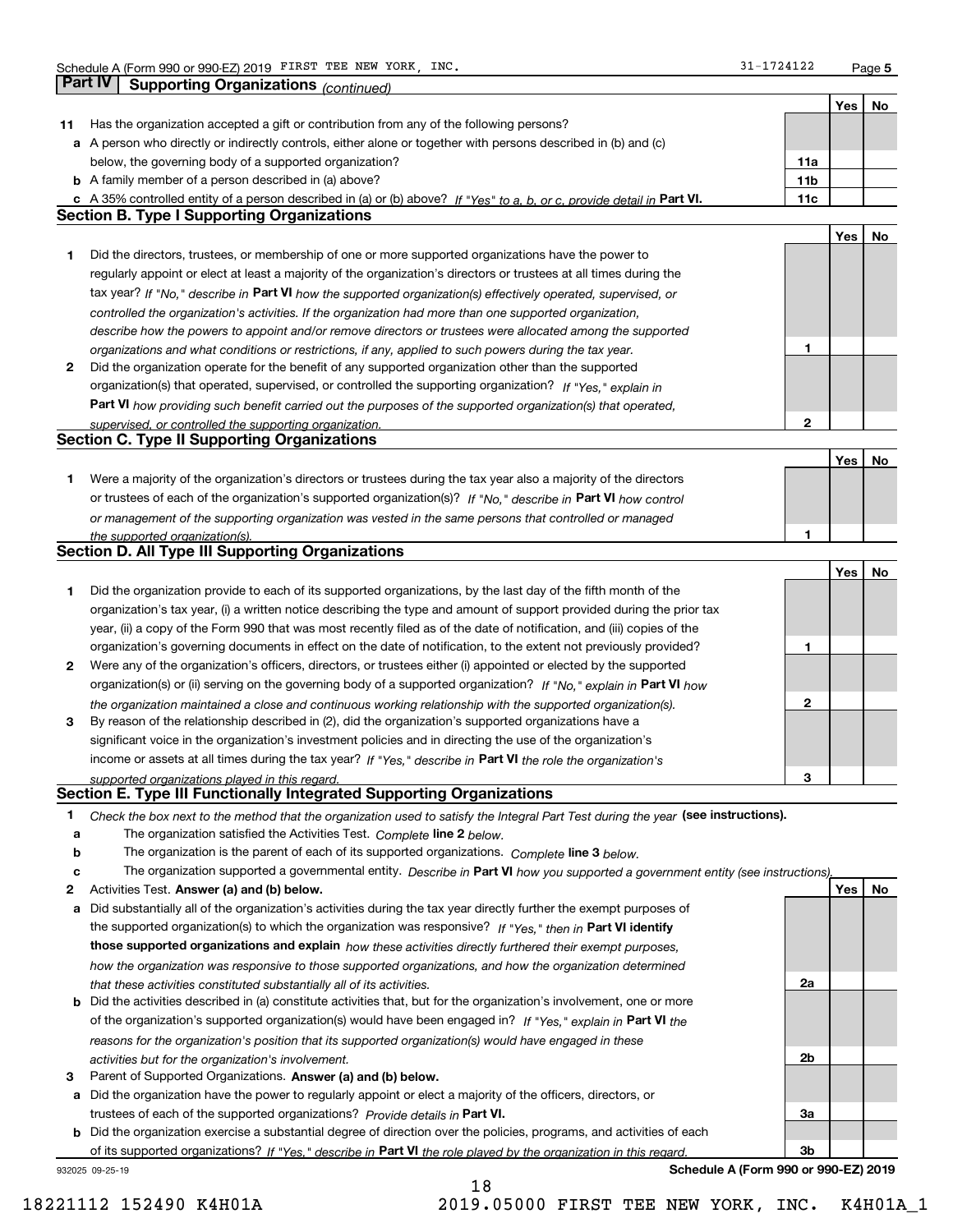|              | other Type III non-functionally integrated supporting organizations must complete Sections A through E. |                |                |                                |
|--------------|---------------------------------------------------------------------------------------------------------|----------------|----------------|--------------------------------|
|              | Section A - Adjusted Net Income                                                                         |                | (A) Prior Year | (B) Current Year<br>(optional) |
| 1            | Net short-term capital gain                                                                             | 1              |                |                                |
| $\mathbf{2}$ | Recoveries of prior-year distributions                                                                  | $\mathbf{2}$   |                |                                |
| З            | Other gross income (see instructions)                                                                   | 3              |                |                                |
| 4            | Add lines 1 through 3.                                                                                  | 4              |                |                                |
| 5            | Depreciation and depletion                                                                              | 5              |                |                                |
| 6            | Portion of operating expenses paid or incurred for production or                                        |                |                |                                |
|              | collection of gross income or for management, conservation, or                                          |                |                |                                |
|              | maintenance of property held for production of income (see instructions)                                | 6              |                |                                |
| 7            | Other expenses (see instructions)                                                                       | $\overline{7}$ |                |                                |
| 8            | <b>Adjusted Net Income</b> (subtract lines 5, 6, and 7 from line 4)                                     | 8              |                |                                |
|              | <b>Section B - Minimum Asset Amount</b>                                                                 |                | (A) Prior Year | (B) Current Year<br>(optional) |
| 1            | Aggregate fair market value of all non-exempt-use assets (see                                           |                |                |                                |
|              | instructions for short tax year or assets held for part of year):                                       |                |                |                                |
|              | a Average monthly value of securities                                                                   | 1a             |                |                                |
|              | <b>b</b> Average monthly cash balances                                                                  | 1b             |                |                                |
|              | c Fair market value of other non-exempt-use assets                                                      | 1c             |                |                                |
|              | d Total (add lines 1a, 1b, and 1c)                                                                      | 1d             |                |                                |
|              | <b>e</b> Discount claimed for blockage or other                                                         |                |                |                                |
|              | factors (explain in detail in Part VI):                                                                 |                |                |                                |
| 2            | Acquisition indebtedness applicable to non-exempt-use assets                                            | $\mathbf{2}$   |                |                                |
| 3            | Subtract line 2 from line 1d.                                                                           | 3              |                |                                |
| 4            | Cash deemed held for exempt use. Enter 1-1/2% of line 3 (for greater amount,                            |                |                |                                |
|              | see instructions)                                                                                       | 4              |                |                                |
| 5            | Net value of non-exempt-use assets (subtract line 4 from line 3)                                        | 5              |                |                                |
| 6            | Multiply line 5 by .035.                                                                                | 6              |                |                                |
| 7            | Recoveries of prior-year distributions                                                                  | $\overline{7}$ |                |                                |
| 8            | Minimum Asset Amount (add line 7 to line 6)                                                             | 8              |                |                                |
|              | <b>Section C - Distributable Amount</b>                                                                 |                |                | <b>Current Year</b>            |
| 1.           | Adjusted net income for prior year (from Section A, line 8, Column A)                                   | 1              |                |                                |
| $\mathbf{2}$ | Enter 85% of line 1.                                                                                    | $\mathbf{2}$   |                |                                |
| 3            | Minimum asset amount for prior year (from Section B, line 8, Column A)                                  | 3              |                |                                |
| 4            | Enter greater of line 2 or line 3.                                                                      | 4              |                |                                |
| 5            | Income tax imposed in prior year                                                                        | 5              |                |                                |
| 6            | <b>Distributable Amount.</b> Subtract line 5 from line 4, unless subject to                             |                |                |                                |
|              | emergency temporary reduction (see instructions).                                                       | 6              |                |                                |

**SEP 10. See instructions.** All antegral Part Test as a qualifying trust on Nov. 20, 1970 (explain in Part VI). See instructions. All

**7**Check here if the current year is the organization's first as a non-functionally integrated Type III supporting organization (see instructions).

**Schedule A (Form 990 or 990-EZ) 2019**

932026 09-25-19

Schedule A (Form 990 or 990-EZ) 2019 FIRST TEE NEW YORK, INC. 31-1724122 Page

**1**

 $\mathcal{L}^{\text{max}}$ 

**Part V Type III Non-Functionally Integrated 509(a)(3) Supporting Organizations**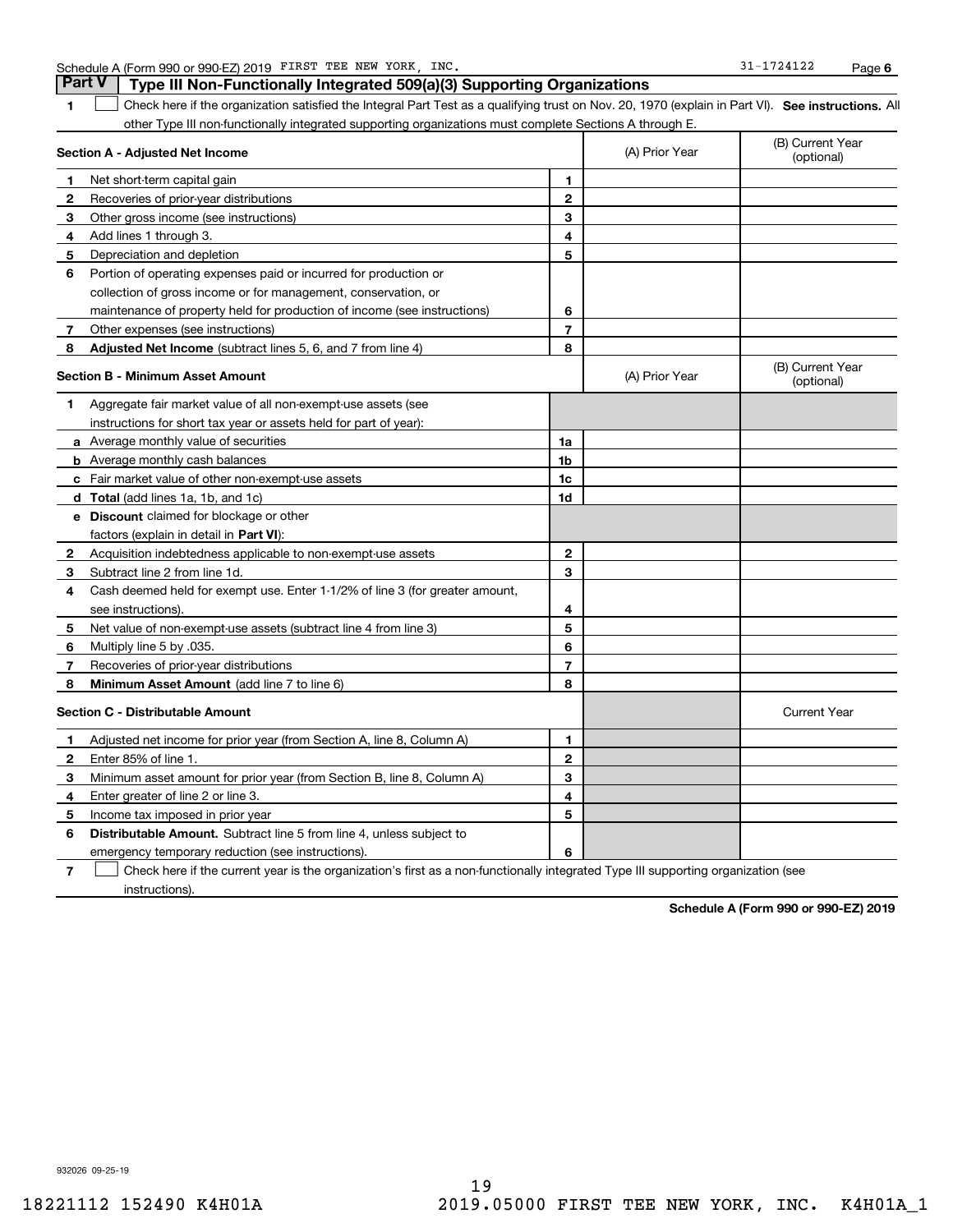| Part V | Type III Non-Functionally Integrated 509(a)(3) Supporting Organizations                    |                                    | (continued)                                   |                                                  |  |  |  |  |
|--------|--------------------------------------------------------------------------------------------|------------------------------------|-----------------------------------------------|--------------------------------------------------|--|--|--|--|
|        | <b>Current Year</b><br>Section D - Distributions                                           |                                    |                                               |                                                  |  |  |  |  |
| 1      | Amounts paid to supported organizations to accomplish exempt purposes                      |                                    |                                               |                                                  |  |  |  |  |
| 2      | Amounts paid to perform activity that directly furthers exempt purposes of supported       |                                    |                                               |                                                  |  |  |  |  |
|        | organizations, in excess of income from activity                                           |                                    |                                               |                                                  |  |  |  |  |
| 3      | Administrative expenses paid to accomplish exempt purposes of supported organizations      |                                    |                                               |                                                  |  |  |  |  |
| 4      | Amounts paid to acquire exempt-use assets                                                  |                                    |                                               |                                                  |  |  |  |  |
| 5      | Qualified set-aside amounts (prior IRS approval required)                                  |                                    |                                               |                                                  |  |  |  |  |
| 6      | Other distributions (describe in Part VI). See instructions.                               |                                    |                                               |                                                  |  |  |  |  |
| 7      | Total annual distributions. Add lines 1 through 6.                                         |                                    |                                               |                                                  |  |  |  |  |
| 8      | Distributions to attentive supported organizations to which the organization is responsive |                                    |                                               |                                                  |  |  |  |  |
|        | (provide details in Part VI). See instructions.                                            |                                    |                                               |                                                  |  |  |  |  |
| 9      | Distributable amount for 2019 from Section C, line 6                                       |                                    |                                               |                                                  |  |  |  |  |
| 10     | Line 8 amount divided by line 9 amount                                                     |                                    |                                               |                                                  |  |  |  |  |
|        | Section E - Distribution Allocations (see instructions)                                    | (i)<br><b>Excess Distributions</b> | (ii)<br><b>Underdistributions</b><br>Pre-2019 | (iii)<br><b>Distributable</b><br>Amount for 2019 |  |  |  |  |
| 1      | Distributable amount for 2019 from Section C, line 6                                       |                                    |                                               |                                                  |  |  |  |  |
| 2      | Underdistributions, if any, for years prior to 2019 (reason-                               |                                    |                                               |                                                  |  |  |  |  |
|        | able cause required- explain in Part VI). See instructions.                                |                                    |                                               |                                                  |  |  |  |  |
| з      | Excess distributions carryover, if any, to 2019                                            |                                    |                                               |                                                  |  |  |  |  |
|        | <b>a</b> From 2014                                                                         |                                    |                                               |                                                  |  |  |  |  |
|        | <b>b</b> From $2015$                                                                       |                                    |                                               |                                                  |  |  |  |  |
|        | c From 2016                                                                                |                                    |                                               |                                                  |  |  |  |  |
|        | <b>d</b> From 2017                                                                         |                                    |                                               |                                                  |  |  |  |  |
|        | e From 2018                                                                                |                                    |                                               |                                                  |  |  |  |  |
|        | <b>Total</b> of lines 3a through e                                                         |                                    |                                               |                                                  |  |  |  |  |
|        | <b>g</b> Applied to underdistributions of prior years                                      |                                    |                                               |                                                  |  |  |  |  |
|        | <b>h</b> Applied to 2019 distributable amount                                              |                                    |                                               |                                                  |  |  |  |  |
|        | Carryover from 2014 not applied (see instructions)                                         |                                    |                                               |                                                  |  |  |  |  |
|        | Remainder. Subtract lines 3g, 3h, and 3i from 3f.                                          |                                    |                                               |                                                  |  |  |  |  |
| 4      | Distributions for 2019 from Section D,                                                     |                                    |                                               |                                                  |  |  |  |  |
|        | line $7:$                                                                                  |                                    |                                               |                                                  |  |  |  |  |
|        | <b>a</b> Applied to underdistributions of prior years                                      |                                    |                                               |                                                  |  |  |  |  |
|        | <b>b</b> Applied to 2019 distributable amount                                              |                                    |                                               |                                                  |  |  |  |  |
| c      | Remainder. Subtract lines 4a and 4b from 4.                                                |                                    |                                               |                                                  |  |  |  |  |
| 5      | Remaining underdistributions for years prior to 2019, if                                   |                                    |                                               |                                                  |  |  |  |  |
|        | any. Subtract lines 3g and 4a from line 2. For result greater                              |                                    |                                               |                                                  |  |  |  |  |
|        | than zero, explain in Part VI. See instructions.                                           |                                    |                                               |                                                  |  |  |  |  |
| 6      | Remaining underdistributions for 2019. Subtract lines 3h                                   |                                    |                                               |                                                  |  |  |  |  |
|        | and 4b from line 1. For result greater than zero, explain in                               |                                    |                                               |                                                  |  |  |  |  |
|        | <b>Part VI.</b> See instructions.                                                          |                                    |                                               |                                                  |  |  |  |  |
| 7      | Excess distributions carryover to 2020. Add lines 3j<br>and 4c.                            |                                    |                                               |                                                  |  |  |  |  |
| 8      | Breakdown of line 7:                                                                       |                                    |                                               |                                                  |  |  |  |  |
|        | a Excess from 2015                                                                         |                                    |                                               |                                                  |  |  |  |  |
|        | b Excess from 2016                                                                         |                                    |                                               |                                                  |  |  |  |  |
|        | c Excess from 2017                                                                         |                                    |                                               |                                                  |  |  |  |  |
|        | d Excess from 2018                                                                         |                                    |                                               |                                                  |  |  |  |  |
|        | e Excess from 2019                                                                         |                                    |                                               |                                                  |  |  |  |  |

**Schedule A (Form 990 or 990-EZ) 2019**

932027 09-25-19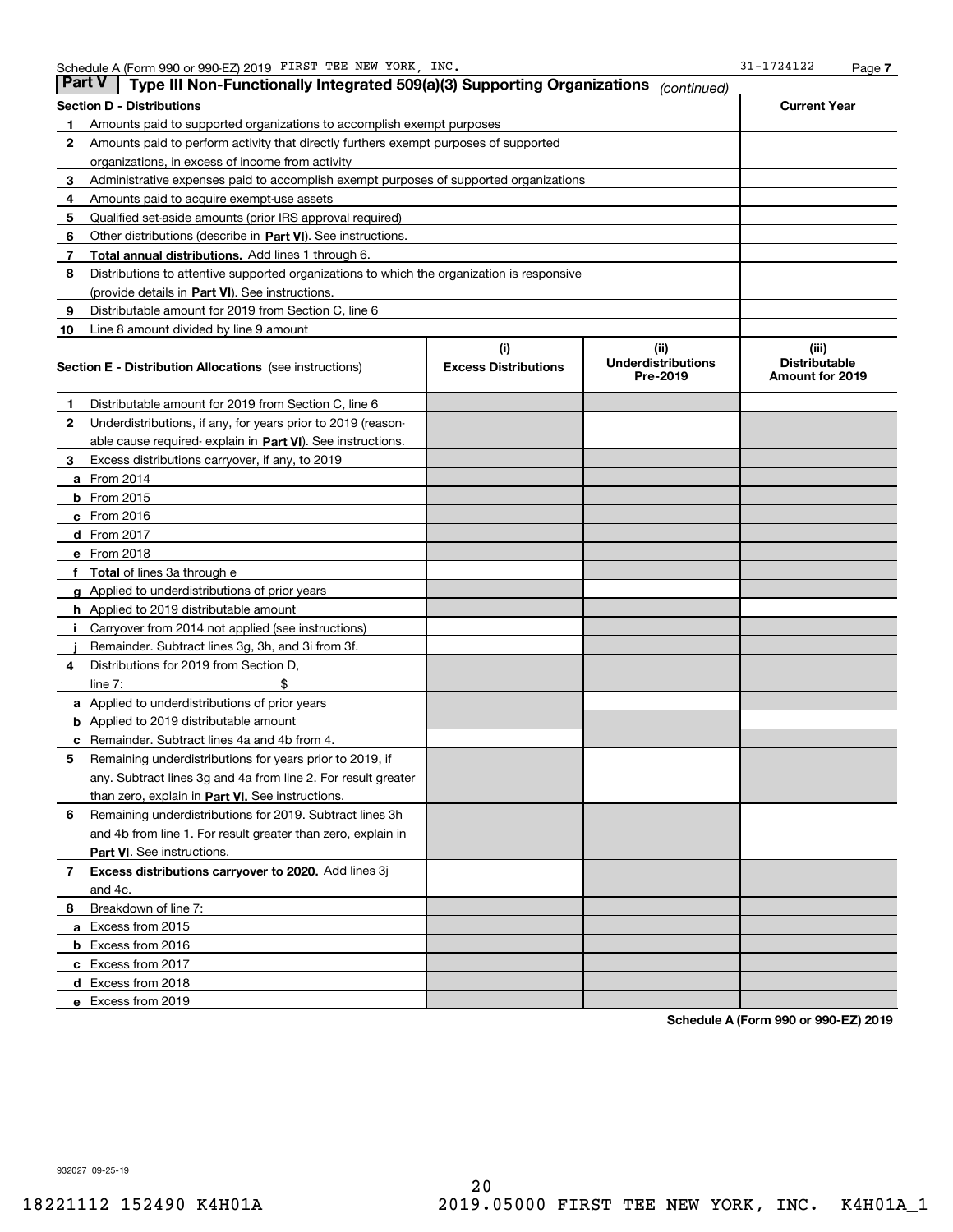Part VI | Supplemental Information. Provide the explanations required by Part II, line 10; Part II, line 17a or 17b; Part III, line 12; Part IV, Section A, lines 1, 2, 3b, 3c, 4b, 4c, 5a, 6, 9a, 9b, 9c, 11a, 11b, and 11c; Part IV, Section B, lines 1 and 2; Part IV, Section C, line 1; Part IV, Section D, lines 2 and 3; Part IV, Section E, lines 1c, 2a, 2b, 3a, and 3b; Part V, line 1; Part V, Section B, line 1e; Part V, Section D, lines 5, 6, and 8; and Part V, Section E, lines 2, 5, and 6. Also complete this part for any additional information. (See instructions.)

SCHEDULE A, PART II, LINE 10, EXPLANATION FOR OTHER INCOME:

| LOST REVENUE REIMBURSEMENTS |           |    |                                      |
|-----------------------------|-----------|----|--------------------------------------|
| 2015 AMOUNT: \$             | 676,933.  |    |                                      |
| 2016 AMOUNT: \$             | 776, 178. |    |                                      |
| 2017 AMOUNT: $$$            | 831,936.  |    |                                      |
| 2018 AMOUNT: $$$            | 917,489.  |    |                                      |
| 2019 AMOUNT: \$             | 948, 927. |    |                                      |
|                             |           |    |                                      |
| ${\tt OTHER}$               |           |    |                                      |
| 2018 AMOUNT: \$             | 4,387.    |    |                                      |
| 2019 AMOUNT: \$             | 8,233.    |    |                                      |
|                             |           |    |                                      |
|                             |           |    |                                      |
|                             |           |    |                                      |
|                             |           |    |                                      |
|                             |           |    |                                      |
|                             |           |    |                                      |
|                             |           |    |                                      |
|                             |           |    |                                      |
|                             |           |    |                                      |
|                             |           |    |                                      |
|                             |           |    |                                      |
|                             |           |    |                                      |
|                             |           |    |                                      |
|                             |           |    |                                      |
|                             |           |    |                                      |
|                             |           |    |                                      |
| 932028 09-25-19             |           | 21 | Schedule A (Form 990 or 990-EZ) 2019 |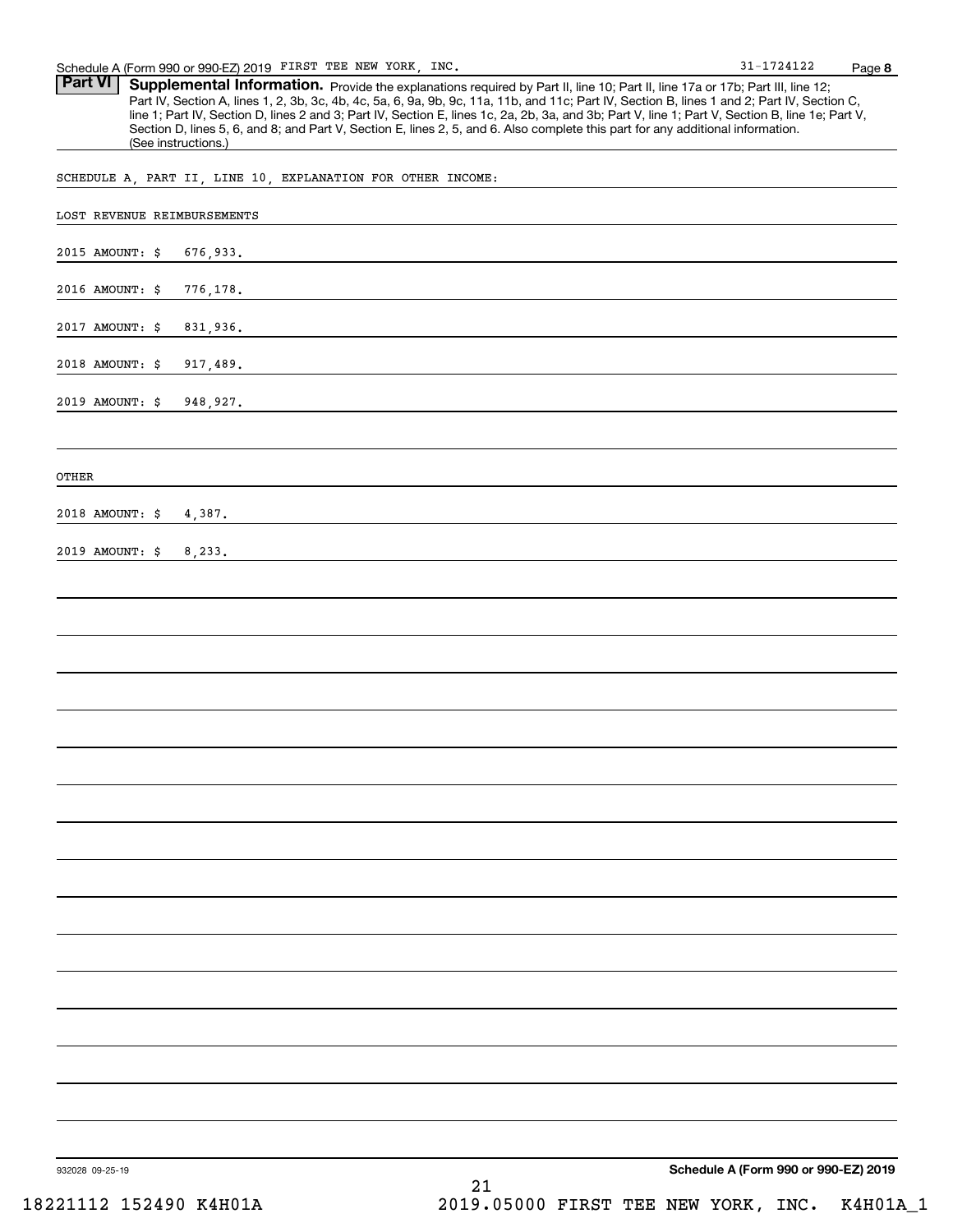Department of the Treasury Internal Revenue Service

| (Form 990) |  |
|------------|--|
|------------|--|

# **SCHEDULE D Supplemental Financial Statements**

(Form 990)<br>
Pepartment of the Treasury<br>
Department of the Treasury<br>
Department of the Treasury<br>
Department of the Treasury<br> **Co to www.irs.gov/Form990 for instructions and the latest information.**<br> **Co to www.irs.gov/Form9** 



|         | Name of the organization<br>FIRST TEE NEW YORK, INC.                                                                                                                                                                                    |                                                |    | <b>Employer identification number</b><br>31-1724122 |
|---------|-----------------------------------------------------------------------------------------------------------------------------------------------------------------------------------------------------------------------------------------|------------------------------------------------|----|-----------------------------------------------------|
| Part I  | Organizations Maintaining Donor Advised Funds or Other Similar Funds or Accounts. Complete if the                                                                                                                                       |                                                |    |                                                     |
|         | organization answered "Yes" on Form 990, Part IV, line 6.                                                                                                                                                                               |                                                |    |                                                     |
|         |                                                                                                                                                                                                                                         | (a) Donor advised funds                        |    | (b) Funds and other accounts                        |
|         |                                                                                                                                                                                                                                         | 4                                              |    |                                                     |
| 1<br>2  | Aggregate value of contributions to (during year)                                                                                                                                                                                       | 505.305.                                       |    |                                                     |
| з       |                                                                                                                                                                                                                                         | 256,143.                                       |    |                                                     |
|         |                                                                                                                                                                                                                                         | 1,340,694.                                     |    |                                                     |
| 4<br>5  | Did the organization inform all donors and donor advisors in writing that the assets held in donor advised funds                                                                                                                        |                                                |    |                                                     |
|         |                                                                                                                                                                                                                                         |                                                |    | X<br>No<br>Yes                                      |
| 6       |                                                                                                                                                                                                                                         |                                                |    |                                                     |
|         | Did the organization inform all grantees, donors, and donor advisors in writing that grant funds can be used only<br>for charitable purposes and not for the benefit of the donor or donor advisor, or for any other purpose conferring |                                                |    |                                                     |
|         |                                                                                                                                                                                                                                         |                                                |    | x<br>No.<br>Yes                                     |
| Part II | Conservation Easements. Complete if the organization answered "Yes" on Form 990, Part IV, line 7.                                                                                                                                       |                                                |    |                                                     |
| 1.      | Purpose(s) of conservation easements held by the organization (check all that apply).                                                                                                                                                   |                                                |    |                                                     |
|         | Preservation of land for public use (for example, recreation or education)                                                                                                                                                              |                                                |    | Preservation of a historically important land area  |
|         | Protection of natural habitat                                                                                                                                                                                                           | Preservation of a certified historic structure |    |                                                     |
|         | Preservation of open space                                                                                                                                                                                                              |                                                |    |                                                     |
| 2       | Complete lines 2a through 2d if the organization held a qualified conservation contribution in the form of a conservation easement on the last                                                                                          |                                                |    |                                                     |
|         |                                                                                                                                                                                                                                         |                                                |    | Held at the End of the Tax Year                     |
|         | day of the tax year.<br>Total number of conservation easements                                                                                                                                                                          |                                                | 2a |                                                     |
| a       |                                                                                                                                                                                                                                         |                                                | 2b |                                                     |
| b       | Total acreage restricted by conservation easements                                                                                                                                                                                      |                                                | 2c |                                                     |
|         | Number of conservation easements on a certified historic structure included in (a) manufacture included in (a)                                                                                                                          |                                                |    |                                                     |
|         | d Number of conservation easements included in (c) acquired after 7/25/06, and not on a historic structure                                                                                                                              |                                                |    |                                                     |
|         | listed in the National Register [11, 1200] [12] The National Register [11, 1200] [12] The National Register [11, 1200] [12] The National Register [11, 1200] [12] The National Register [11, 1200] [12] The National Register           |                                                | 2d |                                                     |
| 3       | Number of conservation easements modified, transferred, released, extinguished, or terminated by the organization during the tax                                                                                                        |                                                |    |                                                     |
|         | $year \rightarrow$                                                                                                                                                                                                                      |                                                |    |                                                     |
| 4       | Number of states where property subject to conservation easement is located >                                                                                                                                                           |                                                |    |                                                     |
| 5       | Does the organization have a written policy regarding the periodic monitoring, inspection, handling of                                                                                                                                  |                                                |    |                                                     |
|         | violations, and enforcement of the conservation easements it holds?                                                                                                                                                                     |                                                |    | Yes<br>No                                           |
| 6       | Staff and volunteer hours devoted to monitoring, inspecting, handling of violations, and enforcing conservation easements during the year                                                                                               |                                                |    |                                                     |
|         |                                                                                                                                                                                                                                         |                                                |    |                                                     |
| 7       | Amount of expenses incurred in monitoring, inspecting, handling of violations, and enforcing conservation easements during the year                                                                                                     |                                                |    |                                                     |
|         | $\blacktriangleright$ \$                                                                                                                                                                                                                |                                                |    |                                                     |
| 8       | Does each conservation easement reported on line 2(d) above satisfy the requirements of section 170(h)(4)(B)(i)                                                                                                                         |                                                |    |                                                     |
|         |                                                                                                                                                                                                                                         |                                                |    | Yes<br>No                                           |
|         | In Part XIII, describe how the organization reports conservation easements in its revenue and expense statement and                                                                                                                     |                                                |    |                                                     |
|         | balance sheet, and include, if applicable, the text of the footnote to the organization's financial statements that describes the                                                                                                       |                                                |    |                                                     |
|         | organization's accounting for conservation easements.<br>Organizations Maintaining Collections of Art, Historical Treasures, or Other Similar Assets.<br>Part III                                                                       |                                                |    |                                                     |
|         | Complete if the organization answered "Yes" on Form 990, Part IV, line 8.                                                                                                                                                               |                                                |    |                                                     |
|         |                                                                                                                                                                                                                                         |                                                |    |                                                     |
|         | 1a If the organization elected, as permitted under FASB ASC 958, not to report in its revenue statement and balance sheet works                                                                                                         |                                                |    |                                                     |
|         | of art, historical treasures, or other similar assets held for public exhibition, education, or research in furtherance of public                                                                                                       |                                                |    |                                                     |
|         | service, provide in Part XIII the text of the footnote to its financial statements that describes these items.                                                                                                                          |                                                |    |                                                     |
|         | <b>b</b> If the organization elected, as permitted under FASB ASC 958, to report in its revenue statement and balance sheet works of                                                                                                    |                                                |    |                                                     |
|         | art, historical treasures, or other similar assets held for public exhibition, education, or research in furtherance of public service,                                                                                                 |                                                |    |                                                     |
|         | provide the following amounts relating to these items:                                                                                                                                                                                  |                                                |    |                                                     |
|         | $\left( 1\right)$                                                                                                                                                                                                                       |                                                |    | $\triangleright$ \$                                 |
|         | (ii) Assets included in Form 990, Part X                                                                                                                                                                                                |                                                |    | $\blacktriangleright$ \$                            |
| 2       | If the organization received or held works of art, historical treasures, or other similar assets for financial gain, provide                                                                                                            |                                                |    |                                                     |
|         | the following amounts required to be reported under FASB ASC 958 relating to these items:                                                                                                                                               |                                                |    |                                                     |
|         |                                                                                                                                                                                                                                         |                                                | ▶  | - \$                                                |
|         |                                                                                                                                                                                                                                         |                                                | ▶  | -\$                                                 |
|         | LHA For Paperwork Reduction Act Notice, see the Instructions for Form 990.                                                                                                                                                              |                                                |    | Schedule D (Form 990) 2019                          |
|         | 932051 10-02-19                                                                                                                                                                                                                         |                                                |    |                                                     |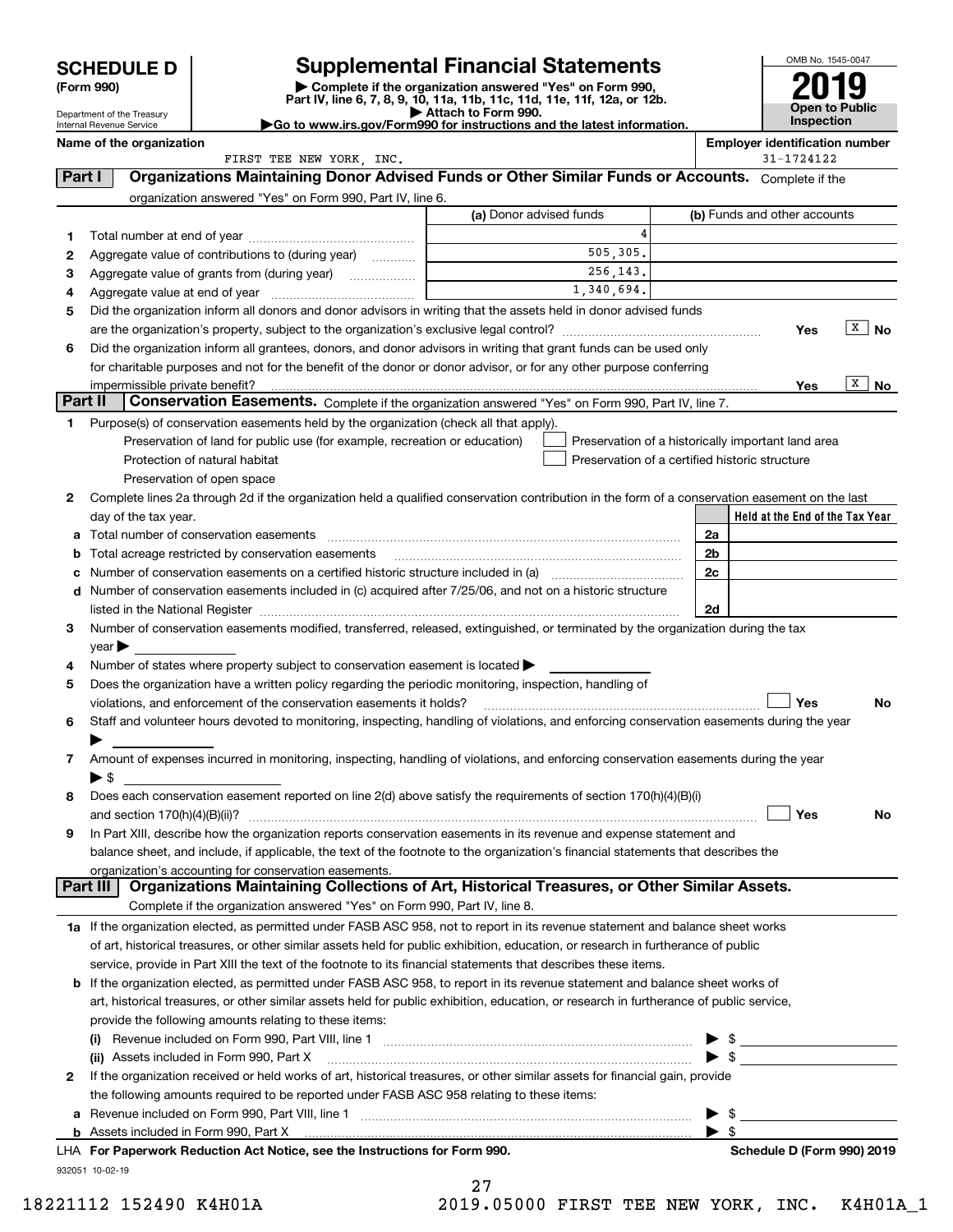|          | Schedule D (Form 990) 2019                                                                                                                                                                                                     | FIRST TEE NEW YORK, INC.                |                                        |                                                                                                                                                                                                                                |                 |              | 31-1724122                                             |                |          | $Page$ 2 |
|----------|--------------------------------------------------------------------------------------------------------------------------------------------------------------------------------------------------------------------------------|-----------------------------------------|----------------------------------------|--------------------------------------------------------------------------------------------------------------------------------------------------------------------------------------------------------------------------------|-----------------|--------------|--------------------------------------------------------|----------------|----------|----------|
| Part III | Organizations Maintaining Collections of Art, Historical Treasures, or Other Similar Assets                                                                                                                                    |                                         |                                        |                                                                                                                                                                                                                                |                 |              |                                                        | (continued)    |          |          |
| 3        | Using the organization's acquisition, accession, and other records, check any of the following that make significant use of its                                                                                                |                                         |                                        |                                                                                                                                                                                                                                |                 |              |                                                        |                |          |          |
|          | collection items (check all that apply):                                                                                                                                                                                       |                                         |                                        |                                                                                                                                                                                                                                |                 |              |                                                        |                |          |          |
| а        | Public exhibition                                                                                                                                                                                                              |                                         |                                        | Loan or exchange program                                                                                                                                                                                                       |                 |              |                                                        |                |          |          |
| b        | Scholarly research                                                                                                                                                                                                             |                                         |                                        | Other and the control of the control of the control of the control of the control of the control of the control of the control of the control of the control of the control of the control of the control of the control of th |                 |              |                                                        |                |          |          |
| c        | Preservation for future generations                                                                                                                                                                                            |                                         |                                        |                                                                                                                                                                                                                                |                 |              |                                                        |                |          |          |
| 4        | Provide a description of the organization's collections and explain how they further the organization's exempt purpose in Part XIII.                                                                                           |                                         |                                        |                                                                                                                                                                                                                                |                 |              |                                                        |                |          |          |
| 5        | During the year, did the organization solicit or receive donations of art, historical treasures, or other similar assets                                                                                                       |                                         |                                        |                                                                                                                                                                                                                                |                 |              |                                                        |                |          |          |
|          | to be sold to raise funds rather than to be maintained as part of the organization's collection?                                                                                                                               |                                         |                                        |                                                                                                                                                                                                                                |                 |              |                                                        | Yes            |          | No.      |
|          | <b>Part IV</b><br>Escrow and Custodial Arrangements. Complete if the organization answered "Yes" on Form 990, Part IV, line 9, or                                                                                              |                                         |                                        |                                                                                                                                                                                                                                |                 |              |                                                        |                |          |          |
|          | reported an amount on Form 990, Part X, line 21.                                                                                                                                                                               |                                         |                                        |                                                                                                                                                                                                                                |                 |              |                                                        |                |          |          |
|          | 1a Is the organization an agent, trustee, custodian or other intermediary for contributions or other assets not included                                                                                                       |                                         |                                        |                                                                                                                                                                                                                                |                 |              |                                                        |                |          |          |
|          | on Form 990, Part X? [11] matter contracts and contracts and contracts are contracted and contracts and contracts and contracts and contracts and contracts and contracts and contracts and contracts are contracted and contr |                                         |                                        |                                                                                                                                                                                                                                |                 |              |                                                        | Yes            |          | No       |
| b        | If "Yes," explain the arrangement in Part XIII and complete the following table:                                                                                                                                               |                                         |                                        |                                                                                                                                                                                                                                |                 |              |                                                        |                |          |          |
|          |                                                                                                                                                                                                                                |                                         |                                        |                                                                                                                                                                                                                                |                 |              |                                                        | Amount         |          |          |
| с        | Beginning balance material continuum contracts and all the contracts of the contracts of the contracts of the contracts of the contracts of the contracts of the contracts of the contracts of the contracts of the contracts  |                                         |                                        |                                                                                                                                                                                                                                |                 | 1c           |                                                        |                |          |          |
|          | Additions during the year manufactured and an anti-manufactured and the year manufactured and all the year manufactured and all the year manufactured and all the year manufactured and all the year manufactured and all the  |                                         |                                        |                                                                                                                                                                                                                                |                 | 1d           |                                                        |                |          |          |
|          | Distributions during the year manufactured and continuum control of the year manufactured and control of the year manufactured and control of the year manufactured and control of the state of the state of the state of the  |                                         |                                        |                                                                                                                                                                                                                                |                 | 1e           |                                                        |                |          |          |
|          | Ending balance manufactured and contract the contract of the contract of the contract of the contract of the contract of the contract of the contract of the contract of the contract of the contract of the contract of the c |                                         |                                        |                                                                                                                                                                                                                                |                 | 1f           |                                                        |                |          |          |
|          | 2a Did the organization include an amount on Form 990, Part X, line 21, for escrow or custodial account liability?                                                                                                             |                                         |                                        |                                                                                                                                                                                                                                |                 |              |                                                        | Yes            |          | No       |
| Part V   | <b>b</b> If "Yes," explain the arrangement in Part XIII. Check here if the explanation has been provided on Part XIII<br>Endowment Funds. Complete if the organization answered "Yes" on Form 990, Part IV, line 10.           |                                         |                                        |                                                                                                                                                                                                                                |                 |              |                                                        |                |          |          |
|          |                                                                                                                                                                                                                                |                                         |                                        |                                                                                                                                                                                                                                |                 |              |                                                        |                |          |          |
|          |                                                                                                                                                                                                                                | (a) Current year<br>2,429,972.          | (b) Prior year<br>1,420,804.           | (c) Two years back<br>1,128,474.                                                                                                                                                                                               |                 |              | (d) Three years back   (e) Four years back<br>885,588. |                | 738,131. |          |
| 1a       | Beginning of year balance                                                                                                                                                                                                      | 694,625.                                | 1,303,722.                             | 513,455.                                                                                                                                                                                                                       |                 |              | 402,123.                                               |                | 248,942. |          |
|          |                                                                                                                                                                                                                                |                                         |                                        |                                                                                                                                                                                                                                |                 |              |                                                        |                |          |          |
|          | Net investment earnings, gains, and losses                                                                                                                                                                                     |                                         |                                        |                                                                                                                                                                                                                                |                 |              |                                                        |                |          |          |
|          |                                                                                                                                                                                                                                |                                         |                                        |                                                                                                                                                                                                                                |                 |              |                                                        |                |          |          |
|          | e Other expenditures for facilities                                                                                                                                                                                            | 303,500.                                | 294,554.                               | 221,125.                                                                                                                                                                                                                       |                 |              | 159,537.                                               |                | 101,485. |          |
|          | and programs                                                                                                                                                                                                                   |                                         |                                        |                                                                                                                                                                                                                                |                 |              |                                                        |                |          |          |
|          | End of year balance                                                                                                                                                                                                            |                                         | $2,821,097.$ $2,429,972.$ $1,420,804.$ |                                                                                                                                                                                                                                |                 |              | 1,128,174.                                             |                | 885,588. |          |
| 2        | Provide the estimated percentage of the current year end balance (line 1g, column (a)) held as:                                                                                                                                |                                         |                                        |                                                                                                                                                                                                                                |                 |              |                                                        |                |          |          |
|          | Board designated or quasi-endowment                                                                                                                                                                                            |                                         | %                                      |                                                                                                                                                                                                                                |                 |              |                                                        |                |          |          |
|          | Permanent endowment                                                                                                                                                                                                            | %                                       |                                        |                                                                                                                                                                                                                                |                 |              |                                                        |                |          |          |
| с        | 100.00 %<br>Term endowment $\blacktriangleright$                                                                                                                                                                               |                                         |                                        |                                                                                                                                                                                                                                |                 |              |                                                        |                |          |          |
|          | The percentages on lines 2a, 2b, and 2c should equal 100%.                                                                                                                                                                     |                                         |                                        |                                                                                                                                                                                                                                |                 |              |                                                        |                |          |          |
|          | 3a Are there endowment funds not in the possession of the organization that are held and administered for the organization                                                                                                     |                                         |                                        |                                                                                                                                                                                                                                |                 |              |                                                        |                |          |          |
|          | by:                                                                                                                                                                                                                            |                                         |                                        |                                                                                                                                                                                                                                |                 |              |                                                        |                | Yes      | No       |
|          | (i)                                                                                                                                                                                                                            |                                         |                                        |                                                                                                                                                                                                                                |                 |              |                                                        | 3a(i)          |          | X        |
|          |                                                                                                                                                                                                                                |                                         |                                        |                                                                                                                                                                                                                                |                 |              |                                                        | 3a(ii)         |          | х        |
|          |                                                                                                                                                                                                                                |                                         |                                        |                                                                                                                                                                                                                                |                 |              |                                                        | 3b             |          |          |
|          | Describe in Part XIII the intended uses of the organization's endowment funds.                                                                                                                                                 |                                         |                                        |                                                                                                                                                                                                                                |                 |              |                                                        |                |          |          |
|          | Land, Buildings, and Equipment.<br><b>Part VI</b>                                                                                                                                                                              |                                         |                                        |                                                                                                                                                                                                                                |                 |              |                                                        |                |          |          |
|          | Complete if the organization answered "Yes" on Form 990, Part IV, line 11a. See Form 990, Part X, line 10.                                                                                                                     |                                         |                                        |                                                                                                                                                                                                                                |                 |              |                                                        |                |          |          |
|          | Description of property                                                                                                                                                                                                        | (a) Cost or other<br>basis (investment) |                                        | (b) Cost or other<br>basis (other)                                                                                                                                                                                             | (c) Accumulated | depreciation |                                                        | (d) Book value |          |          |
|          |                                                                                                                                                                                                                                |                                         |                                        |                                                                                                                                                                                                                                |                 |              |                                                        |                |          |          |
| b        |                                                                                                                                                                                                                                |                                         |                                        | 606,165.                                                                                                                                                                                                                       |                 | 169,765.     |                                                        |                | 436,400. |          |
|          |                                                                                                                                                                                                                                |                                         |                                        | 44,139.                                                                                                                                                                                                                        |                 |              | 40,245.                                                |                |          | 3,894.   |
| d        |                                                                                                                                                                                                                                |                                         |                                        | 1,058,607.                                                                                                                                                                                                                     |                 | 968,616.     |                                                        |                |          | 89,991.  |
|          |                                                                                                                                                                                                                                |                                         |                                        |                                                                                                                                                                                                                                |                 |              |                                                        |                |          |          |
|          |                                                                                                                                                                                                                                |                                         |                                        |                                                                                                                                                                                                                                |                 |              |                                                        |                | 530,285. |          |

**Schedule D (Form 990) 2019**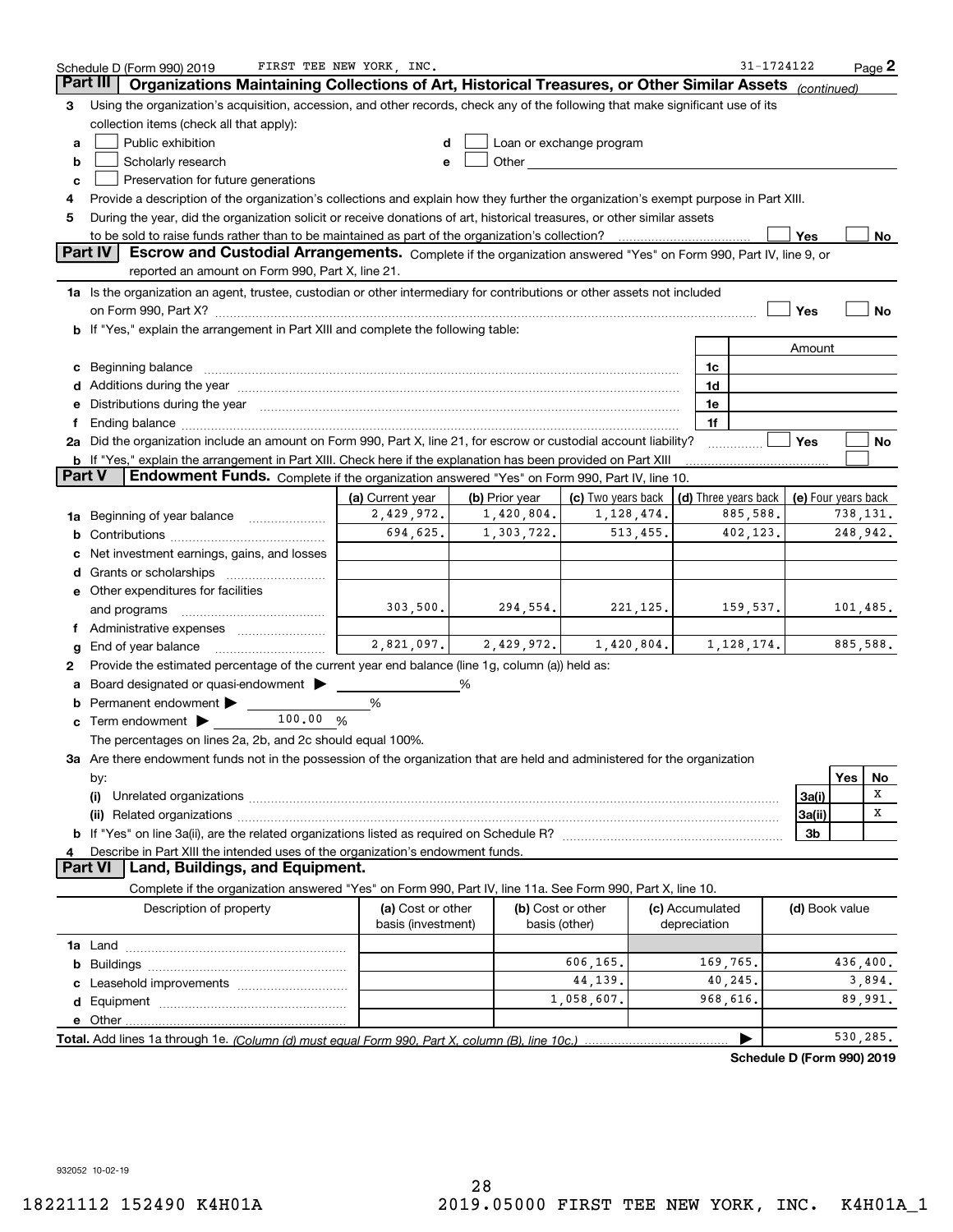**Part VII Investments - Other Securities.** 

#### (a) Description of security or category (including name of security)  $\vert$  (b) Book value  $\vert$  (c) Total. (Col. (b) must equal Form 990, Part X, col. (B) line 12.) Total. (Col. (b) must equal Form 990, Part X, col. (B) line 13.) **(1)** Financial derivatives ~~~~~~~~~~~~~~~**(2)** Closely held equity interests **(3)** Other (a) Description of investment **b (b)** Book value **(1)(2) (3)(4) (5) (6)(7)(8)(9)(a) (b)**  Description**(1)(2) (3)(4)(5) (6)(7) (8)(9)Total.**  *(Column (b) must equal Form 990, Part X, col. (B) line 15.)* **1.(a)** Description of liability **Book value** Book value Book value Book value Book value  $(b)$  Book value  $\vert$  (c) Method of valuation: Cost or end-of-year market value (A)(B)(C)(D)(E)(F)(G)(H)Complete if the organization answered "Yes" on Form 990, Part IV, line 11c. See Form 990, Part X, line 13. (c) Method of valuation: Cost or end-of-year market value Complete if the organization answered "Yes" on Form 990, Part IV, line 11d. See Form 990, Part X, line 15. (b) Book value  $\blacktriangleright$ Complete if the organization answered "Yes" on Form 990, Part IV, line 11e or 11f. See Form 990, Part X, line 25. (1)(2)(3)(4)(5)(6)(7)(8)(9)Federal income taxes  $\blacktriangleright$ **Part VIII Investments - Program Related. Part IX Other Assets. Part X Other Liabilities.** CAPITAL LEASE OBLIGATION UNEARNED REVENUE 6,406. 113,447. 119,853.

Complete if the organization answered "Yes" on Form 990, Part IV, line 11b. See Form 990, Part X, line 12.

**Total.**  *(Column (b) must equal Form 990, Part X, col. (B) line 25.)* 

**2.**Liability for uncertain tax positions. In Part XIII, provide the text of the footnote to the organization's financial statements that reports the organization's liability for uncertain tax positions under FASB ASC 740. Check here if the text of the footnote has been provided in Part XIII

**Schedule D (Form 990) 2019**

 $\mathcal{L}^{\text{max}}$ 

932053 10-02-19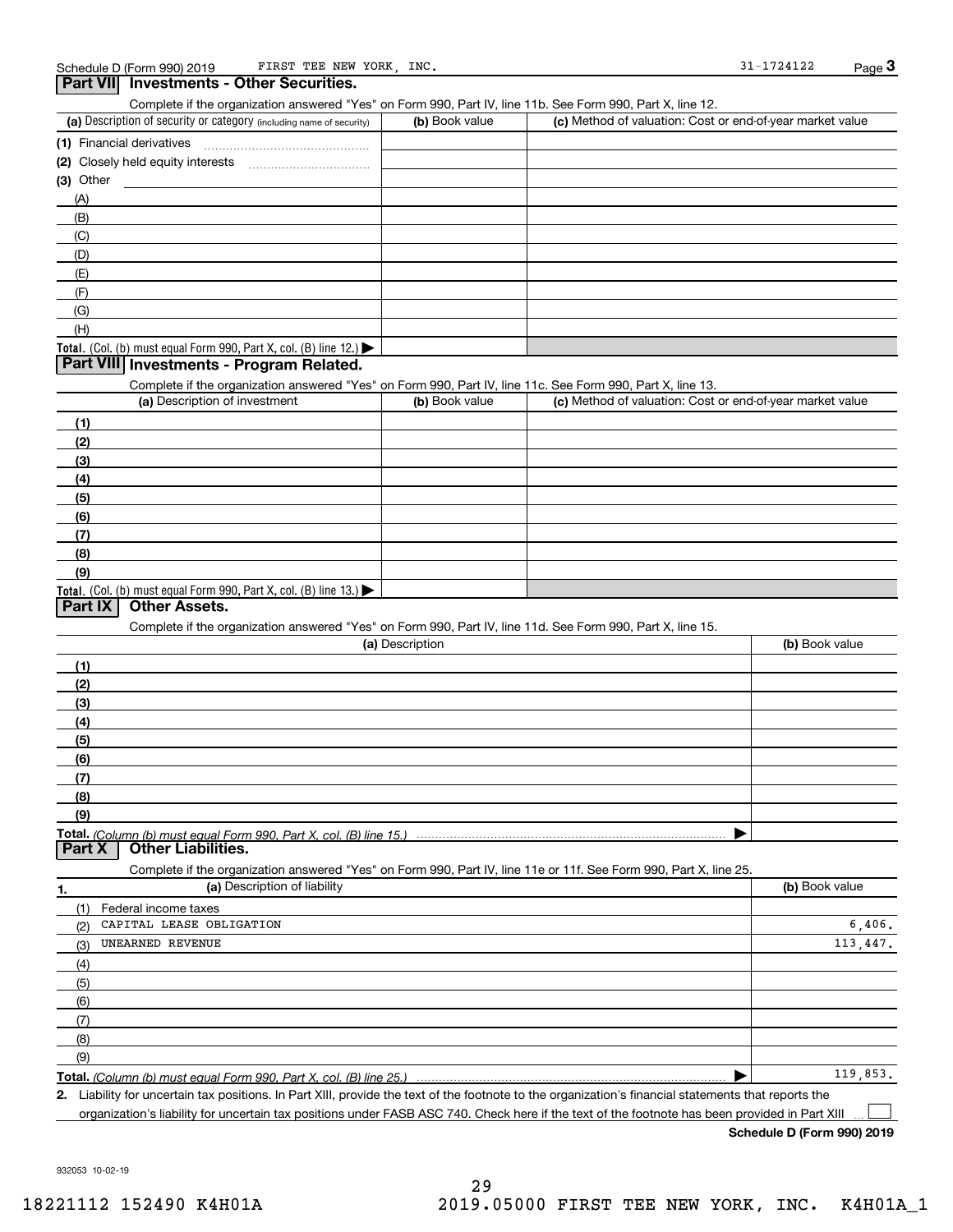|   | FIRST TEE NEW YORK, INC.<br>Schedule D (Form 990) 2019                                                                                                         |                |         | 31-1724122     | Page $4$   |
|---|----------------------------------------------------------------------------------------------------------------------------------------------------------------|----------------|---------|----------------|------------|
|   | Reconciliation of Revenue per Audited Financial Statements With Revenue per Return.<br>Part XI                                                                 |                |         |                |            |
|   | Complete if the organization answered "Yes" on Form 990, Part IV, line 12a.                                                                                    |                |         |                |            |
| 1 | Total revenue, gains, and other support per audited financial statements                                                                                       |                |         | $\blacksquare$ | 5,467,024. |
| 2 | Amounts included on line 1 but not on Form 990, Part VIII, line 12:                                                                                            |                |         |                |            |
| a |                                                                                                                                                                | 2a             | 23,327. |                |            |
|   |                                                                                                                                                                | 2 <sub>b</sub> |         |                |            |
|   |                                                                                                                                                                | 2c             |         |                |            |
| d | Other (Describe in Part XIII.)                                                                                                                                 | 2d             |         |                |            |
| е | Add lines 2a through 2d                                                                                                                                        |                |         | 2e             | 23,327.    |
| 3 |                                                                                                                                                                |                |         | 3              | 5,443,697. |
| 4 | Amounts included on Form 990, Part VIII, line 12, but not on line 1:                                                                                           |                |         |                |            |
| a | Investment expenses not included on Form 990, Part VIII, line 7b [1000000000000000000000000000000000                                                           | 4a             |         |                |            |
| b | Other (Describe in Part XIII.) <b>Construction Contract Construction</b> Chern Construction Construction Construction                                          | 4b             |         |                |            |
|   | Add lines 4a and 4b                                                                                                                                            |                |         | 4c             | $0$ .      |
| 5 |                                                                                                                                                                |                |         | 5              | 5,443,697. |
|   | Part XII   Reconciliation of Expenses per Audited Financial Statements With Expenses per Return.                                                               |                |         |                |            |
|   | Complete if the organization answered "Yes" on Form 990, Part IV, line 12a.                                                                                    |                |         |                |            |
| 1 |                                                                                                                                                                |                |         | $\mathbf{1}$   | 4,766,016. |
| 2 | Amounts included on line 1 but not on Form 990, Part IX, line 25:                                                                                              |                |         |                |            |
| a |                                                                                                                                                                | 2a             |         |                |            |
|   |                                                                                                                                                                | 2 <sub>b</sub> |         |                |            |
|   |                                                                                                                                                                | 2c             |         |                |            |
| d |                                                                                                                                                                | 2d             |         |                |            |
| е | Add lines 2a through 2d <b>must be a constructed as the constant of the constant of the constant of the construction</b>                                       |                |         | 2e             | 0.         |
| 3 |                                                                                                                                                                |                |         | 3              | 4,766,016. |
| 4 | Amounts included on Form 990, Part IX, line 25, but not on line 1:                                                                                             |                |         |                |            |
| a |                                                                                                                                                                | 4a             |         |                |            |
| b | Other (Describe in Part XIII.) <b>Construction Contract Construction</b> Chemistry Chemistry Chemistry Chemistry Chemistry                                     | 4b             |         |                |            |
|   | Add lines 4a and 4b                                                                                                                                            |                |         | 4c             | 0.         |
| 5 |                                                                                                                                                                |                |         | 5              | 4,766,016. |
|   | Part XIII Supplemental Information.                                                                                                                            |                |         |                |            |
|   | Provide the descriptions required for Part II, lines 3, 5, and 9; Part III, lines 1a and 4; Part IV, lines 1b and 2b; Part V, line 4; Part X, line 2; Part XI, |                |         |                |            |

lines 2d and 4b; and Part XII, lines 2d and 4b. Also complete this part to provide any additional information.

PART V, LINE 4:

THE TEMPORARY RESTRICTED FUNDS ARE FOR THE USE OF SCHOLARSHIPS.

932054 10-02-19

**Schedule D (Form 990) 2019**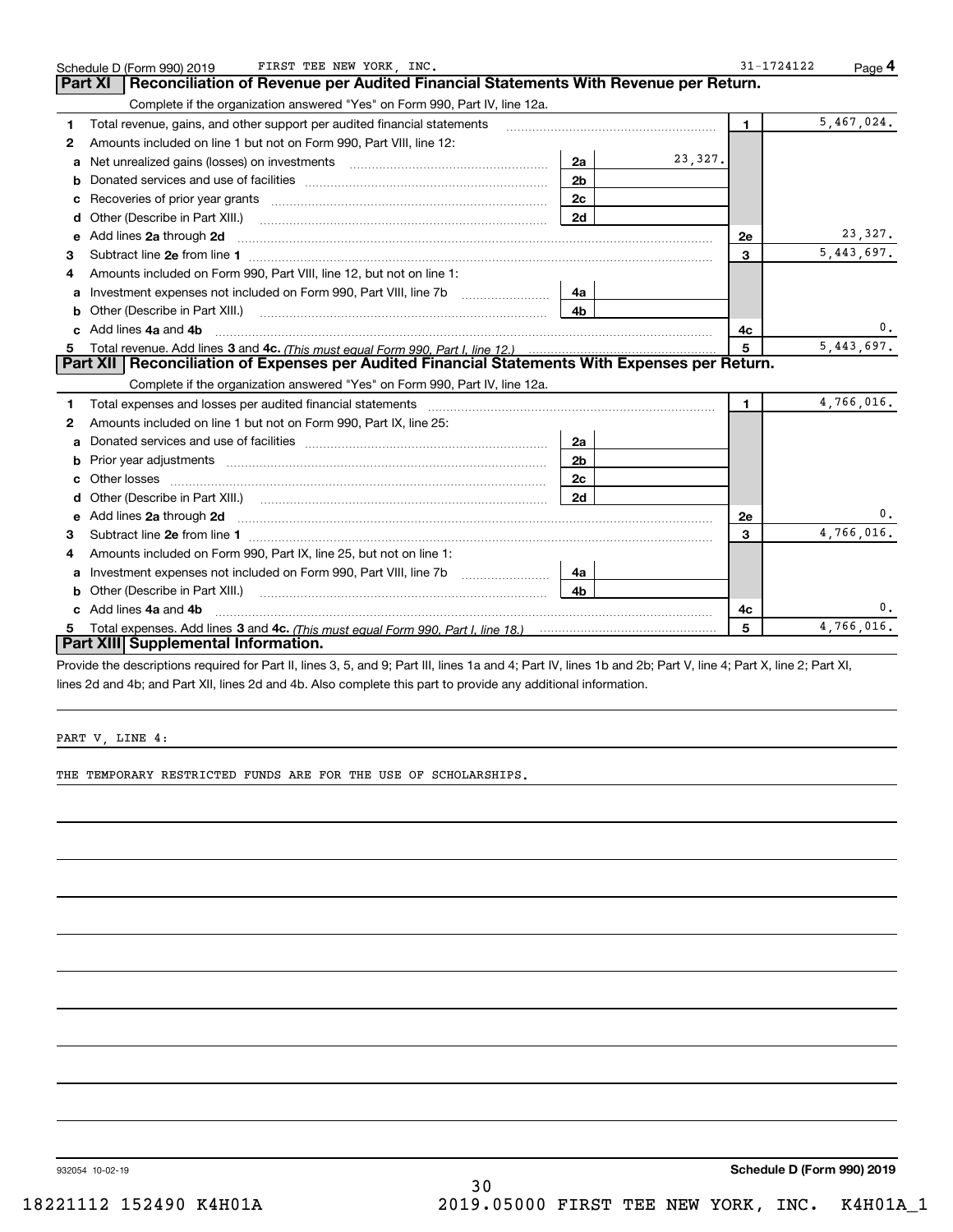## **Supplemental Information Regarding Fundraising or Gaming Activities**

**(Form 990 or 990-EZ) Complete if the organization answered "Yes" on Form 990, Part IV, line 17, 18, or 19, or if the organization entered more than \$15,000 on Form 990-EZ, line 6a.**

### **| Attach to Form 990 or Form 990-EZ.**

| OMB No. 1545-0047                   |
|-------------------------------------|
| 2019                                |
| <b>Open to Public</b><br>Inspection |

| Attach to Form 990 or Form 990-EZ.<br>Department of the Treasury<br>Internal Revenue Service<br>► Go to www.irs.gov/Form990 for instructions and the latest information. |                                                                            |                                                                                                                                                                                                                                           |  |                                                                            | <b>Open to Public</b><br>Inspection |                                       |                                                                            |                                                         |  |
|--------------------------------------------------------------------------------------------------------------------------------------------------------------------------|----------------------------------------------------------------------------|-------------------------------------------------------------------------------------------------------------------------------------------------------------------------------------------------------------------------------------------|--|----------------------------------------------------------------------------|-------------------------------------|---------------------------------------|----------------------------------------------------------------------------|---------------------------------------------------------|--|
| Name of the organization                                                                                                                                                 |                                                                            |                                                                                                                                                                                                                                           |  |                                                                            |                                     |                                       |                                                                            | <b>Employer identification number</b>                   |  |
|                                                                                                                                                                          |                                                                            | FIRST TEE NEW YORK, INC.                                                                                                                                                                                                                  |  |                                                                            |                                     |                                       | 31-1724122                                                                 |                                                         |  |
| Part I                                                                                                                                                                   | required to complete this part.                                            | Fundraising Activities. Complete if the organization answered "Yes" on Form 990, Part IV, line 17. Form 990-EZ filers are not                                                                                                             |  |                                                                            |                                     |                                       |                                                                            |                                                         |  |
|                                                                                                                                                                          |                                                                            | 1 Indicate whether the organization raised funds through any of the following activities. Check all that apply.                                                                                                                           |  |                                                                            |                                     |                                       |                                                                            |                                                         |  |
| Mail solicitations<br>a                                                                                                                                                  |                                                                            | е                                                                                                                                                                                                                                         |  |                                                                            |                                     | Solicitation of non-government grants |                                                                            |                                                         |  |
| b                                                                                                                                                                        | Internet and email solicitations<br>f<br>Solicitation of government grants |                                                                                                                                                                                                                                           |  |                                                                            |                                     |                                       |                                                                            |                                                         |  |
| Phone solicitations<br>Special fundraising events<br>c<br>g                                                                                                              |                                                                            |                                                                                                                                                                                                                                           |  |                                                                            |                                     |                                       |                                                                            |                                                         |  |
| d                                                                                                                                                                        | In-person solicitations                                                    |                                                                                                                                                                                                                                           |  |                                                                            |                                     |                                       |                                                                            |                                                         |  |
|                                                                                                                                                                          |                                                                            | 2 a Did the organization have a written or oral agreement with any individual (including officers, directors, trustees, or<br>key employees listed in Form 990, Part VII) or entity in connection with professional fundraising services? |  |                                                                            |                                     |                                       |                                                                            | Yes<br>No                                               |  |
|                                                                                                                                                                          |                                                                            | b If "Yes," list the 10 highest paid individuals or entities (fundraisers) pursuant to agreements under which the fundraiser is to be                                                                                                     |  |                                                                            |                                     |                                       |                                                                            |                                                         |  |
|                                                                                                                                                                          | compensated at least \$5,000 by the organization.                          |                                                                                                                                                                                                                                           |  |                                                                            |                                     |                                       |                                                                            |                                                         |  |
| (i) Name and address of individual<br>or entity (fundraiser)                                                                                                             |                                                                            | (ii) Activity                                                                                                                                                                                                                             |  | (iii) Did<br>fundraiser<br>have custody<br>or control of<br>contributions? |                                     | (iv) Gross receipts<br>from activity  | (v) Amount paid<br>to (or retained by)<br>fundraiser<br>listed in col. (i) | (vi) Amount paid<br>to (or retained by)<br>organization |  |
|                                                                                                                                                                          |                                                                            |                                                                                                                                                                                                                                           |  | Yes                                                                        | No                                  |                                       |                                                                            |                                                         |  |
|                                                                                                                                                                          |                                                                            |                                                                                                                                                                                                                                           |  |                                                                            |                                     |                                       |                                                                            |                                                         |  |
|                                                                                                                                                                          |                                                                            |                                                                                                                                                                                                                                           |  |                                                                            |                                     |                                       |                                                                            |                                                         |  |
|                                                                                                                                                                          |                                                                            |                                                                                                                                                                                                                                           |  |                                                                            |                                     |                                       |                                                                            |                                                         |  |
|                                                                                                                                                                          |                                                                            |                                                                                                                                                                                                                                           |  |                                                                            |                                     |                                       |                                                                            |                                                         |  |
|                                                                                                                                                                          |                                                                            |                                                                                                                                                                                                                                           |  |                                                                            |                                     |                                       |                                                                            |                                                         |  |
|                                                                                                                                                                          |                                                                            |                                                                                                                                                                                                                                           |  |                                                                            |                                     |                                       |                                                                            |                                                         |  |
|                                                                                                                                                                          |                                                                            |                                                                                                                                                                                                                                           |  |                                                                            |                                     |                                       |                                                                            |                                                         |  |
|                                                                                                                                                                          |                                                                            |                                                                                                                                                                                                                                           |  |                                                                            |                                     |                                       |                                                                            |                                                         |  |
|                                                                                                                                                                          |                                                                            |                                                                                                                                                                                                                                           |  |                                                                            |                                     |                                       |                                                                            |                                                         |  |
|                                                                                                                                                                          |                                                                            |                                                                                                                                                                                                                                           |  |                                                                            |                                     |                                       |                                                                            |                                                         |  |
|                                                                                                                                                                          |                                                                            |                                                                                                                                                                                                                                           |  |                                                                            |                                     |                                       |                                                                            |                                                         |  |
| Total                                                                                                                                                                    |                                                                            |                                                                                                                                                                                                                                           |  |                                                                            |                                     |                                       |                                                                            |                                                         |  |
| or licensing.                                                                                                                                                            |                                                                            | 3 List all states in which the organization is registered or licensed to solicit contributions or has been notified it is exempt from registration                                                                                        |  |                                                                            |                                     |                                       |                                                                            |                                                         |  |
|                                                                                                                                                                          |                                                                            |                                                                                                                                                                                                                                           |  |                                                                            |                                     |                                       |                                                                            |                                                         |  |
|                                                                                                                                                                          |                                                                            |                                                                                                                                                                                                                                           |  |                                                                            |                                     |                                       |                                                                            |                                                         |  |
|                                                                                                                                                                          |                                                                            |                                                                                                                                                                                                                                           |  |                                                                            |                                     |                                       |                                                                            |                                                         |  |
|                                                                                                                                                                          |                                                                            |                                                                                                                                                                                                                                           |  |                                                                            |                                     |                                       |                                                                            |                                                         |  |
|                                                                                                                                                                          |                                                                            |                                                                                                                                                                                                                                           |  |                                                                            |                                     |                                       |                                                                            |                                                         |  |
|                                                                                                                                                                          |                                                                            |                                                                                                                                                                                                                                           |  |                                                                            |                                     |                                       |                                                                            |                                                         |  |
|                                                                                                                                                                          |                                                                            |                                                                                                                                                                                                                                           |  |                                                                            |                                     |                                       |                                                                            |                                                         |  |

LHA For Paperwork Reduction Act Notice, see the Instructions for Form 990 or 990-EZ. Schedule G (Form 990 or 990-EZ) 2019

932081 09-11-19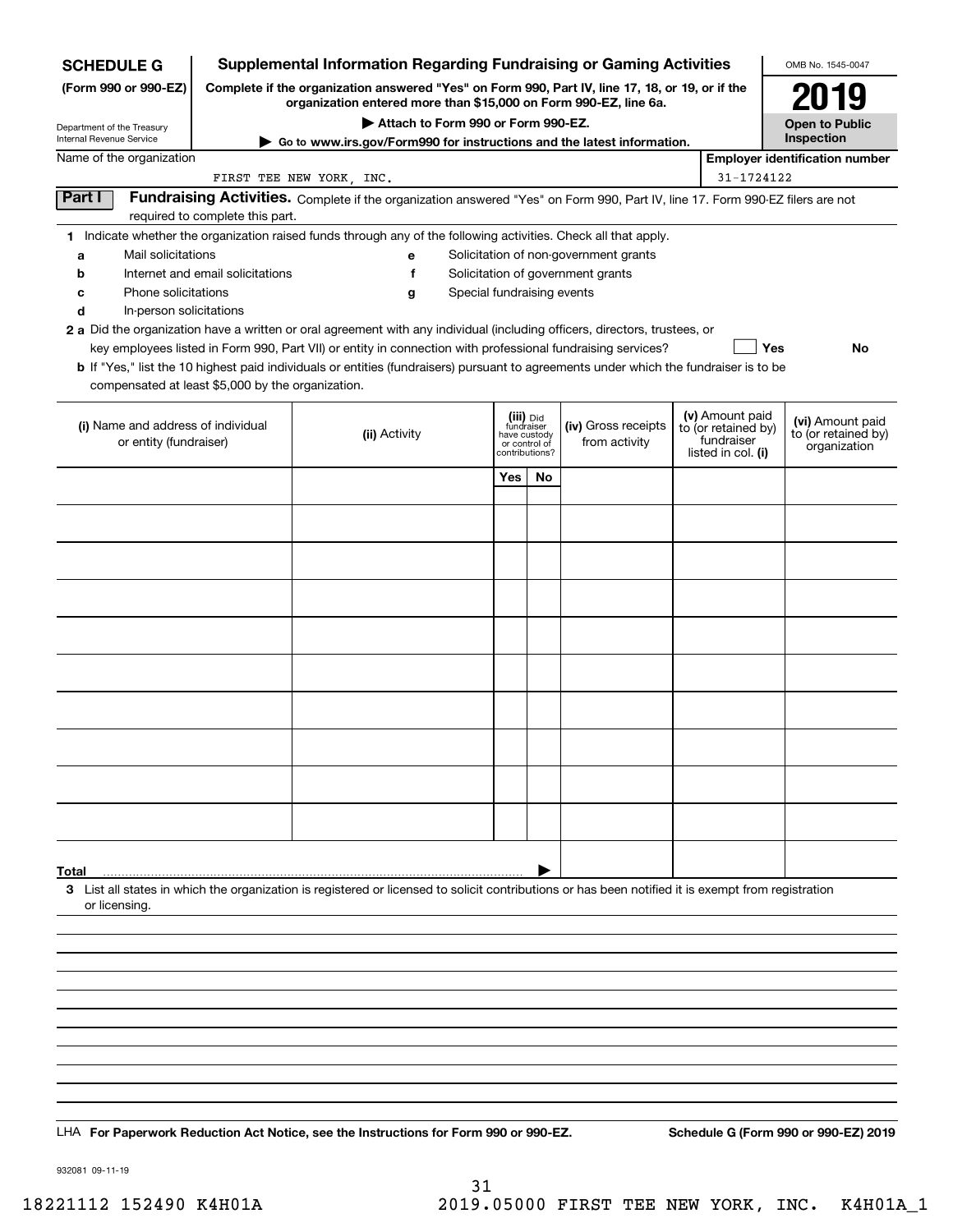**Part II Fundraising Events.** Complete if the organization answered "Yes" on Form 990, Part IV, line 18, or reported more than \$15,000<br>15.000 of fundraising event contributions and gross income on Form 990-EZ. lines 1 an of fundraising event contributions and gross income on Form 990-EZ, lines 1 and 6b. List events with gross receipts greater than \$5,000.

|                 |              |                                                                                                          | (a) Event $#1$               | (b) Event #2 | (c) Other events<br><b>NONE</b> | (d) Total events<br>(add col. (a) through |
|-----------------|--------------|----------------------------------------------------------------------------------------------------------|------------------------------|--------------|---------------------------------|-------------------------------------------|
|                 |              |                                                                                                          | RUDIN OUTING<br>(event type) | (event type) | (total number)                  | col. (c)                                  |
| Revenue         |              |                                                                                                          |                              |              |                                 |                                           |
|                 |              |                                                                                                          | 310,680.                     |              |                                 | 310,680.                                  |
|                 | $\mathbf{2}$ | Less: Contributions                                                                                      | 59,400.                      |              |                                 | 59,400.                                   |
|                 | 3            | Gross income (line 1 minus line 2)                                                                       | 251,280.                     |              |                                 | 251,280.                                  |
|                 |              |                                                                                                          |                              |              |                                 |                                           |
|                 | 5            |                                                                                                          |                              |              |                                 |                                           |
|                 | 6            |                                                                                                          | 79,966.                      |              |                                 | 79,966.                                   |
| Direct Expenses |              |                                                                                                          |                              |              |                                 |                                           |
|                 | 8            |                                                                                                          | 10, 177.                     |              |                                 | 10,177.                                   |
|                 | 9            |                                                                                                          | 25,000.                      |              |                                 | 25,000.                                   |
|                 | 10           | Direct expense summary. Add lines 4 through 9 in column (d)                                              | 115, 143.                    |              |                                 |                                           |
|                 |              | 11 Net income summary. Subtract line 10 from line 3, column (d)                                          |                              |              |                                 | 136, 137.                                 |
| <b>Part III</b> |              | Gaming. Complete if the organization answered "Yes" on Form 990, Part IV, line 19, or reported more than |                              |              |                                 |                                           |
|                 |              | \$15,000 on Form 990-EZ, line 6a.                                                                        |                              |              |                                 |                                           |

| Revenue         |                                                                                                                                                       |                                                                                                                                                                                                                                | (a) Bingo | (b) Pull tabs/instant<br>bingo/progressive bingo | (c) Other gaming | (d) Total gaming (add<br>col. (a) through col. (c)) |  |  |  |
|-----------------|-------------------------------------------------------------------------------------------------------------------------------------------------------|--------------------------------------------------------------------------------------------------------------------------------------------------------------------------------------------------------------------------------|-----------|--------------------------------------------------|------------------|-----------------------------------------------------|--|--|--|
|                 |                                                                                                                                                       |                                                                                                                                                                                                                                |           |                                                  |                  |                                                     |  |  |  |
|                 | 2                                                                                                                                                     |                                                                                                                                                                                                                                |           |                                                  |                  |                                                     |  |  |  |
|                 | 3                                                                                                                                                     |                                                                                                                                                                                                                                |           |                                                  |                  |                                                     |  |  |  |
| Direct Expenses | 4                                                                                                                                                     |                                                                                                                                                                                                                                |           |                                                  |                  |                                                     |  |  |  |
|                 |                                                                                                                                                       |                                                                                                                                                                                                                                |           |                                                  |                  |                                                     |  |  |  |
|                 | 6                                                                                                                                                     |                                                                                                                                                                                                                                | %<br>No   | %<br>No.                                         | %<br>No          |                                                     |  |  |  |
|                 | 7                                                                                                                                                     | Direct expense summary. Add lines 2 through 5 in column (d) [11] manus and the summan manuscription of the summan manuscription of the summan manuscription of the summan manuscription of the summan manuscription of the sum |           |                                                  |                  |                                                     |  |  |  |
|                 | 8                                                                                                                                                     |                                                                                                                                                                                                                                |           |                                                  |                  |                                                     |  |  |  |
| 9               |                                                                                                                                                       | Enter the state(s) in which the organization conducts gaming activities:                                                                                                                                                       |           |                                                  |                  |                                                     |  |  |  |
|                 | Yes<br>No                                                                                                                                             |                                                                                                                                                                                                                                |           |                                                  |                  |                                                     |  |  |  |
|                 |                                                                                                                                                       |                                                                                                                                                                                                                                |           |                                                  |                  |                                                     |  |  |  |
|                 | Yes<br>No<br>10a Were any of the organization's gaming licenses revoked, suspended, or terminated during the tax year?<br><b>b</b> If "Yes," explain: |                                                                                                                                                                                                                                |           |                                                  |                  |                                                     |  |  |  |

**b** If "Yes," explain:

932082 09-11-19

**Schedule G (Form 990 or 990-EZ) 2019**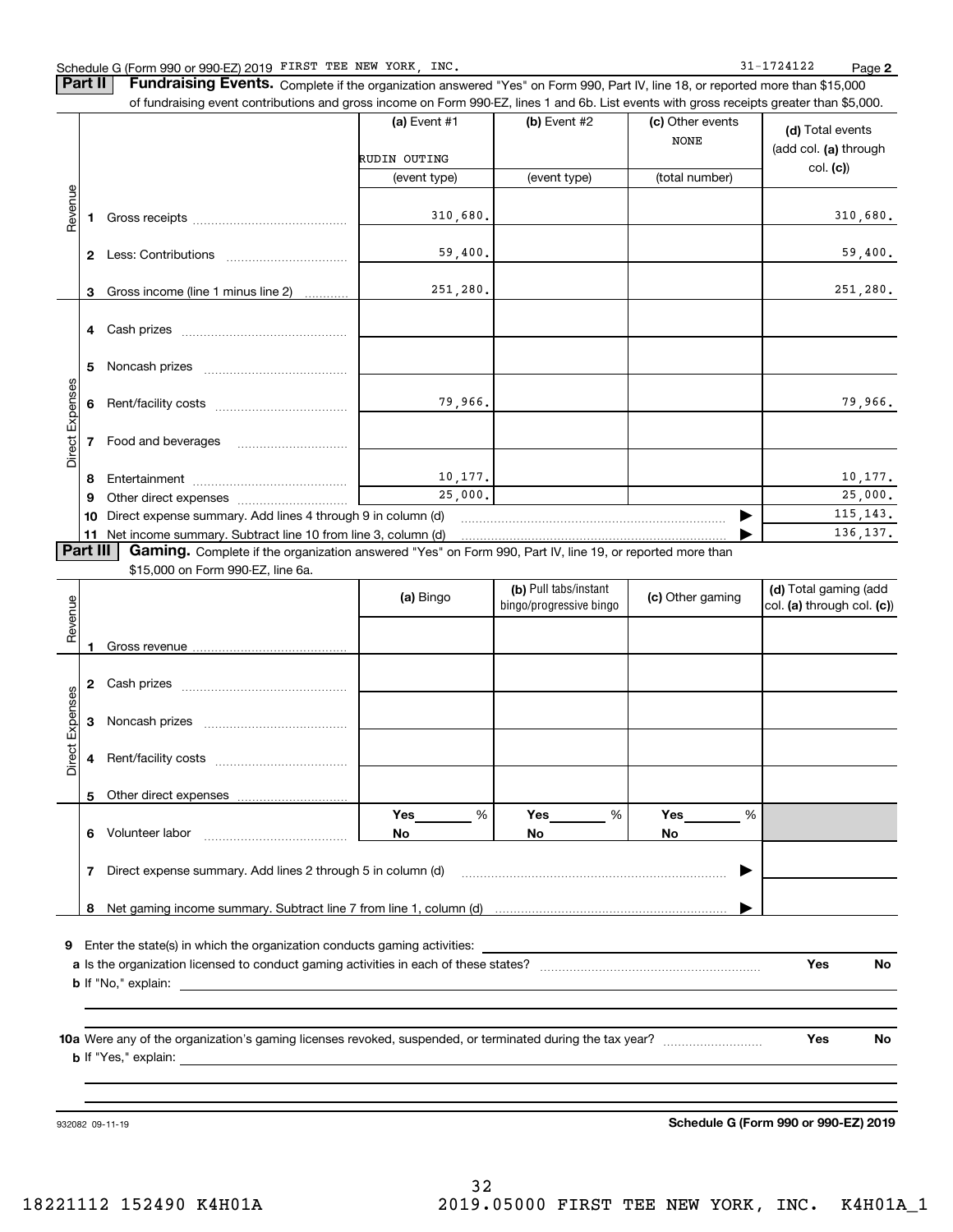|     | Schedule G (Form 990 or 990-EZ) 2019 FIRST TEE NEW YORK, INC.                                                                                                                                                                            | $31 - 1724122$  |     | Page 3    |
|-----|------------------------------------------------------------------------------------------------------------------------------------------------------------------------------------------------------------------------------------------|-----------------|-----|-----------|
| 11. |                                                                                                                                                                                                                                          |                 | Yes | No        |
|     | 12 Is the organization a grantor, beneficiary or trustee of a trust, or a member of a partnership or other entity formed                                                                                                                 |                 |     |           |
|     |                                                                                                                                                                                                                                          |                 | Yes | No        |
|     | <b>13</b> Indicate the percentage of gaming activity conducted in:                                                                                                                                                                       |                 |     |           |
|     |                                                                                                                                                                                                                                          | 13a             |     | %         |
|     | <b>b</b> An outside facility <i>www.communicality www.communicality.communicality www.communicality www.communicality.communicality www.communicality.com</i>                                                                            | 13 <sub>b</sub> |     | %         |
|     | 14 Enter the name and address of the person who prepares the organization's gaming/special events books and records:                                                                                                                     |                 |     |           |
|     |                                                                                                                                                                                                                                          |                 |     |           |
|     |                                                                                                                                                                                                                                          |                 |     |           |
|     |                                                                                                                                                                                                                                          |                 | Yes | No        |
|     |                                                                                                                                                                                                                                          |                 |     |           |
|     |                                                                                                                                                                                                                                          |                 |     |           |
|     | c If "Yes," enter name and address of the third party:                                                                                                                                                                                   |                 |     |           |
|     |                                                                                                                                                                                                                                          |                 |     |           |
|     | Name $\blacktriangleright$ $\bot$                                                                                                                                                                                                        |                 |     |           |
|     |                                                                                                                                                                                                                                          |                 |     |           |
|     |                                                                                                                                                                                                                                          |                 |     |           |
|     | 16 Gaming manager information:                                                                                                                                                                                                           |                 |     |           |
|     | Name $\blacktriangleright$ $\frac{1}{\sqrt{1-\frac{1}{2}}\left(1-\frac{1}{2}\right)}$                                                                                                                                                    |                 |     |           |
|     | Gaming manager compensation > \$                                                                                                                                                                                                         |                 |     |           |
|     |                                                                                                                                                                                                                                          |                 |     |           |
|     |                                                                                                                                                                                                                                          |                 |     |           |
|     |                                                                                                                                                                                                                                          |                 |     |           |
|     | Director/officer<br>Employee<br>Independent contractor                                                                                                                                                                                   |                 |     |           |
|     |                                                                                                                                                                                                                                          |                 |     |           |
|     | <b>17</b> Mandatory distributions:                                                                                                                                                                                                       |                 |     |           |
|     | a Is the organization required under state law to make charitable distributions from the gaming proceeds to                                                                                                                              |                 |     |           |
|     | retain the state gaming license?                                                                                                                                                                                                         |                 | Yes | <b>NO</b> |
|     | <b>b</b> Enter the amount of distributions required under state law to be distributed to other exempt organizations or spent in the                                                                                                      |                 |     |           |
|     | organization's own exempt activities during the tax year $\triangleright$ \$<br><b>Part IV</b><br>Supplemental Information. Provide the explanations required by Part I, line 2b, columns (iii) and (v); and Part III, lines 9, 9b, 10b, |                 |     |           |
|     | 15b, 15c, 16, and 17b, as applicable. Also provide any additional information. See instructions.                                                                                                                                         |                 |     |           |
|     |                                                                                                                                                                                                                                          |                 |     |           |
|     |                                                                                                                                                                                                                                          |                 |     |           |
|     |                                                                                                                                                                                                                                          |                 |     |           |
|     |                                                                                                                                                                                                                                          |                 |     |           |
|     |                                                                                                                                                                                                                                          |                 |     |           |
|     |                                                                                                                                                                                                                                          |                 |     |           |
|     |                                                                                                                                                                                                                                          |                 |     |           |
|     |                                                                                                                                                                                                                                          |                 |     |           |
|     |                                                                                                                                                                                                                                          |                 |     |           |
|     |                                                                                                                                                                                                                                          |                 |     |           |
|     |                                                                                                                                                                                                                                          |                 |     |           |
|     |                                                                                                                                                                                                                                          |                 |     |           |
|     | Schedule G (Form 990 or 990-EZ) 2019<br>932083 09-11-19                                                                                                                                                                                  |                 |     |           |
|     | 33                                                                                                                                                                                                                                       |                 |     |           |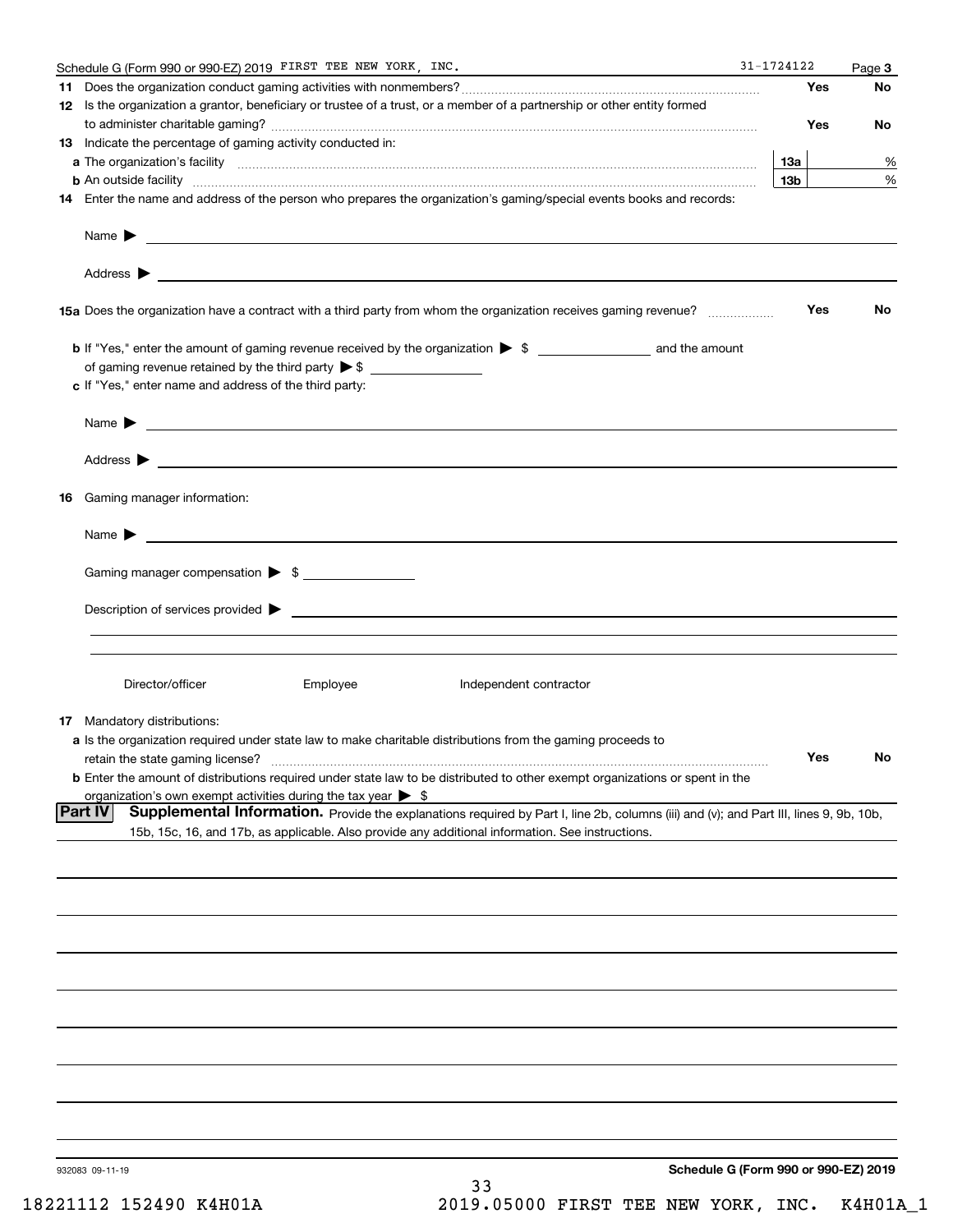| <b>Part IV   Supplemental Information</b> (continued) |
|-------------------------------------------------------|
|                                                       |
|                                                       |
|                                                       |
|                                                       |
|                                                       |
|                                                       |
|                                                       |
|                                                       |
|                                                       |
|                                                       |
|                                                       |
|                                                       |
|                                                       |
|                                                       |
|                                                       |
|                                                       |
|                                                       |
|                                                       |
|                                                       |
|                                                       |
|                                                       |
|                                                       |
|                                                       |
|                                                       |
|                                                       |
|                                                       |
|                                                       |
|                                                       |
|                                                       |
|                                                       |
| Schedule G (Form 990 or 990-EZ)                       |

932084 04-01-19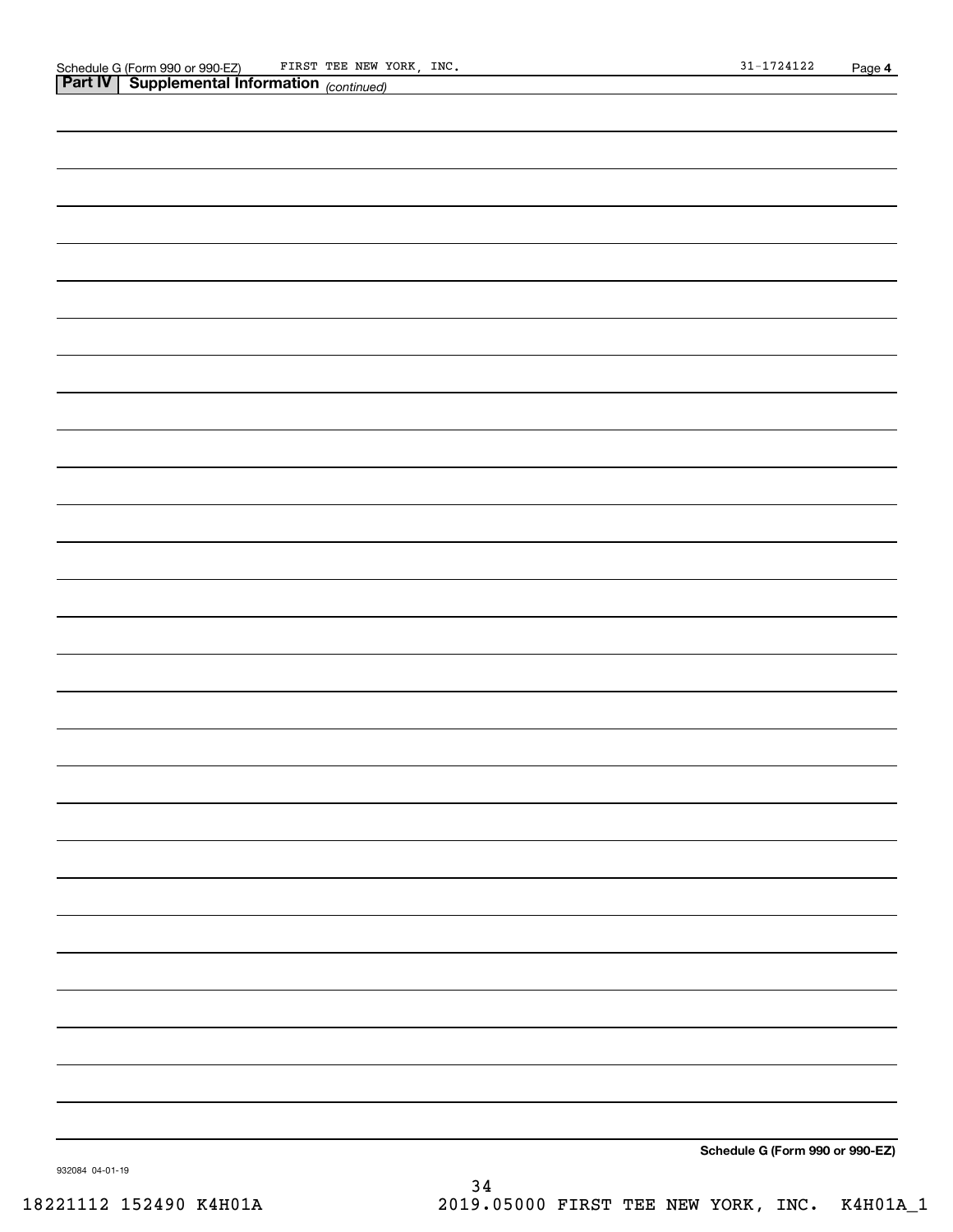| <b>SCHEDULE I</b><br><b>Grants and Other Assistance to Organizations,</b><br>(Form 990)<br>Governments, and Individuals in the United States<br>Complete if the organization answered "Yes" on Form 990, Part IV, line 21 or 22.<br>Attach to Form 990.<br>Department of the Treasury                                                |                          |                                    |                                                       |                                         |                                                                |                                          |                                                     |  |
|--------------------------------------------------------------------------------------------------------------------------------------------------------------------------------------------------------------------------------------------------------------------------------------------------------------------------------------|--------------------------|------------------------------------|-------------------------------------------------------|-----------------------------------------|----------------------------------------------------------------|------------------------------------------|-----------------------------------------------------|--|
| Internal Revenue Service                                                                                                                                                                                                                                                                                                             |                          |                                    | Go to www.irs.gov/Form990 for the latest information. |                                         |                                                                |                                          | <b>Open to Public</b><br>Inspection                 |  |
| Name of the organization<br>FIRST TEE NEW YORK, INC.                                                                                                                                                                                                                                                                                 |                          |                                    |                                                       |                                         |                                                                |                                          | <b>Employer identification number</b><br>31-1724122 |  |
| Part I<br><b>General Information on Grants and Assistance</b>                                                                                                                                                                                                                                                                        |                          |                                    |                                                       |                                         |                                                                |                                          |                                                     |  |
| Does the organization maintain records to substantiate the amount of the grants or assistance, the grantees' eligibility for the grants or assistance, and the selection<br>$\mathbf 1$<br>$\sqrt{\frac{X}{2}}$ Yes<br>Describe in Part IV the organization's procedures for monitoring the use of grant funds in the United States. |                          |                                    |                                                       |                                         |                                                                |                                          |                                                     |  |
| $\mathbf{2}$<br>Part II<br>Grants and Other Assistance to Domestic Organizations and Domestic Governments. Complete if the organization answered "Yes" on Form 990, Part IV, line 21, for any                                                                                                                                        |                          |                                    |                                                       |                                         |                                                                |                                          |                                                     |  |
| recipient that received more than \$5,000. Part II can be duplicated if additional space is needed.                                                                                                                                                                                                                                  |                          |                                    |                                                       |                                         |                                                                |                                          |                                                     |  |
| 1 (a) Name and address of organization<br>or government                                                                                                                                                                                                                                                                              | (b) $EIN$                | (c) IRC section<br>(if applicable) | (d) Amount of<br>cash grant                           | (e) Amount of<br>non-cash<br>assistance | (f) Method of<br>valuation (book,<br>FMV, appraisal,<br>other) | (g) Description of<br>noncash assistance | (h) Purpose of grant<br>or assistance               |  |
| CITY PARK FOUNDATION<br>830 FIFTH AVENUE                                                                                                                                                                                                                                                                                             |                          |                                    |                                                       |                                         |                                                                |                                          |                                                     |  |
| NEW YORK, NY 10065                                                                                                                                                                                                                                                                                                                   | $13 - 3561657$ 501(C)(3) |                                    | 25,000.                                               | 0.                                      |                                                                |                                          | GENERAL SUPPORT                                     |  |
| NEW JERSEY SEEDS INC<br>494 BROAD STREET SUITE 105<br>NEW YORK, NJ 07102                                                                                                                                                                                                                                                             | $22 - 3181507$ 501(C)(3) |                                    | 25,000                                                | 0.                                      |                                                                |                                          | GENERAL SUPPORT                                     |  |
| HARLEM JUNIOR TENNIS AND EDUCATION<br>PROGRAM INC - 40 WEST 143RD STREET<br>NEW YORK, NY 10037                                                                                                                                                                                                                                       | $13-3076419$ 501(C)(3)   |                                    | 25,000.                                               | $\mathbf{0}$ .                          |                                                                |                                          | GENERAL SUPPORT                                     |  |
| GREENWICH BOYS AND GIRLS CLUB<br>ASSOCIATION - 4 HORSENECK LN -<br>GREENWICH, CT 06830                                                                                                                                                                                                                                               | $06 - 0646655$ 501(C)(3) |                                    | 25,000                                                | $\mathbf{0}$ .                          |                                                                |                                          | GENERAL SUPPORT                                     |  |
| VALERIE'S HOUSE<br>1762 FOWLER STREET<br>FORT MYERS, FL 33901                                                                                                                                                                                                                                                                        | $47-3701240$ 501(C)(3)   |                                    | 25,000                                                | $\mathbf{0}$ .                          |                                                                |                                          | GENERAL SUPPORT                                     |  |
|                                                                                                                                                                                                                                                                                                                                      |                          |                                    |                                                       |                                         |                                                                |                                          |                                                     |  |
| Enter total number of section 501(c)(3) and government organizations listed in the line 1 table                                                                                                                                                                                                                                      |                          |                                    |                                                       |                                         |                                                                |                                          | 5.                                                  |  |
| Enter total number of other organizations listed in the line 1 table<br>3                                                                                                                                                                                                                                                            |                          |                                    |                                                       |                                         |                                                                |                                          |                                                     |  |

**For Paperwork Reduction Act Notice, see the Instructions for Form 990. Schedule I (Form 990) (2019)** LHA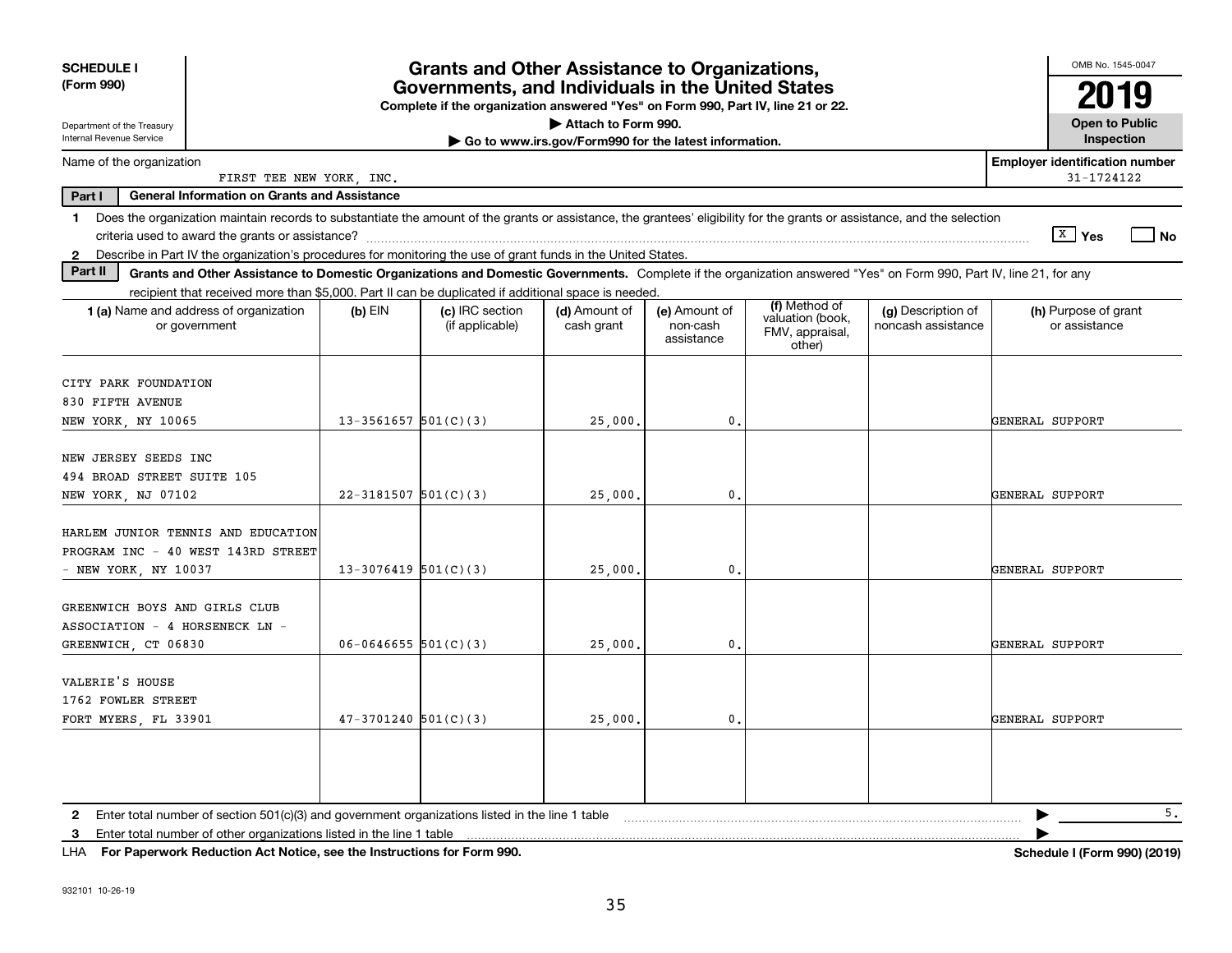**2**

**Part III | Grants and Other Assistance to Domestic Individuals. Complete if the organization answered "Yes" on Form 990, Part IV, line 22.** Part III can be duplicated if additional space is needed.

| (a) Type of grant or assistance                                                                                                                      | (b) Number of<br>recipients | (c) Amount of<br>cash grant | (d) Amount of non-<br>cash assistance | (e) Method of valuation<br>(book, FMV, appraisal, other) | (f) Description of noncash assistance |  |  |  |
|------------------------------------------------------------------------------------------------------------------------------------------------------|-----------------------------|-----------------------------|---------------------------------------|----------------------------------------------------------|---------------------------------------|--|--|--|
|                                                                                                                                                      |                             |                             |                                       |                                                          |                                       |  |  |  |
| RUDIN NYU SCHOLARS                                                                                                                                   | 5                           | 115,000.                    | $\mathbf{0}$ .                        |                                                          |                                       |  |  |  |
|                                                                                                                                                      |                             |                             |                                       |                                                          |                                       |  |  |  |
| PLAINFIELD SCHOLARSHIPS                                                                                                                              | 14                          | 33,000.                     | $\mathbf{0}$ .                        |                                                          |                                       |  |  |  |
|                                                                                                                                                      |                             |                             |                                       |                                                          |                                       |  |  |  |
|                                                                                                                                                      |                             |                             |                                       |                                                          |                                       |  |  |  |
|                                                                                                                                                      |                             |                             |                                       |                                                          |                                       |  |  |  |
|                                                                                                                                                      |                             |                             |                                       |                                                          |                                       |  |  |  |
|                                                                                                                                                      |                             |                             |                                       |                                                          |                                       |  |  |  |
|                                                                                                                                                      |                             |                             |                                       |                                                          |                                       |  |  |  |
| Part IV<br>Supplemental Information. Provide the information required in Part I, line 2; Part III, column (b); and any other additional information. |                             |                             |                                       |                                                          |                                       |  |  |  |
| PART I, LINE 2:                                                                                                                                      |                             |                             |                                       |                                                          |                                       |  |  |  |
| THE RUDIN SCHOLARSHIP: IS EXCLUSIVELY FOR NYU, THE PARTICIPANT HAS TO                                                                                |                             |                             |                                       |                                                          |                                       |  |  |  |
| APPLY INDEPENDENTLY TO THE SCHOOL, THE PARTICIPANT NEEDS TO LET FIRST TEE                                                                            |                             |                             |                                       |                                                          |                                       |  |  |  |
|                                                                                                                                                      |                             |                             |                                       |                                                          |                                       |  |  |  |

KNOW THEY'RE DOING SO AND THAT THEY LIKE TO BE CONSIDERED FOR THE

SCHOLARSHIP. FIRST TEE THEN MAKE SURE THE APPLICANT IS A FIRST TEE

PARTICIPANT IN GOOD STANDING BEFORE SUBMITTING THEIR NAME TO NYU FOR

CONSIDERATION. THIS SCHOLARSHIP IS BASED ON FINANCIAL NEED AND IS FOR

\$25,000 PER SCHOOL YEAR. THE PATH TO COLLEGE AND MANNS SCHOLARSHIPS: ARE

FOR OUR PARTICIPANTS IN NEWARK AND PLAINFIELD PROGRAMS, THEY ALSO ARE NEED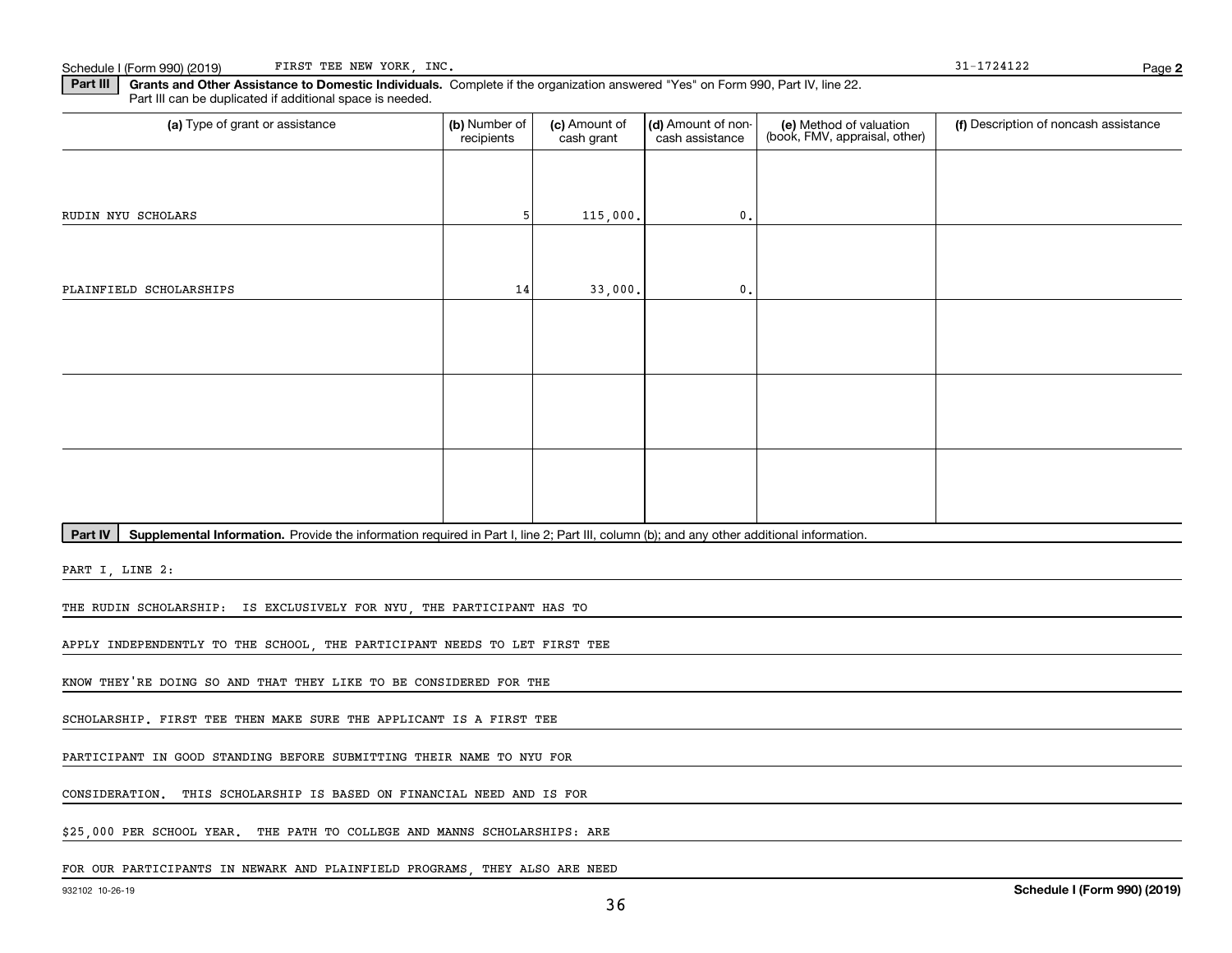| Schedule I (Form 990) FIRST TEE NEW YORK, INC.                              | $31 - 1724122$ | Page 2 |
|-----------------------------------------------------------------------------|----------------|--------|
| <b>Supplemental Information</b><br><b>Part IV</b>                           |                |        |
| BASED AND NEED TO BE A FIRST TEE PARTICIPANT IN GOOD STANDING. THE AMOUNT   |                |        |
| OF THE SCHOLARSHIP IS \$3,000 PER SCHOOL YEAR AND IT'S FOR THE STUDENT TO   |                |        |
| ANY SCHOOL THEY'RE ATTENDING, BUT THE CHECK IS WRITTEN AND SENT TO THE      |                |        |
| SCHOOL. THERE'S A COMMITTEE TO EVALUATE THE APPLICATIONS AND THEY MEET      |                |        |
| ONCE A YEAR AND SELECT THE WINNER FOR THAT YEAR, THEN THE HEAD OF THE       |                |        |
| COMMITTEE, STEPHEN FISHER, SENDS THE CHECK TO THE CONTROLLER AND THE        |                |        |
| EXECUTIVE DIRECTOR AN EMAIL APPROVING THE DISBURSEMENT OF THE SCHOLARSHIPS. |                |        |
| THE PAT BOYLE SCHOLARSHIP: IS FOR FIRST TEE PARTICIPANTS THAT ARE ENTERING  |                |        |
| HIGH SCHOOL AND IT IS EXCLUSIVELY FOR CARDINAL SPELLMAN HIGH SCHOOL IN THE  |                |        |
| BRONX, FROM WHICH PAT BOYLE GRADUATED. THE AMOUNT OF THIS SCHOLARSHIP IS    |                |        |
| \$2,000 PER YEAR.                                                           |                |        |
|                                                                             |                |        |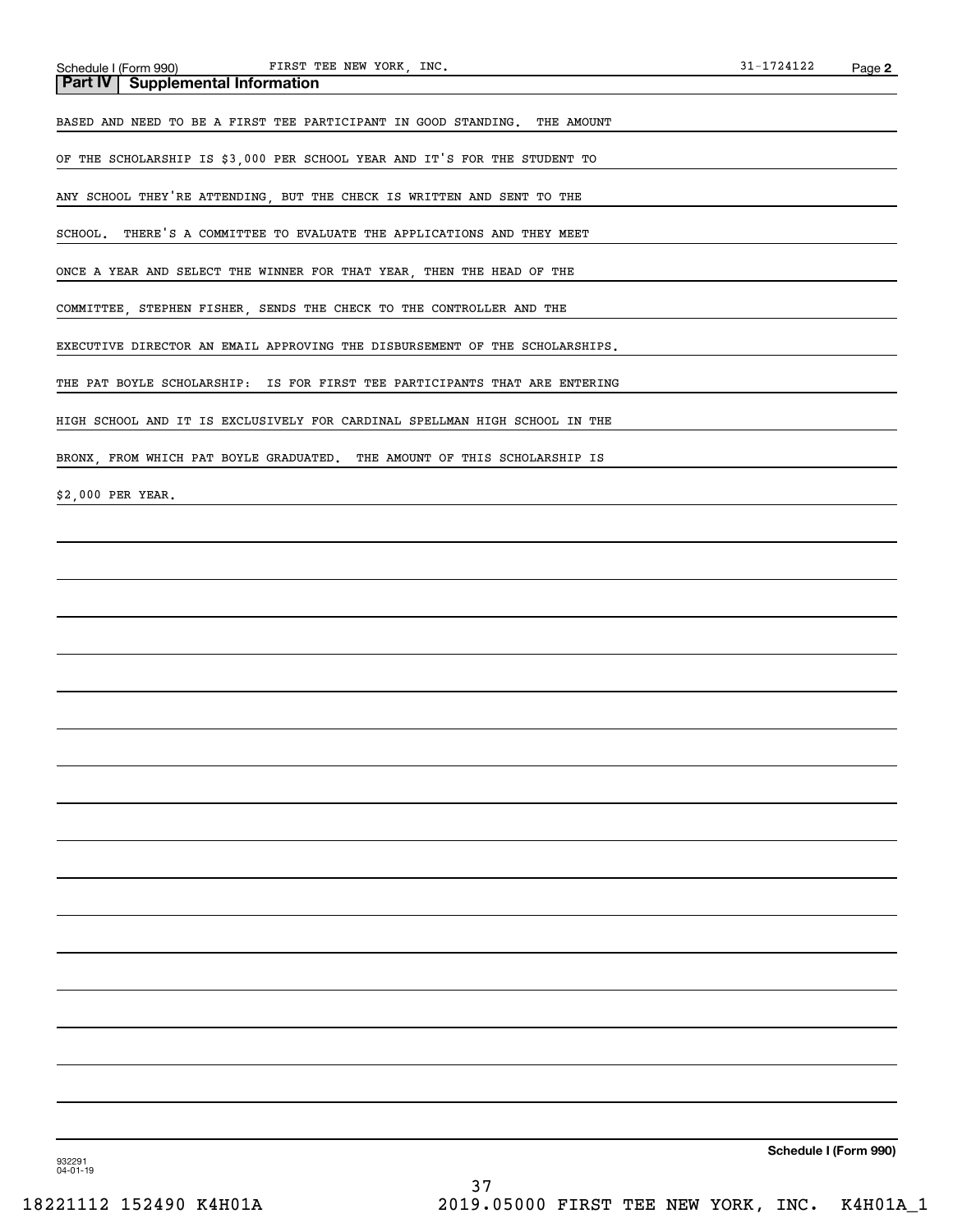| <b>SCHEDULE J</b><br>(Form 990) |                                                                                                             |                                                                                | <b>Compensation Information</b>                                                                                                                                                                                                                |                                       | OMB No. 1545-0047          |     |    |
|---------------------------------|-------------------------------------------------------------------------------------------------------------|--------------------------------------------------------------------------------|------------------------------------------------------------------------------------------------------------------------------------------------------------------------------------------------------------------------------------------------|---------------------------------------|----------------------------|-----|----|
|                                 |                                                                                                             | For certain Officers, Directors, Trustees, Key Employees, and Highest          |                                                                                                                                                                                                                                                |                                       |                            |     |    |
|                                 |                                                                                                             | Complete if the organization answered "Yes" on Form 990, Part IV, line 23.     |                                                                                                                                                                                                                                                |                                       |                            |     |    |
|                                 | Department of the Treasury                                                                                  |                                                                                | Attach to Form 990.                                                                                                                                                                                                                            |                                       | <b>Open to Public</b>      |     |    |
|                                 | <b>Internal Revenue Service</b>                                                                             |                                                                                | Go to www.irs.gov/Form990 for instructions and the latest information.                                                                                                                                                                         |                                       | Inspection                 |     |    |
|                                 | Name of the organization                                                                                    |                                                                                |                                                                                                                                                                                                                                                | <b>Employer identification number</b> |                            |     |    |
|                                 | Part I                                                                                                      | FIRST TEE NEW YORK, INC.<br><b>Questions Regarding Compensation</b>            |                                                                                                                                                                                                                                                |                                       | 31-1724122                 |     |    |
|                                 |                                                                                                             |                                                                                |                                                                                                                                                                                                                                                |                                       |                            |     |    |
|                                 |                                                                                                             |                                                                                |                                                                                                                                                                                                                                                |                                       |                            | Yes | No |
|                                 |                                                                                                             |                                                                                | <b>1a</b> Check the appropriate box(es) if the organization provided any of the following to or for a person listed on Form 990,<br>Part VII, Section A, line 1a. Complete Part III to provide any relevant information regarding these items. |                                       |                            |     |    |
|                                 | First-class or charter travel                                                                               |                                                                                | Housing allowance or residence for personal use                                                                                                                                                                                                |                                       |                            |     |    |
|                                 | Travel for companions                                                                                       |                                                                                | Payments for business use of personal residence                                                                                                                                                                                                |                                       |                            |     |    |
|                                 |                                                                                                             | Tax indemnification and gross-up payments                                      | Health or social club dues or initiation fees                                                                                                                                                                                                  |                                       |                            |     |    |
|                                 | Discretionary spending account                                                                              |                                                                                | Personal services (such as maid, chauffeur, chef)                                                                                                                                                                                              |                                       |                            |     |    |
|                                 |                                                                                                             |                                                                                |                                                                                                                                                                                                                                                |                                       |                            |     |    |
|                                 |                                                                                                             |                                                                                | <b>b</b> If any of the boxes on line 1a are checked, did the organization follow a written policy regarding payment or                                                                                                                         |                                       |                            |     |    |
|                                 |                                                                                                             |                                                                                | reimbursement or provision of all of the expenses described above? If "No," complete Part III to explain                                                                                                                                       |                                       | 1b                         |     |    |
| 2                               |                                                                                                             |                                                                                | Did the organization require substantiation prior to reimbursing or allowing expenses incurred by all directors,                                                                                                                               |                                       |                            |     |    |
|                                 |                                                                                                             |                                                                                | trustees, and officers, including the CEO/Executive Director, regarding the items checked on line 1a? <i>manageronium</i>                                                                                                                      |                                       | 2                          |     |    |
|                                 |                                                                                                             |                                                                                |                                                                                                                                                                                                                                                |                                       |                            |     |    |
| 3                               |                                                                                                             |                                                                                | Indicate which, if any, of the following the organization used to establish the compensation of the organization's                                                                                                                             |                                       |                            |     |    |
|                                 |                                                                                                             |                                                                                | CEO/Executive Director. Check all that apply. Do not check any boxes for methods used by a related organization to                                                                                                                             |                                       |                            |     |    |
|                                 |                                                                                                             | establish compensation of the CEO/Executive Director, but explain in Part III. |                                                                                                                                                                                                                                                |                                       |                            |     |    |
|                                 | Compensation committee                                                                                      |                                                                                | Written employment contract                                                                                                                                                                                                                    |                                       |                            |     |    |
|                                 |                                                                                                             | Independent compensation consultant                                            | Compensation survey or study                                                                                                                                                                                                                   |                                       |                            |     |    |
|                                 |                                                                                                             | Form 990 of other organizations                                                | $X$ Approval by the board or compensation committee                                                                                                                                                                                            |                                       |                            |     |    |
|                                 |                                                                                                             |                                                                                |                                                                                                                                                                                                                                                |                                       |                            |     |    |
| 4                               |                                                                                                             |                                                                                | During the year, did any person listed on Form 990, Part VII, Section A, line 1a, with respect to the filing                                                                                                                                   |                                       |                            |     |    |
|                                 | organization or a related organization:                                                                     |                                                                                |                                                                                                                                                                                                                                                |                                       |                            |     |    |
|                                 |                                                                                                             | a Receive a severance payment or change-of-control payment?                    |                                                                                                                                                                                                                                                |                                       | 4a                         |     | х  |
|                                 |                                                                                                             |                                                                                |                                                                                                                                                                                                                                                |                                       | 4b                         |     | х  |
|                                 |                                                                                                             |                                                                                |                                                                                                                                                                                                                                                |                                       | 4с                         |     | х  |
|                                 |                                                                                                             |                                                                                | If "Yes" to any of lines 4a-c, list the persons and provide the applicable amounts for each item in Part III.                                                                                                                                  |                                       |                            |     |    |
|                                 |                                                                                                             |                                                                                |                                                                                                                                                                                                                                                |                                       |                            |     |    |
|                                 |                                                                                                             |                                                                                | Only section 501(c)(3), 501(c)(4), and 501(c)(29) organizations must complete lines 5-9.                                                                                                                                                       |                                       |                            |     |    |
| 5                               |                                                                                                             |                                                                                | For persons listed on Form 990, Part VII, Section A, line 1a, did the organization pay or accrue any compensation                                                                                                                              |                                       |                            |     |    |
|                                 | contingent on the revenues of:                                                                              |                                                                                |                                                                                                                                                                                                                                                |                                       |                            |     | х  |
|                                 |                                                                                                             |                                                                                | a The organization? <b>With the contract of the contract of the contract of the contract of the contract of the contract of the contract of the contract of the contract of the contract of the contract of the contract of the </b>           |                                       | 5a<br>5b                   |     | x  |
|                                 |                                                                                                             | If "Yes" on line 5a or 5b, describe in Part III.                               |                                                                                                                                                                                                                                                |                                       |                            |     |    |
| 6                               |                                                                                                             |                                                                                | For persons listed on Form 990, Part VII, Section A, line 1a, did the organization pay or accrue any compensation                                                                                                                              |                                       |                            |     |    |
|                                 | contingent on the net earnings of:                                                                          |                                                                                |                                                                                                                                                                                                                                                |                                       |                            |     |    |
|                                 |                                                                                                             |                                                                                | a The organization? <b>Entitled Strategies and Strategies and Strategies and Strategies and Strategies and Strategies and Strategies and Strategies and Strategies and Strategies and Strategies and Strategies and Strategies a</b>           |                                       | 6a                         |     | х  |
|                                 |                                                                                                             |                                                                                |                                                                                                                                                                                                                                                |                                       | 6b                         |     | x  |
|                                 |                                                                                                             | If "Yes" on line 6a or 6b, describe in Part III.                               |                                                                                                                                                                                                                                                |                                       |                            |     |    |
|                                 |                                                                                                             |                                                                                | 7 For persons listed on Form 990, Part VII, Section A, line 1a, did the organization provide any nonfixed payments                                                                                                                             |                                       |                            |     |    |
|                                 |                                                                                                             |                                                                                |                                                                                                                                                                                                                                                |                                       | 7                          |     | х  |
| 8                               |                                                                                                             |                                                                                | Were any amounts reported on Form 990, Part VII, paid or accrued pursuant to a contract that was subject to the                                                                                                                                |                                       |                            |     |    |
|                                 | initial contract exception described in Regulations section 53.4958-4(a)(3)? If "Yes," describe in Part III |                                                                                | 8                                                                                                                                                                                                                                              |                                       | x                          |     |    |
| 9                               |                                                                                                             |                                                                                | If "Yes" on line 8, did the organization also follow the rebuttable presumption procedure described in                                                                                                                                         |                                       |                            |     |    |
|                                 |                                                                                                             |                                                                                |                                                                                                                                                                                                                                                |                                       | 9                          |     |    |
|                                 |                                                                                                             | LHA For Paperwork Reduction Act Notice, see the Instructions for Form 990.     |                                                                                                                                                                                                                                                |                                       | Schedule J (Form 990) 2019 |     |    |

932111 10-21-19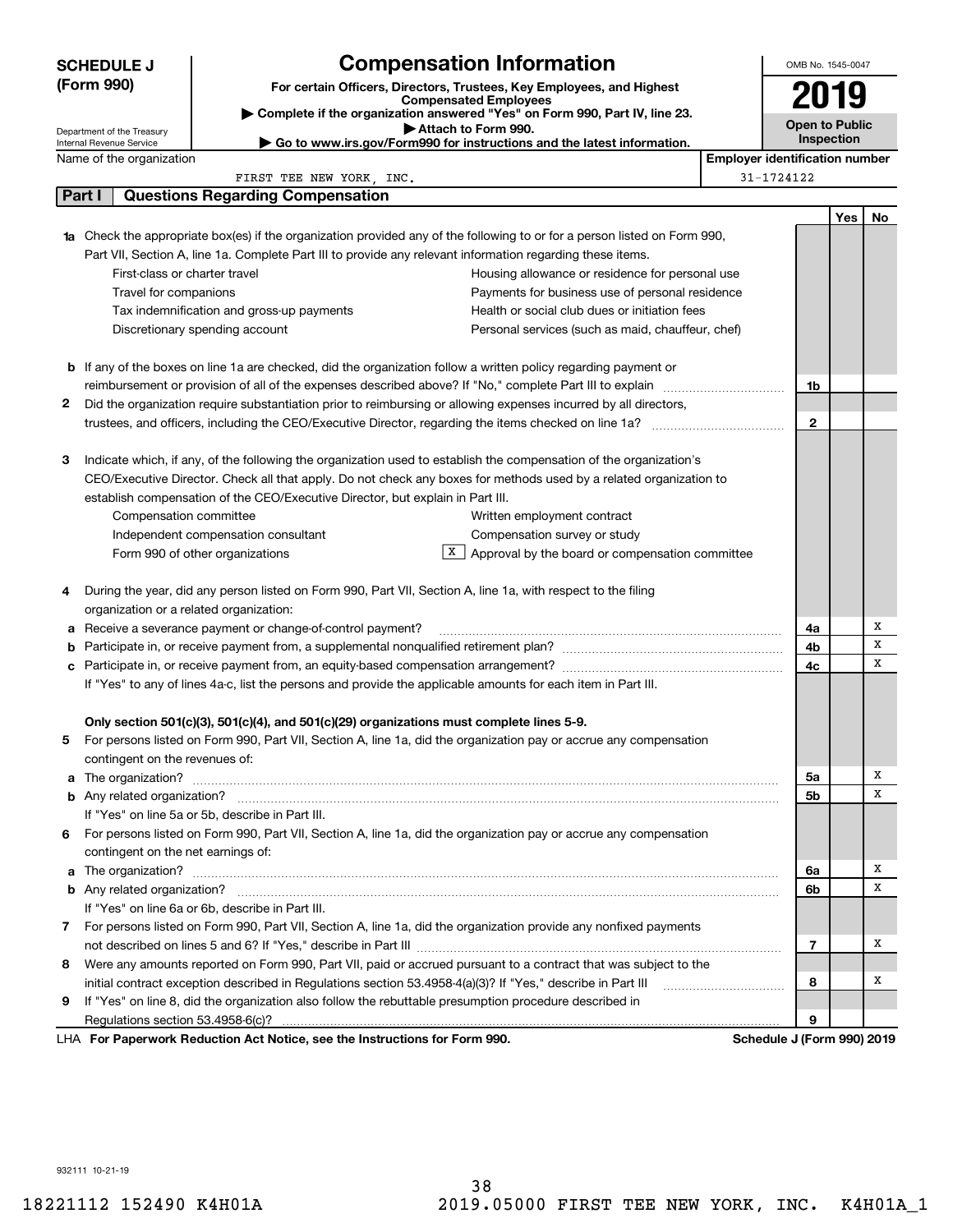31-1724122

# Schedule J (Form 990) 2019 Part FIRST TEE NEW YORK,INC**.**<br>Part II Officers, Directors, Trustees, Key Employees, and Highest Compensated Employees. Use duplicate copies if additional space is needed.

For each individual whose compensation must be reported on Schedule J, report compensation from the organization on row (i) and from related organizations, described in the instructions, on row (ii). Do not list any individuals that aren't listed on Form 990, Part VII.

**Note:**  The sum of columns (B)(i)-(iii) for each listed individual must equal the total amount of Form 990, Part VII, Section A, line 1a, applicable column (D) and (E) amounts for that individual.

| (A) Name and Title        |                              |                          | (B) Breakdown of W-2 and/or 1099-MISC compensation |                                           | (C) Retirement and<br>other deferred | (D) Nontaxable<br>benefits | (E) Total of columns<br>$(B)(i)-(D)$ | (F) Compensation<br>in column (B)         |  |
|---------------------------|------------------------------|--------------------------|----------------------------------------------------|-------------------------------------------|--------------------------------------|----------------------------|--------------------------------------|-------------------------------------------|--|
|                           |                              | (i) Base<br>compensation | (ii) Bonus &<br>incentive<br>compensation          | (iii) Other<br>reportable<br>compensation | compensation                         |                            |                                      | reported as deferred<br>on prior Form 990 |  |
| CHARLES E. BOCKNER<br>(1) | (i)                          | 147,500.                 | 27,500.                                            | $\mathsf{0}$ .                            | $\mathfrak o$ .                      | $\mathfrak o$ .            | 175,000.                             | $\mathbf 0$ .                             |  |
| EXECUTIVE DIRECTOR        | <u>(ii)</u>                  | $\mathbf 0$ .            | $\mathsf{0}$ .                                     | $\mathbf 0$ .                             | $\mathsf{0}$ .                       | $\mathfrak o$ .            | $\mathfrak{o}$ .                     | $\overline{\mathbf{0}}$ .                 |  |
|                           | $\qquad \qquad \textbf{(i)}$ |                          |                                                    |                                           |                                      |                            |                                      |                                           |  |
|                           | <u>(ii)</u>                  |                          |                                                    |                                           |                                      |                            |                                      |                                           |  |
|                           | (i)                          |                          |                                                    |                                           |                                      |                            |                                      |                                           |  |
|                           | <u>(ii)</u>                  |                          |                                                    |                                           |                                      |                            |                                      |                                           |  |
|                           | (i)                          |                          |                                                    |                                           |                                      |                            |                                      |                                           |  |
|                           | <u>(ii)</u>                  |                          |                                                    |                                           |                                      |                            |                                      |                                           |  |
|                           | (i)                          |                          |                                                    |                                           |                                      |                            |                                      |                                           |  |
|                           | <u>(ii)</u>                  |                          |                                                    |                                           |                                      |                            |                                      |                                           |  |
|                           | (i)                          |                          |                                                    |                                           |                                      |                            |                                      |                                           |  |
|                           | <u>(ii)</u>                  |                          |                                                    |                                           |                                      |                            |                                      |                                           |  |
|                           | $\qquad \qquad \textbf{(i)}$ |                          |                                                    |                                           |                                      |                            |                                      |                                           |  |
|                           | (ii)                         |                          |                                                    |                                           |                                      |                            |                                      |                                           |  |
|                           | $(\sf{i})$<br>(ii)           |                          |                                                    |                                           |                                      |                            |                                      |                                           |  |
|                           |                              |                          |                                                    |                                           |                                      |                            |                                      |                                           |  |
|                           | (i)<br><u>(ii)</u>           |                          |                                                    |                                           |                                      |                            |                                      |                                           |  |
|                           | (i)                          |                          |                                                    |                                           |                                      |                            |                                      |                                           |  |
|                           | <u>(ii)</u>                  |                          |                                                    |                                           |                                      |                            |                                      |                                           |  |
|                           | (i)                          |                          |                                                    |                                           |                                      |                            |                                      |                                           |  |
|                           | <u>(ii)</u>                  |                          |                                                    |                                           |                                      |                            |                                      |                                           |  |
|                           | (i)                          |                          |                                                    |                                           |                                      |                            |                                      |                                           |  |
|                           | <u>(ii)</u>                  |                          |                                                    |                                           |                                      |                            |                                      |                                           |  |
|                           | (i)                          |                          |                                                    |                                           |                                      |                            |                                      |                                           |  |
|                           | <u>(ii)</u>                  |                          |                                                    |                                           |                                      |                            |                                      |                                           |  |
|                           | (i)                          |                          |                                                    |                                           |                                      |                            |                                      |                                           |  |
|                           | <u>(ii)</u>                  |                          |                                                    |                                           |                                      |                            |                                      |                                           |  |
|                           | $(\sf{i})$                   |                          |                                                    |                                           |                                      |                            |                                      |                                           |  |
|                           | <u>(ii)</u>                  |                          |                                                    |                                           |                                      |                            |                                      |                                           |  |
|                           | (i)                          |                          |                                                    |                                           |                                      |                            |                                      |                                           |  |
|                           | $\overline{}}$               |                          |                                                    |                                           |                                      |                            |                                      |                                           |  |

**Schedule J (Form 990) 2019**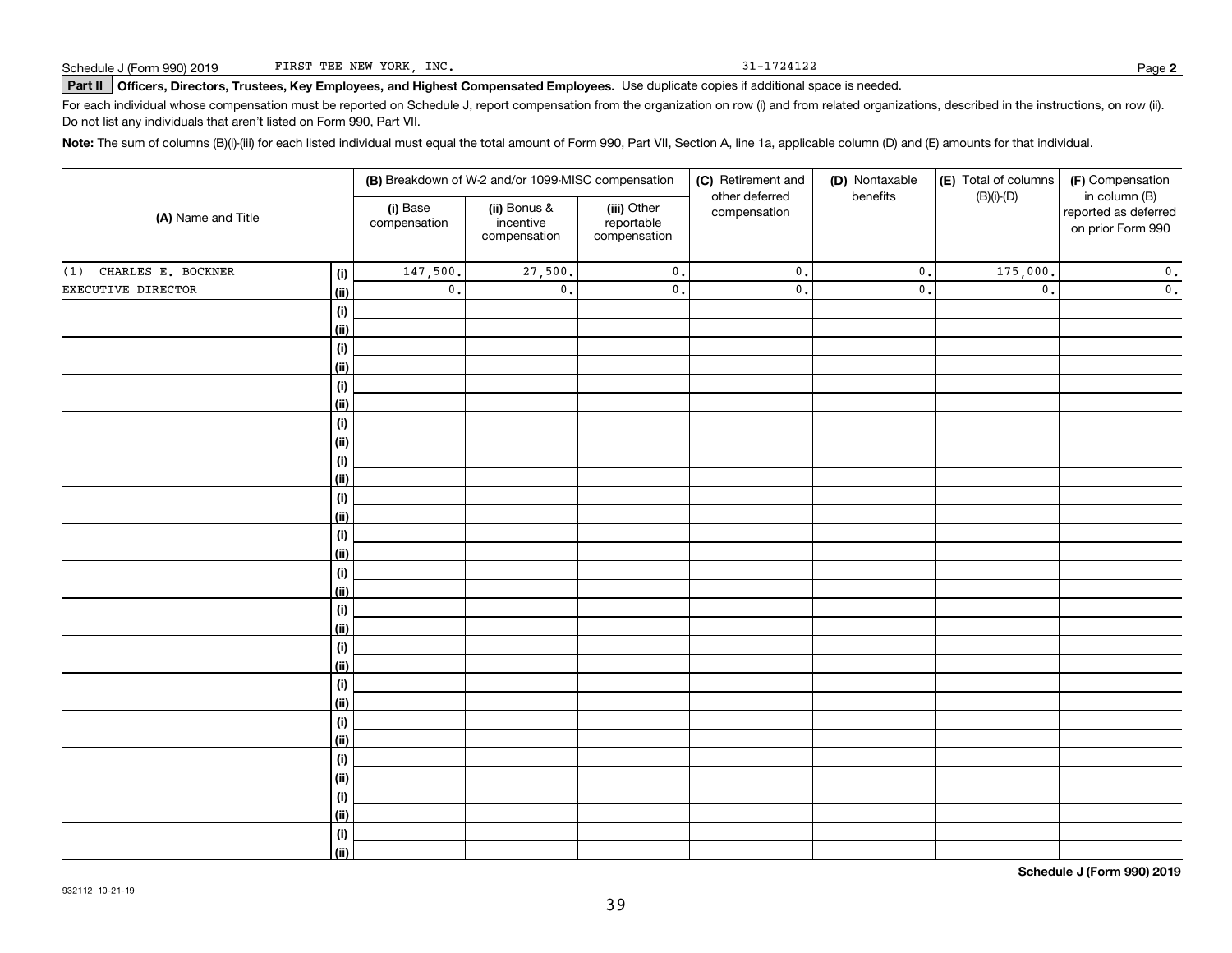### **Part III Supplemental Information**

Schedule J (Form 990) 2019 FIRST TEE NEW YORK, INC.<br>Part III Supplemental Information<br>Provide the information, explanation, or descriptions required for Part I, lines 1a, 1b, 3, 4a, 4b, 4c, 5a, 5b, 6a, 6b, 7, and 8, and fo

**Schedule J (Form 990) 2019**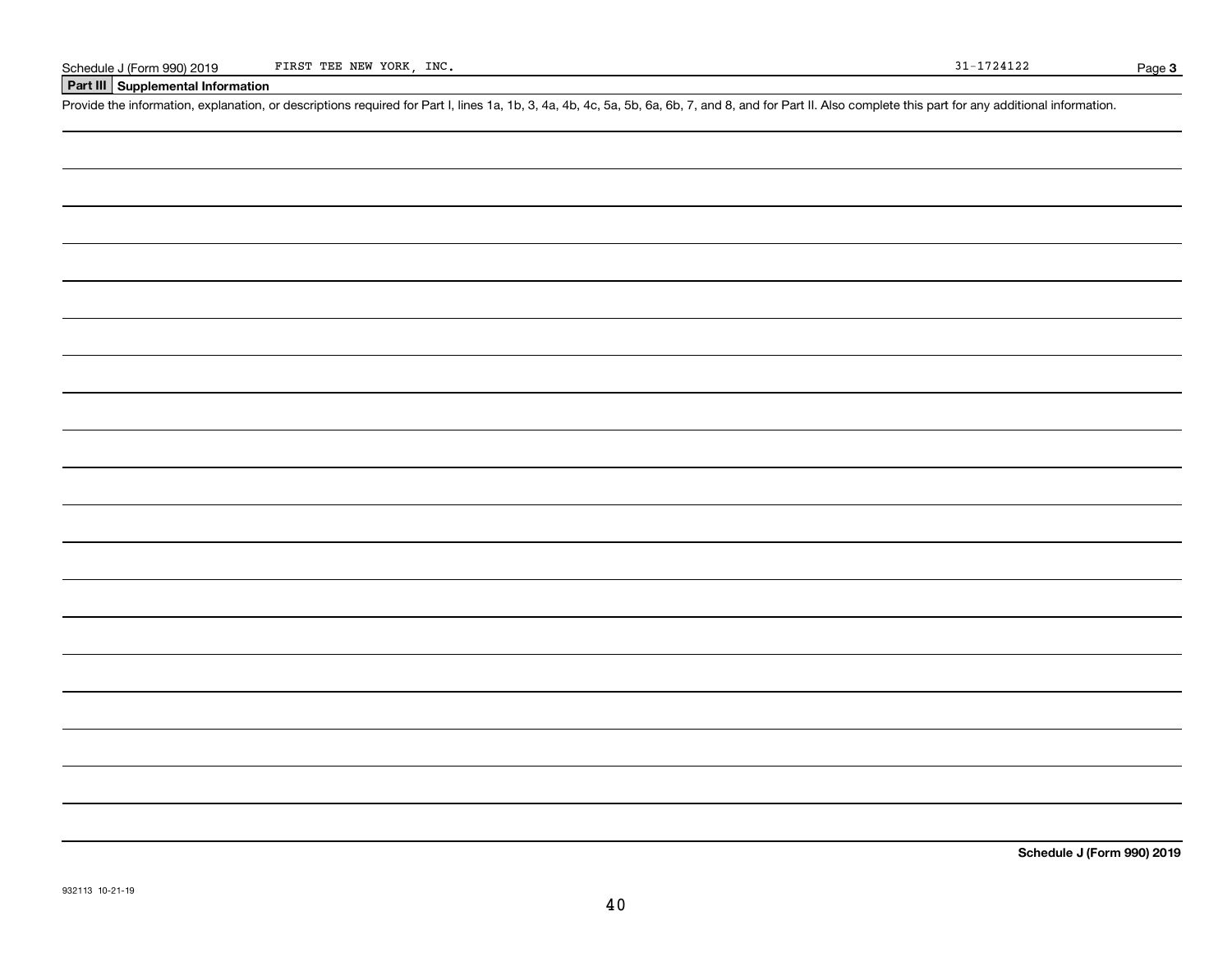**(Form 990 or 990-EZ)**

Department of the Treasury Internal Revenue Service Name of the organization

# **SCHEDULE O Supplemental Information to Form 990 or 990-EZ**

**Complete to provide information for responses to specific questions on Form 990 or 990-EZ or to provide any additional information. | Attach to Form 990 or 990-EZ. | Go to www.irs.gov/Form990 for the latest information.**



**Employer identification number**

FIRST TEE NEW YORK INC. THE SERVICE SERVICE SERVICE SERVICE SERVICE SERVICE SERVICE SERVICE SERVICE SERVICE SERVICE SERVICE SERVICE SERVICE SERVICE SERVICE SERVICE SERVICE SERVICE SERVICE SERVICE SERVICE SERVICE SERVICE SE

FORM 990, PART I, LINE 1, DESCRIPTION OF ORGANIZATION MISSION:

UNIQUE TO GOLF, SUCH AS HONOR, INTEGRITY, AND GOOD SPORTSMANSHIP.

FORM 990, PART III, LINE 4A, DESCRIPTION OF PROGRAM SERVICE

IN 2019 OUR SUMMER STEM PROGRAM HAD 72 PARTICIPANTS ENROLLED. WE ALSO

STARTED A NATIONAL SCHOOL PROGRAM AT HARLEM VILLAGE ACADEMY EAST (OVER

100 2ND & 3RD. GRADERS). EVERY WEDNESDAY DURING THE SCHOOL YEAR DURING

THEIR PHYSICAL EDUCATION CLASS WE'D TEACH THE FIRST TEE CURRICULUM. AT

MOSHOLU WE STARTED THE 1ST EVER PGA JUNIOR LEAGUE TEAM, ALL THE MEMBERS

OF OUR LEAGUE WERE FIRST TEE PARTICIPANTS (40). WE MADE IT TO THE 3RD

ROUND OF THE PAYOFFS BEFORE WE GOT ELIMINATED. WE ALSO STARTED THE

FIRST TEE JUNIOR LEAGUE CERTIFYING CLASS A MOSHOLU, WHERE PARTICIPANTS

WOULD HAVE A CHANCE TO PAY ON THE COURSE MORE OFTEN AND COMPETE AGAINST

OTHER PARTICIPANTS ALONG WITH WORKING ON THEIR LIFE SKILLS. THIS

IMPACTED OVER 300 PARTICIPANTS.

FORM 990, PART III, LINE 4D, OTHER PROGRAM SERVICES:

OTHER PROGRAM SERVICES:

EDUCATION AND GRANTS;

GOLF COURSE OPERATIONS

CHAPTER ADMINISTRATIVE OPERATIONS; AND

PLAINFIELD, NJ.

EXPENSES \$ 1,810,239. INCLUDING GRANTS OF \$ 31,020. REVENUE \$ 957,160.

FORM 990, PART VI, SECTION A, LINE 2:

932211 09-06-19 LHA For Paperwork Reduction Act Notice, see the Instructions for Form 990 or 990-EZ. Schedule O (Form 990 or 990-EZ) (2019)

41